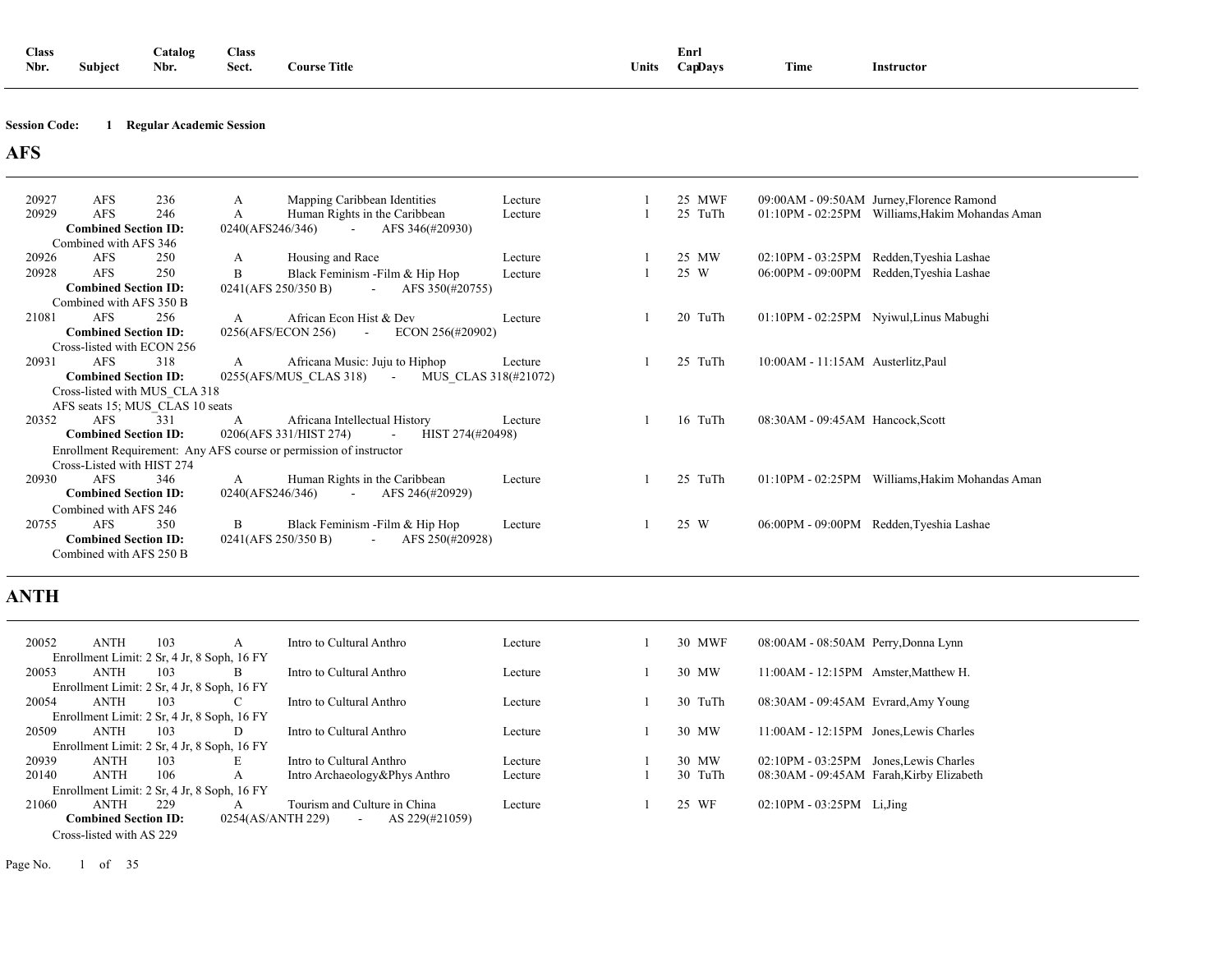| <b>Class</b><br>Nbr. | Subject                                                  | Catalog<br>Nbr. | <b>Class</b><br>Sect. | <b>Course Title</b>                                     |         | Units | Enrl<br>CapDays | Time                                     | Instructor                                            |
|----------------------|----------------------------------------------------------|-----------------|-----------------------|---------------------------------------------------------|---------|-------|-----------------|------------------------------------------|-------------------------------------------------------|
| <b>ANTH</b>          |                                                          |                 |                       |                                                         |         |       |                 |                                          |                                                       |
| 21144                | <b>ANTH</b>                                              | 232             | A                     | Precolumbian Civ Mesoamerica                            | Lecture |       | 20 MW           |                                          | 02:10PM - 03:25PM Farah, Kirby Elizabeth              |
| 20706                | <b>ANTH</b>                                              | 242             | A                     | Scandinavia Today                                       | Lecture |       | 20 TuTh         | 10:00AM - 11:15AM Amster, Matthew H.     |                                                       |
| 20508                | <b>ANTH</b>                                              | 250             | A                     | Corporations and Communities                            | Lecture |       | 20 MWF          | 11:00AM - 11:50AM Perry, Donna Lynn      |                                                       |
| 20941                | <b>ANTH</b>                                              | 250             | B                     | Cultural Heritage in the News                           | Lecture |       | 20 TuTh         |                                          | 01:10PM - 02:25PM Farah, Kirby Elizabeth              |
| 20942                | <b>ANTH</b>                                              | 255             | A                     | Arch of the Ancient Med World                           | Lecture |       | 20 TuTh         |                                          | 10:00AM - 11:15AM Luley, Benjamin Peter               |
|                      | <b>Combined Section ID:</b>                              |                 |                       | 0245(CLA/ANTH 255)<br>$\sim 100$<br>CLA 255(#20963)     |         |       |                 |                                          |                                                       |
|                      | Cross-listed with CLA 255                                |                 |                       |                                                         |         |       |                 |                                          |                                                       |
| 20671                | <b>ANTH</b>                                              | 345             | A                     | Inequality in the Ancient Worl                          | Lecture |       | 20 TuTh         |                                          | 02:35PM - 03:50PM Luley, Benjamin Peter               |
|                      | <b>Combined Section ID:</b><br>Cross-listed with CLA 345 |                 |                       | 0222(ANTH/CLA 345)<br>CLA 345(#20670)<br>$\sim 10^{-1}$ |         |       |                 |                                          |                                                       |
| 20141                | <b>ANTH</b>                                              | 400             | A                     | Capstone Experience in Anthro                           | Seminar | -1    | 15 M            | 01:10PM - 03:40PM Evrard, Amy Young      |                                                       |
|                      | Capstone for Seniors                                     |                 |                       |                                                         |         |       |                 |                                          |                                                       |
| <b>ARB</b>           |                                                          |                 |                       |                                                         |         |       |                 |                                          |                                                       |
| 20012                | ARB                                                      | 102             | A                     | Elementary Arabic                                       | Lecture | -1    |                 |                                          | 18 MTuWTh 10:00AM - 10:50AM Said Ramadan, Abdulkareem |
|                      | Prerequisite: ARB 101 or its equivalent                  |                 |                       |                                                         |         |       |                 |                                          |                                                       |
| 20315                | ARB                                                      | 102             | B                     | <b>Elementary Arabic</b>                                | Lecture | -1    |                 |                                          | 18 MTuWTh 11:00AM - 11:50AM Said Ramadan, Abdulkareem |
|                      | Prerequisite: ARB 101 or its equivalent                  |                 |                       |                                                         |         |       |                 |                                          |                                                       |
|                      |                                                          |                 |                       |                                                         |         |       |                 |                                          |                                                       |
| <b>ARTH</b>          |                                                          |                 |                       |                                                         |         |       |                 |                                          |                                                       |
| 20303                | <b>ARTH</b><br>Seats for 10 FY; 5 SOPH; 10 Jr/Sr         | 125             | A                     | Survey of Western Art                                   | Lecture |       | 25 TuTh         | 10:00 AM - 11:15 AM Cyron, Elizabeth Ann |                                                       |
| 20943                | <b>ARTH</b><br>Seats: 10 FY; 5 Soph; 10 Jr/Sr            | 126             | A                     | Modern and Contemporary Art                             | Lecture | -1    | $25$ TuF        | 11:25AM - 12:40PM Egan, Shannon          |                                                       |
| 20699                | ARTH                                                     | 131             | A                     | Introduction to Asian Art                               | Lecture | -1    | 25 TuTh         | 02:35PM - 03:50PM Sun, Yan               |                                                       |
|                      | Seats for 10 FY; 5 SOPH;                                 |                 |                       |                                                         |         |       |                 |                                          |                                                       |
| 20944                | <b>ARTH</b>                                              | 201             | A                     | Arts of Ancient Greece & Rome                           | Lecture | -1    | 25 TuTh         | 01:10PM - 02:25PM Cyron, Elizabeth Ann   |                                                       |
|                      | <b>Combined Section ID:</b>                              |                 |                       | 0244(CLA/ARTH 201)<br>CLA 201(#20947)<br>$\sim$         |         |       |                 |                                          |                                                       |
|                      | Cross-listed with CLA 201                                |                 |                       |                                                         |         |       |                 |                                          |                                                       |
| 20945                | <b>ARTH</b>                                              | 235             | A                     | Chinese Painting & Aesthetics                           | Lecture |       | 25 TuTh         | 10:00AM - 11:15AM Sun.Yan                |                                                       |
| 20461                | <b>ARTH</b>                                              | 240             | A                     | Arts of the African Diaspora                            | Lecture |       | 25 MW           |                                          | 11:00AM - 12:15PM Miller, Nicholas Andrew             |
| 20429                | <b>ARTH</b>                                              | 318             | A                     | Art After 1945                                          | Lecture |       | 25 Th           |                                          | 01:10PM - 03:40PM Miller, Nicholas Andrew             |
| 20145                | <b>ARTH</b>                                              | 400             | A                     | Seminar in Art History                                  | Seminar |       | 20 MW           |                                          | 02:10PM - 03:25PM Miller, Nicholas Andrew             |
| <b>ARTS</b>          |                                                          |                 |                       |                                                         |         |       |                 |                                          |                                                       |
| 20203                | <b>ARTS</b>                                              | 141             | A                     | Introduction to Drawing                                 | Studio  |       | 15 TuTh         | 09:00AM - 10:50AM Kovaleski, John        |                                                       |
| 20204                | 10 seat for FY Students; 5 seats for SOPH<br>ARTS        | 141             | B                     | Introduction to Drawing                                 | Studio  |       | 15 MW           |                                          | 09:00AM - 10:15AM Gebhart, Tina Michelle              |
| Page No.             | 10 seats for FY Students; 5 seats for SOPH<br>2 of 35    |                 |                       |                                                         |         |       |                 |                                          |                                                       |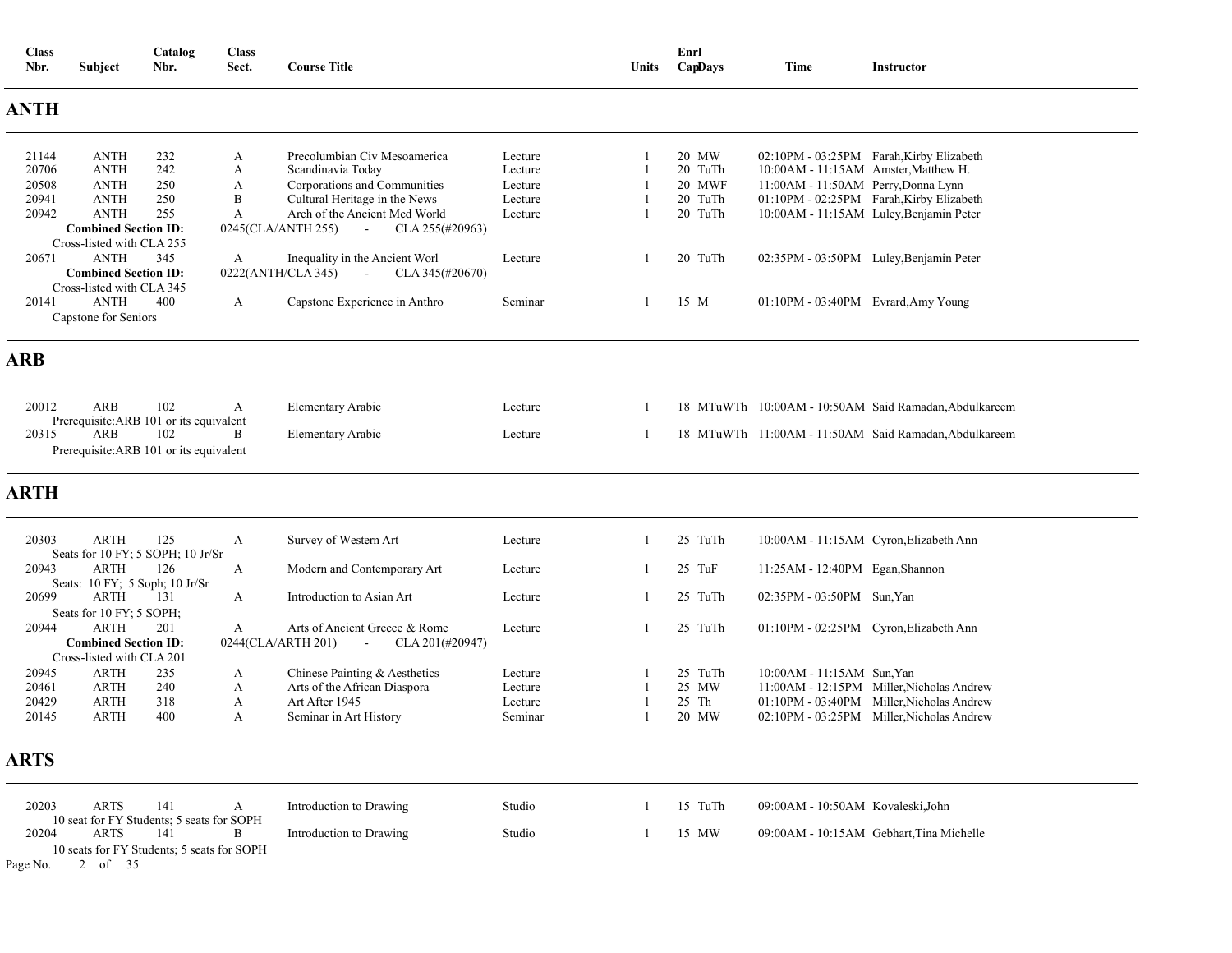| <b>Class</b><br>Nbr.                               | <b>Subject</b>                                                                          | Catalog<br>Nbr.                                           | <b>Class</b><br>Sect.                      | <b>Course Title</b>                                                                                                                                      |                                                                            | Units    | Enrl<br>CapDays                                    | Time                                                                                                                       | Instructor                                                                                     |
|----------------------------------------------------|-----------------------------------------------------------------------------------------|-----------------------------------------------------------|--------------------------------------------|----------------------------------------------------------------------------------------------------------------------------------------------------------|----------------------------------------------------------------------------|----------|----------------------------------------------------|----------------------------------------------------------------------------------------------------------------------------|------------------------------------------------------------------------------------------------|
| <b>ARTS</b>                                        |                                                                                         |                                                           |                                            |                                                                                                                                                          |                                                                            |          |                                                    |                                                                                                                            |                                                                                                |
| 20946                                              | <b>ARTS</b><br>Seats: 8 FY; 12 SO/JR/SR                                                 | 160                                                       | A                                          | Introduction to Digital Media                                                                                                                            | Studio                                                                     | -1       | 20 TuTh                                            | $01:10PM - 03:00PM$ Staff                                                                                                  |                                                                                                |
| 20267                                              | <b>ARTS</b>                                                                             | 251<br>Pre-Req: Intro to Drawing Class ARTS 141           | A                                          | Introduction to Painting                                                                                                                                 | Studio                                                                     | -1       | 15 MW                                              |                                                                                                                            | 01:10PM - 03:00PM Stiegemeier, Austin Keith                                                    |
| 20380                                              | <b>ARTS</b>                                                                             | 255                                                       | A                                          | Introduction to Printmaking                                                                                                                              | Studio                                                                     | -1       | 15 MW                                              | 01:10PM - 03:00PM Gepfer, Henry                                                                                            |                                                                                                |
| 20206                                              | <b>ARTS</b>                                                                             | Pre-Req: Intro to Drawing Class ARTS 141<br>263           | A                                          | Introduction to Ceramics                                                                                                                                 | Studio                                                                     | -1       | 10 TuTh                                            |                                                                                                                            | 09:00AM - 10:50AM Gebhart, Tina Michelle                                                       |
| 20543                                              | <b>ARTS</b><br>Senior ARTS Portfolio                                                    | Reserved Seats: 1-SR; 3-JR; 3-SO; 3-FY<br>401             | A                                          | Senior Portfolio                                                                                                                                         | Seminar                                                                    | 1        | 15 TuTh                                            | <b>TBA</b>                                                                                                                 | Stiegemeier, Austin Keith                                                                      |
| AS                                                 |                                                                                         |                                                           |                                            |                                                                                                                                                          |                                                                            |          |                                                    |                                                                                                                            |                                                                                                |
| 20389                                              | AS                                                                                      | 150<br>12 Seats reserved for FY Class of 2022 students    | A                                          | Japanese Culture & Society                                                                                                                               | Lecture                                                                    | 1        | 25 TuTh                                            | 01:10PM - 02:25PM Nishimura, Yoko                                                                                          |                                                                                                |
| 21059                                              | AS.<br><b>Combined Section ID:</b><br>Cross-listed with ANTH 229                        | 3 Seats reserved for Seniors; 10 total for SOPH/JR<br>229 | A<br>0254(AS/ANTH 229)                     | Tourism and Culture in China<br>ANTH 229(#21060)<br>$\omega_{\rm{max}}$                                                                                  | Lecture                                                                    |          | 25 WF                                              | 02:10PM - 03:25PM Li, Jing                                                                                                 |                                                                                                |
| 20628                                              | AS<br><b>Combined Section ID:</b><br>Combined with AS 347                               | 247                                                       | A<br>0227(AS 247/347)                      | Extraordinary Fiction in Japan<br>AS 347(#20720)                                                                                                         | Lecture                                                                    |          | 25 TuF                                             | 11:25AM - 12:40PM Hogan, Eleanor J.                                                                                        |                                                                                                |
| 21147                                              | AS<br><b>Combined Section ID:</b>                                                       | 261<br>Risk Society and Education in Fukushima            | A<br>0294(AS/EDUC 261)                     | Risk Society & Educ Fukushima<br>EDUC 261(#21146)<br><b>Contact Contact</b>                                                                              | Lecture                                                                    | -1       | 20 TuTh                                            | 02:35PM - 03:50PM Miyazawa, Kaoru                                                                                          |                                                                                                |
| 20720                                              | Cross-listed with EDUC 261<br>AS<br><b>Combined Section ID:</b><br>Combined with AS 247 | 347                                                       | A<br>0227(AS 247/347)                      | Extraordinary Fiction in Japan<br>AS 247(#20628)<br>$\sim 100$                                                                                           | Lecture                                                                    |          | 25 TuF                                             | 11:25AM - 12:40PM Hogan, Eleanor J.                                                                                        |                                                                                                |
| <b>AST</b>                                         |                                                                                         |                                                           |                                            |                                                                                                                                                          |                                                                            |          |                                                    |                                                                                                                            |                                                                                                |
| 21018<br>21019<br>21020<br>21021<br>21022<br>21023 | <b>AST</b><br><b>AST</b><br><b>AST</b><br><b>AST</b><br><b>AST</b><br><b>AST</b>        | 101<br>101<br>101<br>101<br>101<br>101                    | A<br>B<br>L1<br>L2<br>L <sub>3</sub><br>IA | Solar System Astronomy<br>Solar System Astronomy<br>Solar System Astronomy<br>Solar System Astronomy<br>Solar System Astronomy<br>Solar System Astronomy | Lecture<br>Lecture<br>Laboratory<br>Laboratory<br>Laboratory<br>Laboratory | -1<br>-1 | 40 MWF<br>40 MWF<br>20 M<br>20 Tu<br>20 W<br>20 Th | 07:00PM - 10:00PM Clarke, Ian R.<br>07:00PM - 10:00PM Staff<br>07:00PM - 10:00PM Staff<br>07:00PM - 10:00PM Clarke, Ian R. | 01:10PM - 02:00PM Milingo, Jacquelynne Brenda<br>02:10PM - 03:00PM Milingo, Jacquelynne Brenda |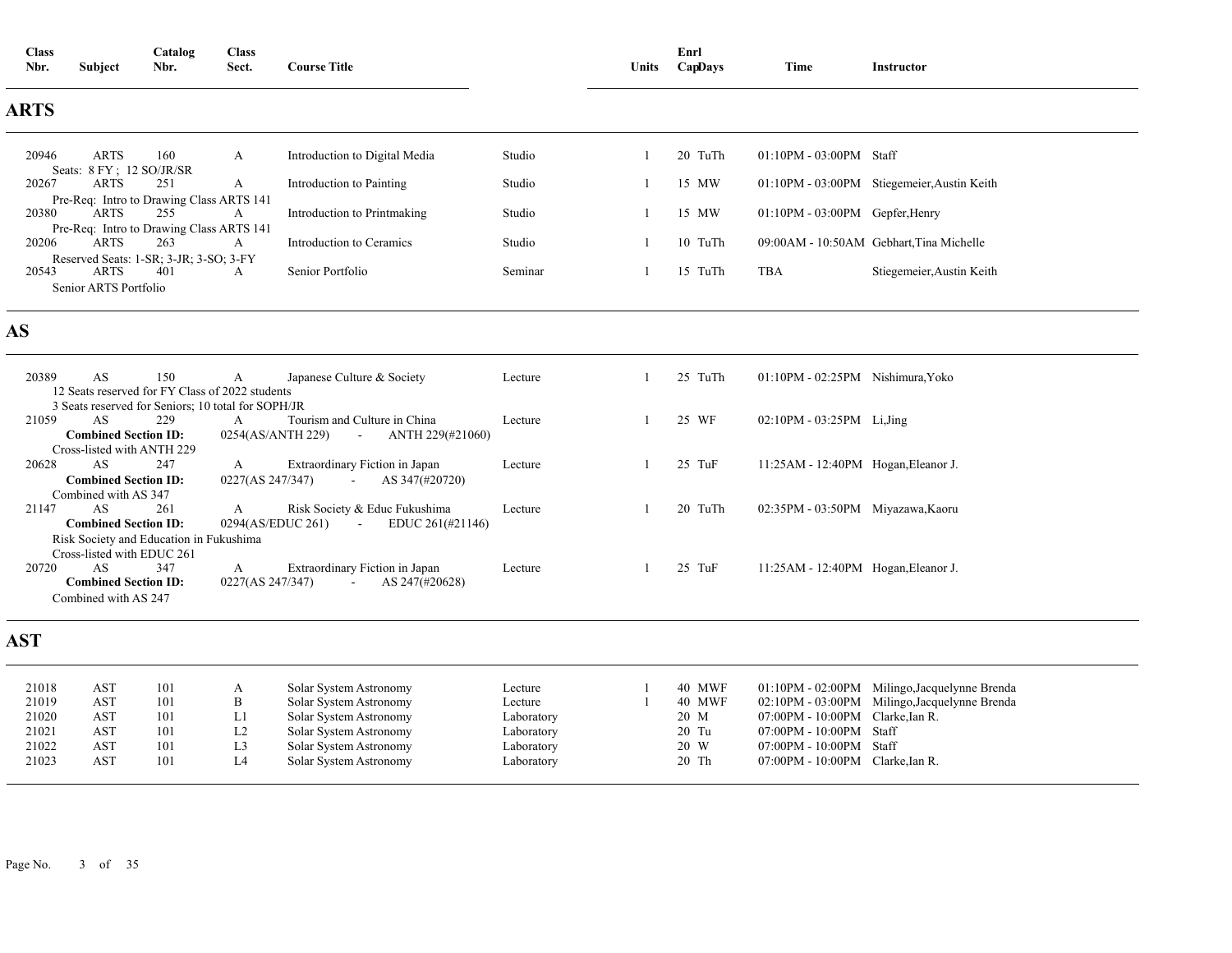| <b>Class</b> |         | Catalog | <b>Class</b> |                               |              | Enrl    |      |            |
|--------------|---------|---------|--------------|-------------------------------|--------------|---------|------|------------|
| Nbr.         | Subject | Nbr.    | Sect.        | <b>Course Title</b><br>$\sim$ | <b>Units</b> | CapDays | Time | Instructor |
|              |         |         |              |                               |              |         |      |            |

### **BIO**

| 20103          | <b>BIO</b>               | 102                                                  | A                                  | <b>Biological Basis of Disease</b>                                                        | Lecture    |    | <b>40 MWF</b>  | 08:00AM - 08:50AM Ferster, Betty Susan                  |
|----------------|--------------------------|------------------------------------------------------|------------------------------------|-------------------------------------------------------------------------------------------|------------|----|----------------|---------------------------------------------------------|
|                |                          |                                                      |                                    | Enrollment Limit: 20 spaces reserved for FY students; 10 Sophomores; 5 Juniors; 5 Seniors |            |    |                |                                                         |
|                |                          | Non-majors offering, fulfills graduation requirement |                                    |                                                                                           |            |    |                |                                                         |
| 20104          | <b>BIO</b>               | 102                                                  | B                                  | <b>Biological Basis of Disease</b>                                                        | Lecture    |    | 40 MWF         | 09:00AM - 09:50AM Ferster, Betty Susan                  |
|                |                          |                                                      |                                    | Enrollment Limit: 20 spaces reserved for FY students; 10 Sophomores; 5 Juniors; 5 Seniors |            |    |                |                                                         |
|                |                          | Non-majors offering, fulfills graduation requirement |                                    |                                                                                           |            |    |                |                                                         |
| 20325          | <b>BIO</b>               | 102                                                  | C                                  | <b>Biological Basis of Disease</b>                                                        | Lecture    | -1 | 40 MWF         | 09:00AM - 09:50AM James, Steven William                 |
|                |                          |                                                      |                                    | Enrollment Limit: 20 spaces reserved for FY students; 10 Sophomores; 5 Juniors; 5 Seniors |            |    |                |                                                         |
|                |                          | Non-majors offering, fulfills graduation requirement |                                    |                                                                                           |            |    |                |                                                         |
| 20343          | <b>BIO</b>               | 102                                                  | D                                  | <b>Biological Basis of Disease</b>                                                        | Lecture    | -1 | <b>40 MWF</b>  | 10:00AM - 10:50AM Ferster, Betty Susan                  |
|                |                          |                                                      |                                    | Enrollment Limit: 20 spaces reserved for FY students; 10 Sophomores; 5 Juniors; 5 Seniors |            |    |                |                                                         |
|                |                          | Non-majors offering, fulfills graduation requirement |                                    |                                                                                           |            |    |                |                                                         |
| 20105          | <b>BIO</b>               | 102                                                  | L <sub>01</sub>                    | <b>Biological Basis of Disease</b>                                                        | Laboratory |    | 28 M           | $01:10PM - 04:00PM$ Staff                               |
| 20106          | <b>BIO</b>               | 102                                                  | L <sub>02</sub>                    | <b>Biological Basis of Disease</b>                                                        | Laboratory |    | 28 M           | Staff<br>07:00PM - 09:50PM                              |
| 20107          | <b>BIO</b>               | 102                                                  | L <sub>03</sub>                    | <b>Biological Basis of Disease</b>                                                        | Laboratory |    | 28 Tu          | 01:10PM - 04:00PM<br>Staff                              |
| 20108          | <b>BIO</b>               | 102                                                  | L <sub>04</sub>                    | <b>Biological Basis of Disease</b>                                                        | Laboratory |    | 28 Tu          | 07:00PM - 09:50PM<br>Staff                              |
| 20109          | <b>BIO</b>               | 102                                                  | L <sub>05</sub>                    | <b>Biological Basis of Disease</b>                                                        | Laboratory |    | 28 W           | $01:10PM - 04:00PM$<br>Staff                            |
| 20692          | <b>BIO</b>               | 102                                                  | L <sub>06</sub>                    | <b>Biological Basis of Disease</b>                                                        | Laboratory |    | 20 Th          | 07:00PM - 09:50PM Staff                                 |
| 20110          | <b>BIO</b>               | 112                                                  | A                                  | Form&Func in Living Organism                                                              | Lecture    |    | 37 MWF         | 09:00AM - 09:50AM Staff                                 |
|                |                          | Pre-Req: C- or better in BIO 111                     |                                    |                                                                                           |            |    |                |                                                         |
|                |                          | Enrollment Limit: First Year and Sophomores only.    |                                    |                                                                                           |            |    |                |                                                         |
|                |                          | Juniors by permission of instructor.                 |                                    |                                                                                           |            |    |                |                                                         |
| 20111          | <b>BIO</b>               | 112                                                  | B                                  | Form&Func in Living Organism                                                              | Lecture    |    | 37 MWF         | $09:00AM - 09:50AM$ Fong, Peter                         |
|                |                          | Pre-Req: C- or better in BIO 111                     |                                    |                                                                                           |            |    |                |                                                         |
|                |                          | Enrollment Limit: First Year and Sophomores only.    |                                    |                                                                                           |            |    |                |                                                         |
|                |                          | Juniors by permission of instructor.                 |                                    |                                                                                           |            |    |                |                                                         |
| 20112          | <b>BIO</b>               | 112                                                  | $\mathbf C$                        | Form&Func in Living Organism                                                              | Lecture    |    | 37 MWF         | 10:00AM - 10:50AM Caldwell, Michael Sherwin             |
|                |                          | Pre-Req: C- or better in BIO 111                     |                                    |                                                                                           |            |    |                |                                                         |
|                |                          | Enrollment Limit: First Year and Sophomores only.    |                                    |                                                                                           |            |    |                |                                                         |
|                |                          | Juniors by permission of instructor.                 |                                    |                                                                                           |            |    |                |                                                         |
| 20317          | <b>BIO</b>               | 112                                                  | D                                  | Form&Func in Living Organism                                                              | Lecture    |    | 37 MWF         | 10:00AM - 10:50AM Etheridge, Kay                        |
|                |                          | Pre-Req: C- or better in BIO 111                     |                                    |                                                                                           |            |    |                |                                                         |
|                |                          | Enrollment Limit: First Year and Sophomores only.    |                                    |                                                                                           |            |    |                |                                                         |
|                |                          | Juniors by permission of instructor.                 |                                    |                                                                                           |            |    |                |                                                         |
| 20339          | <b>BIO</b>               | 112                                                  | $\mathbf E$                        | Form&Func in Living Organism                                                              | Lecture    |    | 37 MWF         | 11:00AM - 11:50AM Etheridge, Kay                        |
|                |                          | Pre-Req: C- or better in BIO 111                     |                                    |                                                                                           |            |    |                |                                                         |
|                |                          | Enrollment Limit: First Year and Sophomores only.    |                                    |                                                                                           |            |    |                |                                                         |
|                |                          | Juniors by permission of instructor.                 |                                    |                                                                                           |            |    |                |                                                         |
| 20113          | <b>BIO</b>               | 112                                                  | L <sub>0</sub> 1                   | Form&Func in Living Organism                                                              | Laboratory |    | 14 M           | $01:10PM - 04:00PM$<br>Staff                            |
| 20114          | <b>BIO</b>               | 112                                                  | $L_{02}$                           | Form&Func in Living Organism                                                              | Laboratory |    | 14 M           | $07:00$ PM - $10:00$ PM<br>Staff                        |
| 20297          | <b>BIO</b>               | 112                                                  | L <sub>03</sub><br>L <sub>04</sub> | Form&Func in Living Organism                                                              | Laboratory |    | 14 Tu          | $01:10PM - 04:00PM$<br>Staff                            |
| 20115          | <b>BIO</b>               | 112                                                  |                                    | Form&Func in Living Organism                                                              | Laboratory |    | 14 Tu          | 07:00PM - 10:00PM<br>Staff                              |
| 20116          | <b>BIO</b>               | 112<br>112                                           | L <sub>05</sub><br>L <sub>06</sub> | Form&Func in Living Organism                                                              | Laboratory |    | 14 W           | $07:00$ PM - $10:00$ PM<br>Staff                        |
| 20117          | <b>BIO</b><br><b>BIO</b> | 112                                                  | L07                                | Form&Func in Living Organism                                                              | Laboratory |    | 14 W           | $01:10PM - 04:00PM$<br>Staff                            |
| 20118<br>20119 | <b>BIO</b>               | 112                                                  | L08                                | Form&Func in Living Organism<br>Form&Func in Living Organism                              | Laboratory |    | 14 W           | 07:00PM - 10:00PM Staff                                 |
| 20120          | <b>BIO</b>               | 112                                                  | L <sub>09</sub>                    |                                                                                           | Laboratory |    | 14 Th<br>14 Th | 07:00PM - 10:00PM<br>Staff<br>$01:10PM - 04:00PM$ Staff |
|                |                          |                                                      |                                    | Form&Func in Living Organism                                                              | Laboratory |    |                |                                                         |

Page No. 4 of 35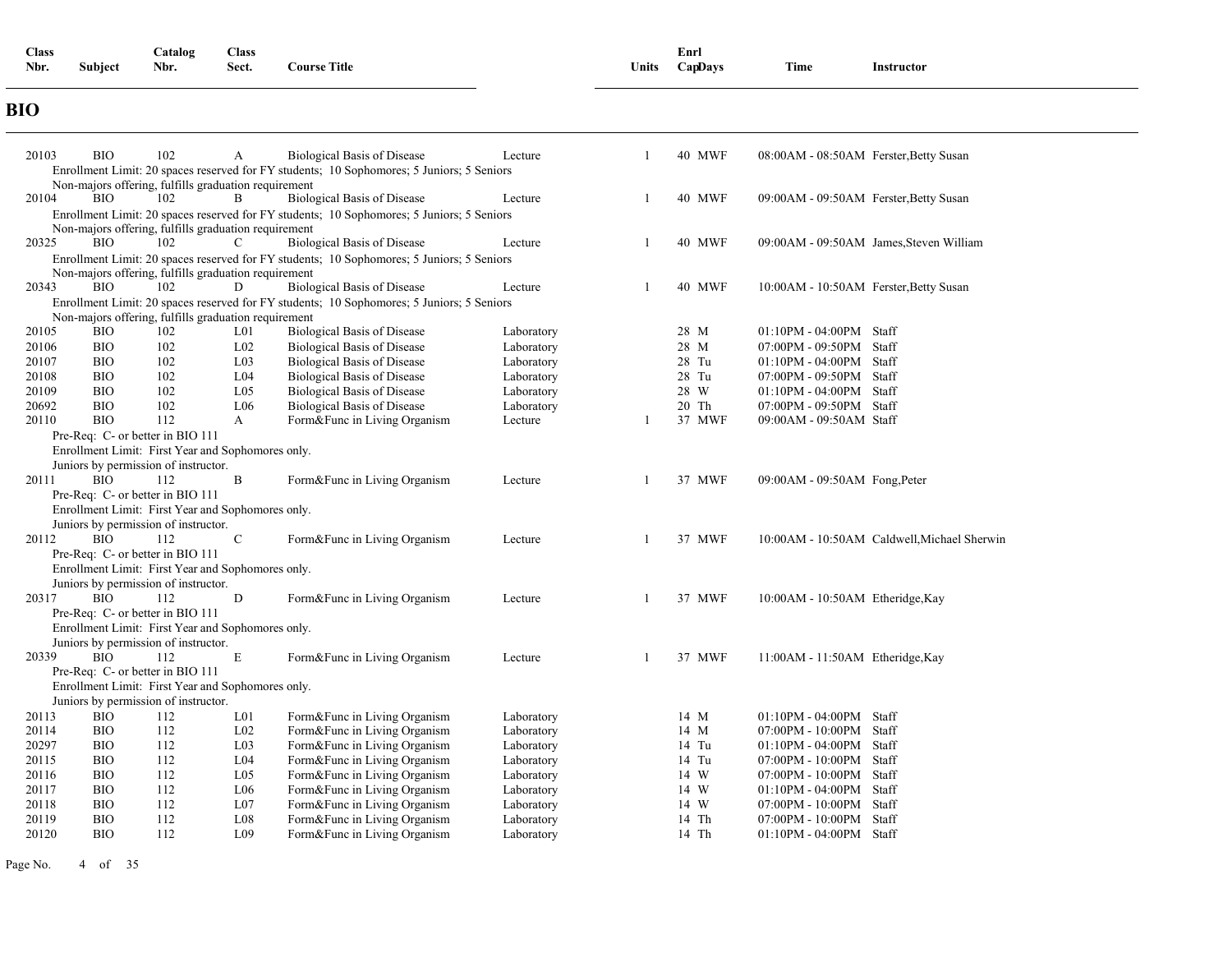| <b>Class</b><br>Nbr. | <b>Subject</b>              | Catalog<br>Nbr.                                        | <b>Class</b><br>Sect. | <b>Course Title</b>                                                      |                                | Units        | Enrl<br>CapDays | Time                               | Instructor                                     |
|----------------------|-----------------------------|--------------------------------------------------------|-----------------------|--------------------------------------------------------------------------|--------------------------------|--------------|-----------------|------------------------------------|------------------------------------------------|
| <b>BIO</b>           |                             |                                                        |                       |                                                                          |                                |              |                 |                                    |                                                |
| 20318                | <b>BIO</b>                  | 112                                                    | L10                   | Form&Func in Living Organism                                             | Laboratory                     |              | 14 M            | $01:10PM - 04:00PM$ Fong, Peter    |                                                |
| 20340                | <b>BIO</b>                  | 112                                                    | L11                   | Form&Func in Living Organism                                             | Laboratory                     |              | 14 Tu           | $01:10PM - 04:00PM$ Staff          |                                                |
| 20341                | <b>BIO</b>                  | 112                                                    | L12                   | Form&Func in Living Organism                                             | Laboratory                     |              | 14 M            | 07:00PM - 10:00PM Staff            |                                                |
| 20475                | <b>BIO</b>                  | 112                                                    | L13                   | Form&Func in Living Organism                                             | Laboratory                     |              | 14 Tu           | 08:30AM - 11:20AM Staff            |                                                |
| 21035                | <b>BIO</b>                  | 204                                                    | A                     | Biology of Flowering Plants                                              | Lecture                        | 1            | 16 TuTh         |                                    | 01:10PM - 04:00PM Delesalle, Veronique A.      |
| 20298                | <b>BIO</b>                  | 211                                                    | $\mathbf{A}$          | Genetics                                                                 | Lecture                        | $\mathbf{1}$ | 48 MWF          | 11:00AM - 11:50AM Hiraizumi, Kazuo |                                                |
|                      |                             | Pre-requisites = BIO 112 with C- or better and CHEM107 |                       |                                                                          |                                |              |                 |                                    |                                                |
| 20299                | <b>BIO</b>                  | 211                                                    | LA1                   | Genetics                                                                 | Laboratory                     |              | 16 M            | 01:10PM - 05:00PM Hiraizumi, Kazuo |                                                |
| 20300                | <b>BIO</b>                  | 211                                                    | LA <sub>2</sub>       | Genetics                                                                 | Laboratory                     |              | 16 Tu           |                                    | 01:10PM - 05:00PM James, Steven William        |
| 20311                | <b>BIO</b>                  | 211                                                    | LA3                   | Genetics                                                                 | Laboratory                     |              | 16 Tu           | 06:30PM - 10:20PM Hiraizumi, Kazuo |                                                |
| 20121                | <b>BIO</b>                  | 212                                                    | A                     | Cell Biology<br>with C- or better                                        | Lecture                        | 1            | 32 MWF          |                                    | 11:00AM - 11:50AM Hunter, Jerrod Wayne         |
| 20122                | <b>BIO</b>                  | Pre-requisites - BIO 112 and CHEM108 both<br>212       | LA1                   | Cell Biology                                                             | Laboratory                     |              | 16 W            |                                    | 01:10PM - 05:00PM Hunter, Jerrod Wayne         |
| 20123                | <b>BIO</b>                  | 212                                                    | LA <sub>2</sub>       | Cell Biology                                                             | Laboratory                     |              | 16 Th           |                                    | 01:10PM - 05:00PM Hunter, Jerrod Wayne         |
| 20124                | <b>BIO</b>                  | 224                                                    | A                     | Vertebrate Zoology                                                       | Lecture/Lab                    | 1            | 16 TuTh         |                                    | 08:30AM - 11:20AM Caldwell, Michael Sherwin    |
| 21036                | <b>BIO</b>                  | 226                                                    | A                     | Comparative Vertebrate Morpho                                            | Lecture                        | 1            | 12 WF           | 01:10PM - 05:00PM Kerney, Ryan     |                                                |
| 21037                | <b>BIO</b>                  | 229                                                    | A                     | <b>Tropical Terrestrial Biology</b>                                      | Lecture/Lab                    | $\mathbf{1}$ | 12 MW           |                                    | 01:10PM - 02:25PM Trillo, Paula Alejandra      |
| 20125                | <b>BIO</b>                  | 230                                                    | A                     | Microbiology                                                             | Lecture                        | 1            | 32 MWF          |                                    | 10:00AM - 10:50AM Klabonski, Lauren Allison    |
| 20126                | <b>BIO</b>                  | 230                                                    | LA1                   | Microbiology                                                             | Laboratory                     |              | 16 Tu           |                                    | 01:10PM - 05:00PM Klabonski, Lauren Allison    |
| 20127                | <b>BIO</b>                  | 230                                                    | LA <sub>2</sub>       | Microbiology                                                             | Laboratory                     |              | 16 W            |                                    | 01:10PM - 05:00PM Klabonski, Lauren Allison    |
| 21038                | <b>BIO</b>                  | 306                                                    | A                     | Marine Ecology                                                           | Lecture                        | 1            | 18 MW           |                                    | 11:00AM - 12:15PM Gownaris, Natasha Jeanne     |
|                      | <b>Combined Section ID:</b> |                                                        | 0252(BIO/ES 306)      | ES 306(#20919)                                                           |                                |              |                 |                                    |                                                |
|                      | Cross-listed with ES 306    |                                                        |                       |                                                                          |                                |              |                 |                                    |                                                |
| 21039                | <b>BIO</b>                  | 306                                                    | LA1                   | Marine Ecology                                                           | Laboratory                     |              | 18 M            |                                    | 01:10PM - 04:00PM Gownaris, Natasha Jeanne     |
|                      | <b>Combined Section ID:</b> |                                                        |                       | 0253(BIO/ES 306 Lab LA1)<br>ES 306(#20920)                               |                                |              |                 |                                    |                                                |
|                      |                             | Cross-listed with ES 306 LA1 Lab                       |                       |                                                                          |                                |              |                 |                                    |                                                |
| 20414                | <b>BIO</b>                  | 316                                                    | A                     | <b>Conservation Biology</b>                                              | Lecture                        | 1            | 18 TuTh         |                                    | 02:35PM - 03:50PM Wilson, Andrew Mark          |
|                      | <b>Combined Section ID:</b> |                                                        | 0170(BIO/ES 316)      | ES 316(#20413)<br>$\mathcal{L}_{\mathcal{A}}$                            |                                |              |                 |                                    |                                                |
|                      |                             | 9 ES Major; 9 BIO Major; Cross listed with ES 316      |                       |                                                                          |                                |              |                 |                                    |                                                |
|                      | Pre-req: ES 211 or BIO 111  |                                                        |                       |                                                                          |                                |              |                 |                                    |                                                |
| 20128                | <b>BIO</b>                  | 334                                                    | A                     | Biochemistry II                                                          | Lecture                        | $\mathbf{1}$ | 24 MWF          | 09:00AM - 09:50AM Staff            |                                                |
|                      | <b>Combined Section ID:</b> |                                                        |                       | 0006(BIO 334/CHEM 334)<br>CHEM 334(#20045)                               |                                |              |                 |                                    |                                                |
|                      | Cross listed with CHEM 334  |                                                        |                       |                                                                          |                                |              |                 |                                    |                                                |
|                      |                             |                                                        |                       | Pre-req for BIO Majors: BIO 212 and CHEM 204 or permission of Instructor |                                |              |                 |                                    |                                                |
| 20129                | <b>BIO</b>                  | 334                                                    | LA1                   | Biochemistry II                                                          | Laboratory                     |              | 8 W             | 01:10PM - 05:00PM Staff            |                                                |
|                      | <b>Combined Section ID:</b> |                                                        |                       | 0007(Bio 334 LA1/Chem 334 LA1)                                           | CHEM 334(#20046)               |              |                 |                                    |                                                |
| 20130                | <b>BIO</b>                  | Cross listed with Chem 334 LA1<br>334                  | LA <sub>2</sub>       |                                                                          |                                |              | 8 Th            | 01:10PM - 05:00PM Staff            |                                                |
|                      | <b>Combined Section ID:</b> |                                                        |                       | Biochemistry II<br>0008(Bio 334 LA2/Chem 334 LA2)                        | Laboratory<br>CHEM 334(#20047) |              |                 |                                    |                                                |
|                      |                             | Cross listed with CHEM 334 LA2                         |                       |                                                                          |                                |              |                 |                                    |                                                |
| 20229                | <b>BIO</b>                  | 334                                                    | LA3                   | Biochemistry II                                                          | Laboratory                     |              | 8 F             |                                    | 01:10PM - 05:00PM Buettner, Katherine Michelle |
|                      | <b>Combined Section ID:</b> |                                                        |                       | 0074(Bio 334 LA3/Chem 334 LA3)<br>$\sim$                                 | CHEM 334(#20228)               |              |                 |                                    |                                                |
|                      |                             | Cross Listed with CHEM 334 LA3                         |                       |                                                                          |                                |              |                 |                                    |                                                |
| 20530                | <b>BIO</b>                  | 335                                                    | A                     | Neurobiology                                                             | Lecture                        |              | 12 MWF          |                                    | 12:00PM - 12:50PM Kittelberger, James Matthew  |
| 20531                | <b>BIO</b>                  | 335                                                    | LA1                   | Neurobiology                                                             | Laboratory                     |              | 12 Tu           |                                    | 01:10PM - 05:00PM Kittelberger, James Matthew  |
|                      |                             |                                                        |                       |                                                                          |                                |              |                 |                                    |                                                |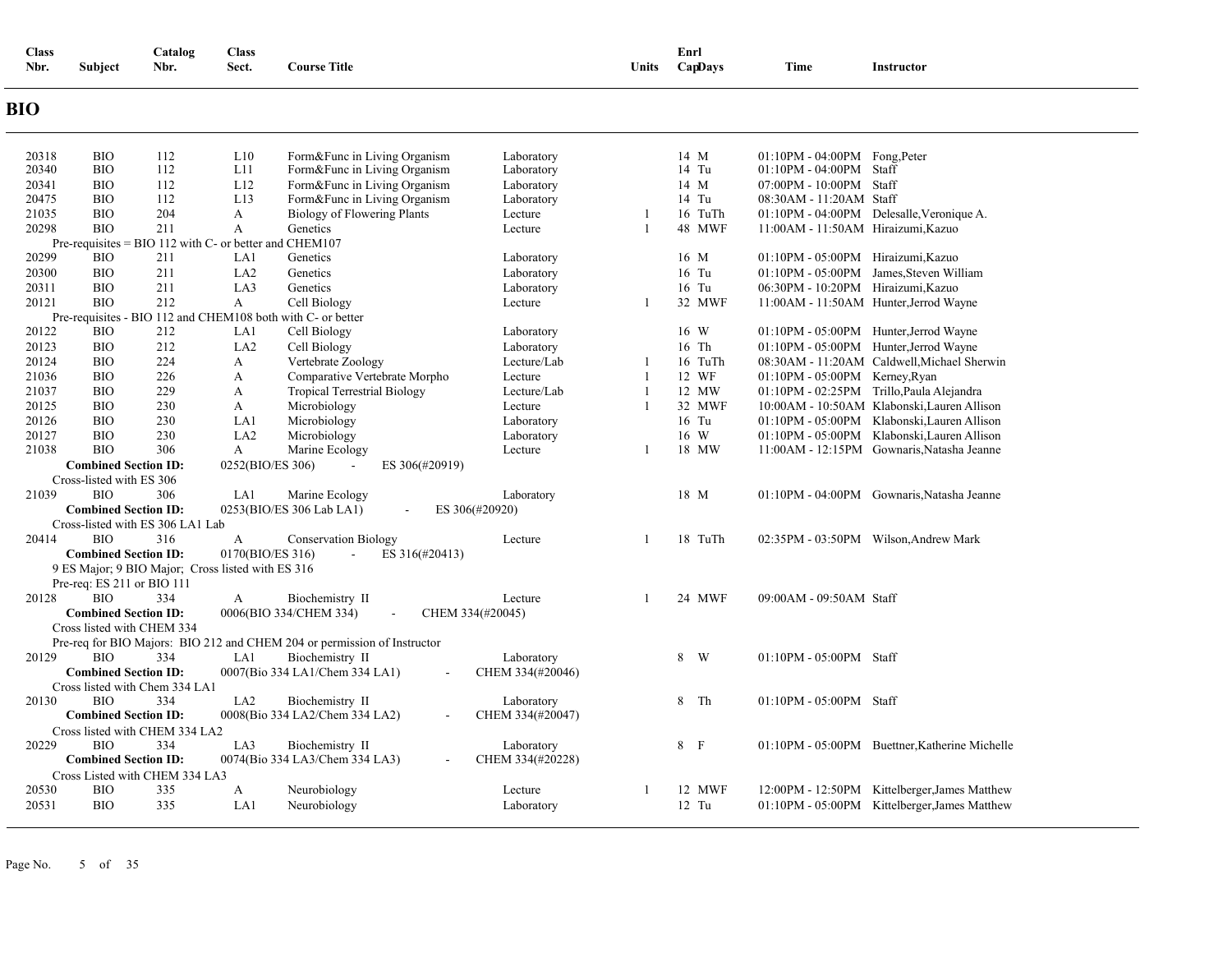| <b>Class</b> |                | Catalog | <b>Class</b><br>------ |                     |       | Enrl       |      |            |
|--------------|----------------|---------|------------------------|---------------------|-------|------------|------|------------|
| Nbr.         | <b>Subject</b> | Nbr.    | Sect.                  | <b>'ourse Title</b> | Units | $Cap$ Davs | Time | Instructor |

### **BUS**

| 20184<br><b>BUS</b><br>155                                | Accounting for Mgt Decisions<br>A<br>Lecture                                                             | 30 MWF  | $10:00AM - 10:50AM$ Staff               |
|-----------------------------------------------------------|----------------------------------------------------------------------------------------------------------|---------|-----------------------------------------|
| <b>Combined Section ID:</b><br>Seats: 25 FY/Soph          | 0257(MGT/BUS 155) - MGT 155(#21090)                                                                      |         |                                         |
| <b>BUS</b><br>155<br>20185                                | B<br>Accounting for Mgt Decisions<br>Lecture                                                             | 30 MWF  | $11:00AM - 11:50AM$ Staff               |
| <b>Combined Section ID:</b>                               | $0258(MGT/BUS 155 B)$ - MGT 155(#21091)                                                                  |         |                                         |
| Seats: 25 FY/Soph                                         |                                                                                                          |         |                                         |
| <b>BUS</b><br>20188<br>155                                | Accounting for Mgt Decisions<br>$\mathbf C$<br>Lecture                                                   | 30 TuTh | 08:30AM - 09:45AM Staff                 |
| <b>Combined Section ID:</b>                               | $0259(MGT/BUS 155 C)$ - MGT 155(#21092)                                                                  |         |                                         |
| Seats: 25 FY/Soph                                         |                                                                                                          |         |                                         |
| <b>BUS</b><br>20800<br>155                                | Accounting for Mgt Decisions<br>D<br>Lecture                                                             | 30 TuTh | 10:00AM - 11:15AM Staff                 |
| <b>Combined Section ID:</b>                               | 0260(MGT/BUS 155 D) -<br>MGT 155(#21126)                                                                 |         |                                         |
| Seats: 25 FY/Soph                                         |                                                                                                          |         |                                         |
| <b>BUS</b><br>20189<br>267<br><b>Combined Section ID:</b> | Finance<br>Lecture<br>A<br>0261(MGT/BUS 267 A)<br>ECON 267(#20077), MGT 267(#21093)<br>$\Delta \sim 100$ | 25 TuTh | 10:00AM - 11:15AM Murphy, Drew Evan     |
|                                                           |                                                                                                          |         |                                         |
| <b>BUS</b><br>267<br>20271                                | B<br>Finance<br>Lecture                                                                                  | 25 TuTh | 01:10PM - 02:25PM Murphy, Drew Evan     |
| <b>Combined Section ID:</b>                               | 0262(MGT/BUS 267 B)<br>ECON 267(#20270), MGT 267(#21094)<br>$\sim 100$                                   |         |                                         |
| <b>BUS</b><br>361<br>20182                                | Marketing Management<br>A<br>Lecture                                                                     | 30 TuTh | 08:30AM - 09:45AM Bernard, Duane Albert |
| <b>Combined Section ID:</b>                               | MGT 361(#21095)<br>$0263(MGT/BUS 361 A)$ -                                                               |         |                                         |
| SOPH/JR/SR Only                                           |                                                                                                          |         |                                         |
| <b>BUS</b><br>361<br>20268                                | Marketing Management<br>B<br>Lecture                                                                     | 30 TuTh | 10:00AM - 11:15AM Bernard, Duane Albert |
| <b>Combined Section ID:</b>                               | $0264(MGT/BUS/361 B)$ - MGT 361(#21096)                                                                  |         |                                         |
| SOPH/JR/SR Only                                           |                                                                                                          |         |                                         |
| <b>BUS</b><br>361<br>20462                                | Marketing Management<br>$\mathbf C$<br>Lecture                                                           | 30 TuTh | 01:10PM - 02:25PM Bernard, Duane Albert |
| <b>Combined Section ID:</b>                               | $0265(MGT/BUS 361 C)$ -<br>MGT 361(#21097)                                                               |         |                                         |
| SOPH/JR/SR Only                                           |                                                                                                          |         |                                         |
| <b>BUS</b><br>363<br>20366                                | <b>Business Law</b><br>$\mathbf{A}$<br>Lecture                                                           | 25 TuTh | 01:10PM - 02:25PM Staff                 |
| <b>Combined Section ID:</b>                               | MGT 363(#21098)<br>0266(MGT/BUS 363 A) -                                                                 |         |                                         |
| <b>BUS</b><br>368<br>20232                                | <b>Investment Management</b><br>$\mathbf{A}$<br>Lecture                                                  | 25 MW   | $02:10PM - 03:25PM$ Staff               |
| <b>Combined Section ID:</b>                               | $0267(MGT/BUS 368 A)$ MGT 368(#21099)                                                                    |         |                                         |

### **CHEM**

|                                                       | 20027 | <b>CHEM</b> | 108                                                   |                 | <b>Chemical Reactivity</b>     | Lecture    |  | 36 MWF  | $09:00AM - 09:50AM$ Staff            |       |
|-------------------------------------------------------|-------|-------------|-------------------------------------------------------|-----------------|--------------------------------|------------|--|---------|--------------------------------------|-------|
|                                                       |       |             | Enrollment Limit: 15 SO/JR/SR; Up to Class Cap for FY |                 |                                |            |  |         |                                      |       |
|                                                       | 20441 | <b>CHEM</b> | 108                                                   | В               | Chemistry of You (Biochemistry | Lecture    |  | 36 MWF  | 09:00AM - 09:50AM Frey, Shelli Lynne |       |
| Enrollment Limit: 15 SO/JR/SR; Up to Class Cap for FY |       |             |                                                       |                 |                                |            |  |         |                                      |       |
|                                                       | 20354 | <b>CHEM</b> | 108                                                   |                 | Chemistry Around You (Environ) | Lecture    |  | 36 MWF  | 10:00AM - 10:50AM Sengupta, Suvrajit |       |
|                                                       |       |             | Enrollment Limit: 15 SO/JR/SR; Up to Class Cap for FY |                 |                                |            |  |         |                                      |       |
|                                                       | 20442 | <b>CHEM</b> | 108                                                   | D               | Chemistry Around You (Environ) | Lecture    |  | 36 MWF  | 11:00AM - 11:50AM Sengupta, Suvrajit |       |
|                                                       |       |             | Enrollment Limit: 15 SO/JR/SR; Up to Class Cap for FY |                 |                                |            |  |         |                                      |       |
|                                                       | 20320 | <b>CHEM</b> | 108                                                   | LO1             | Lab                            | Laboratory |  | 16 M    | $01:10PM - 05:00PM$                  | Staff |
|                                                       | 20028 | <b>CHEM</b> | 108                                                   | $L_{02}$        | Lab                            | Laboratory |  | 16 M    | $01:10PM - 05:00PM$                  | Staff |
|                                                       | 20029 | <b>CHEM</b> | 108                                                   | L <sub>03</sub> | Lab                            | Laboratory |  | 16 M    | $06:30PM - 10:30PM$                  | Staff |
|                                                       | 20030 | <b>CHEM</b> | 108                                                   | L <sub>04</sub> | Lab                            | Laboratory |  | $16$ Tu | $01:10PM - 05:00PM$                  | Staff |
|                                                       | 20213 | <b>CHEM</b> | 108                                                   | L <sub>05</sub> | Lab                            | Laboratorv |  | 16 W    | $01:10PM - 05:00PM$                  | Staff |
|                                                       |       |             |                                                       |                 |                                |            |  |         |                                      |       |

Page No. 6 of 35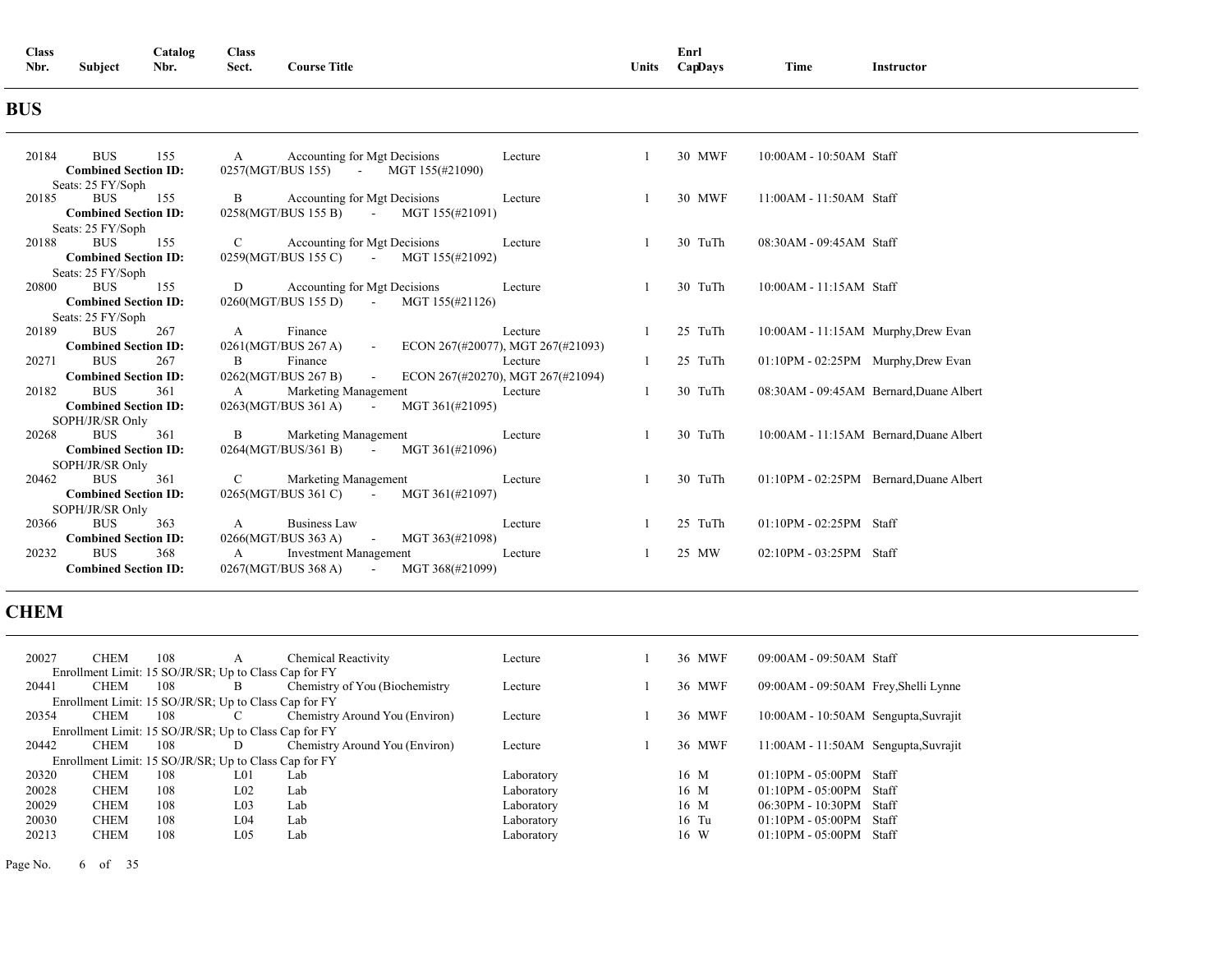| <b>Class</b> |                | Catalog | <b>Class</b> |                     |       | Enrl    |      |            |  |
|--------------|----------------|---------|--------------|---------------------|-------|---------|------|------------|--|
| Nbr.         | <b>Subject</b> | Nbr.    | Sect.        | <b>Course Title</b> | Units | CapDays | Time | Instructor |  |

### **CHEM**

| 20214    | <b>CHEM</b>                                                   | 108     | L <sub>06</sub>  | Lab                                                                                | Laboratory                                       |   | 16 W    | $01:10PM - 05:00PM$ Staff               |                                          |
|----------|---------------------------------------------------------------|---------|------------------|------------------------------------------------------------------------------------|--------------------------------------------------|---|---------|-----------------------------------------|------------------------------------------|
| 20319    | <b>CHEM</b>                                                   | 108     | L <sub>07</sub>  | Lab                                                                                | Laboratory                                       |   | 16 W    | 06:30PM - 10:30PM                       | Staff                                    |
| 20342    | <b>CHEM</b>                                                   | 108     | L <sub>08</sub>  | Lab                                                                                | Laboratory                                       |   | 16 Th   | 01:10PM - 05:00PM Staff                 |                                          |
| 20566    | <b>CHEM</b>                                                   | 108     | L <sub>09</sub>  | Lab                                                                                | Laboratory                                       |   | 16 Th   | 06:30PM - 10:30PM Staff                 |                                          |
| 21158    | <b>CHEM</b>                                                   | $108-I$ | DI1              | Chemical Reactivity                                                                | Discussion                                       |   | 16 Tu   |                                         | 08:30AM - 09:45AM Suryn, Gregory Michael |
| 21159    | Class of 2024 students who have taken pre-test<br><b>CHEM</b> | $108-I$ | DI <sub>2</sub>  | <b>Chemical Reactivity</b>                                                         | Discussion                                       |   | 16 Th   |                                         | 08:30AM - 09:45AM Suryn, Gregory Michael |
|          | Class of 2024 students who have taken pre-test                |         |                  |                                                                                    |                                                  |   |         |                                         |                                          |
| 21157    | <b>CHEM</b>                                                   | $108-I$ | $\mathbf{I}$     | ChemistryThroughYour Eyes(Art)                                                     | Lecture                                          | 1 | 32 MWF  |                                         | 08:00AM - 08:50AM Suryn, Gregory Michael |
|          | Class of 2024 students who have taken pre-test                |         |                  |                                                                                    |                                                  |   |         |                                         |                                          |
| 21160    | <b>CHEM</b>                                                   | $108-I$ | LI <sub>01</sub> | <b>Chemical Reactivity</b>                                                         | Laboratory                                       |   | 16 Tu   |                                         | 01:10PM - 05:00PM Suryn, Gregory Michael |
|          | Class of 2024 students who have taken pre-test                |         |                  |                                                                                    |                                                  |   |         |                                         |                                          |
| 21161    | <b>CHEM</b>                                                   | $108-I$ | LI <sub>02</sub> | Chemical Reactivity                                                                | Laboratory                                       |   | 16 Tu   | 06:30PM - 10:30PM Staff                 |                                          |
|          | Class of 2024 students who have taken pre-test                |         |                  |                                                                                    |                                                  |   |         |                                         |                                          |
| 20033    | <b>CHEM</b>                                                   | 204     | A                | Organic Chemistry                                                                  | Lecture                                          | 1 | 24 MWF  | 08:00AM - 08:50AM Jameson, Donald L.    |                                          |
|          |                                                               |         |                  | Open during pre-pre-registration for Chemistry and BMB Majors                      |                                                  |   |         |                                         |                                          |
| 20035    | <b>CHEM</b>                                                   | 204     | DA1              | Organic Chemistry<br>0001(CHEM204DA1/CHEM204DB1) -                                 | Discussion<br>CHEM 204(#20036), CHEM 204(#20444) |   | 24 F    | 02:10PM - 03:00PM Jameson, Donald L.    |                                          |
|          | <b>Combined Section ID:</b>                                   |         |                  |                                                                                    |                                                  |   |         |                                         |                                          |
| 20034    | Combined Sections CHEM 204 DA1/DB1/DC1<br><b>CHEM</b>         | 204     | B                | Organic Chemistry                                                                  | Lecture                                          | 1 | 24 MWF  | 09:00AM - 09:50AM Jameson, Donald L.    |                                          |
|          |                                                               |         |                  |                                                                                    |                                                  |   |         |                                         |                                          |
| 20036    | <b>CHEM</b>                                                   | 204     | DB1              | Open during pre-pre-registration for Chemistry and BMB Majors<br>Organic Chemistry | Discussion                                       |   | 24 F    | 02:10PM - 03:00PM Jameson, Donald L.    |                                          |
|          | <b>Combined Section ID:</b>                                   |         |                  | 0001(CHEM204DA1/CHEM204DB1) -                                                      | CHEM 204(#20035), CHEM 204(#20444)               |   |         |                                         |                                          |
|          | Combined Sections CHEM 204 DA1/DB1/DC1                        |         |                  |                                                                                    |                                                  |   |         |                                         |                                          |
| 20443    | <b>CHEM</b>                                                   | 204     | C                | Organic Chemistry                                                                  | Lecture                                          | 1 | 24 MWF  |                                         | 09:00AM - 09:50AM Suryn, Gregory Michael |
|          |                                                               |         |                  | Open during pre-pre-registration for Chemistry and BMB Majors                      |                                                  |   |         |                                         |                                          |
| 20444    | <b>CHEM</b>                                                   | 204     | DC1              | Organic Chemistry                                                                  | Discussion                                       |   | 24 F    | 02:10PM - 03:00PM Jameson, Donald L.    |                                          |
|          | <b>Combined Section ID:</b>                                   |         |                  | 0001(CHEM204DA1/CHEM204DB1) -                                                      | CHEM 204(#20035), CHEM 204(#20036)               |   |         |                                         |                                          |
|          | Combined Sections CHEM 204 DA1/DB1/DC1                        |         |                  |                                                                                    |                                                  |   |         |                                         |                                          |
| 20037    | <b>CHEM</b>                                                   | 204     | LA1              | Organic Chemistry                                                                  | Laboratory                                       |   | 12 M    | $01:10PM - 05:00PM$ Staff               |                                          |
| 20038    | <b>CHEM</b>                                                   | 204     | LA <sub>2</sub>  | Organic Chemistry                                                                  | Laboratory                                       |   | 12 M    | 06:30PM - 10:30PM Staff                 |                                          |
| 20039    | <b>CHEM</b>                                                   | 204     | LA3              | Organic Chemistry                                                                  | Laboratory                                       |   | 12 Tu   | 01:10PM - 05:00PM Staff                 |                                          |
| 20040    | <b>CHEM</b>                                                   | 204     | LA4              | Organic Chemistry                                                                  | Laboratory                                       |   | 12 Tu   | 06:30PM - 10:30PM Staff                 |                                          |
| 20041    | <b>CHEM</b>                                                   | 204     | LA5              | Organic Chemistry                                                                  | Laboratory                                       |   | 12 W    | 01:10PM - 05:00PM Staff                 |                                          |
| 20275    | <b>CHEM</b>                                                   | 204     | LA6              | Organic Chemistry                                                                  | Laboratory                                       |   | 12 Th   | 01:10PM - 05:00PM Staff                 |                                          |
| 20522    | <b>CHEM</b>                                                   | 222     | A                | Contemp Issues & Practices                                                         | Lecture                                          | 1 | 12 Tu   | 08:30AM - 11:30AM Frey, Shelli Lynne    |                                          |
|          | Open during pre-pre-registration for Chemistry Majors         |         |                  |                                                                                    |                                                  |   |         |                                         |                                          |
| 20933    | <b>CHEM</b>                                                   | 222     | LA1              | Contemp Issues & Practices                                                         | Laboratory                                       |   | 12 Th   | 08:30AM - 11:30AM Jameson, Donald L.    |                                          |
| 20654    | <b>CHEM</b>                                                   | 231     | A                | Challenges and Opportunities                                                       | Lecture                                          | 1 | 30 MWF  | 10:00AM - 10:50AM Staff                 |                                          |
| 20042    | <b>CHEM</b>                                                   | 306     | A                | Physical Chemistry                                                                 | Lecture                                          | 1 | 10 MWF  | 10:00 AM - 10:50 AM Wedlock, Michael R. |                                          |
| 20043    | <b>CHEM</b>                                                   | 306     | DA1              | Physical Chemistry                                                                 | Discussion                                       |   | $10$ Tu | 11:25AM - 12:15PM Wedlock, Michael R.   |                                          |
| 20044    | <b>CHEM</b>                                                   | 306     | LA1              | Physical Chemistry                                                                 | Laboratory                                       |   | 10 W    | 01:10PM - 05:00PM Wedlock, Michael R.   |                                          |
| 20936    | <b>CHEM</b>                                                   | 320     | A                | Materials Chemistry                                                                | Lecture                                          | 1 | 18 MWF  | 11:00AM - 11:50AM Staff                 |                                          |
| 20045    | <b>CHEM</b>                                                   | 334     | A                | Biochemistry II                                                                    | Lecture                                          | 1 | 24 MWF  | 09:00AM - 09:50AM Staff                 |                                          |
|          | <b>Combined Section ID:</b>                                   |         |                  | 0006(BIO 334/CHEM 334)<br>$\overline{\phantom{a}}$                                 | BIO 334(#20128)                                  |   |         |                                         |                                          |
|          | Cross Listed with BIO 334                                     |         |                  |                                                                                    |                                                  |   |         |                                         |                                          |
| 20046    | <b>CHEM</b>                                                   | 334     | LA1              | Biochemistry II                                                                    | Laboratory                                       |   | 8<br>W  | 01:10PM - 05:00PM Staff                 |                                          |
|          | <b>Combined Section ID:</b>                                   |         |                  | 0007(Bio 334 LA1/Chem 334 LA1)<br>$\sim$                                           | BIO 334(#20129)                                  |   |         |                                         |                                          |
| Page No. | $\tau$<br>of $35$                                             |         |                  |                                                                                    |                                                  |   |         |                                         |                                          |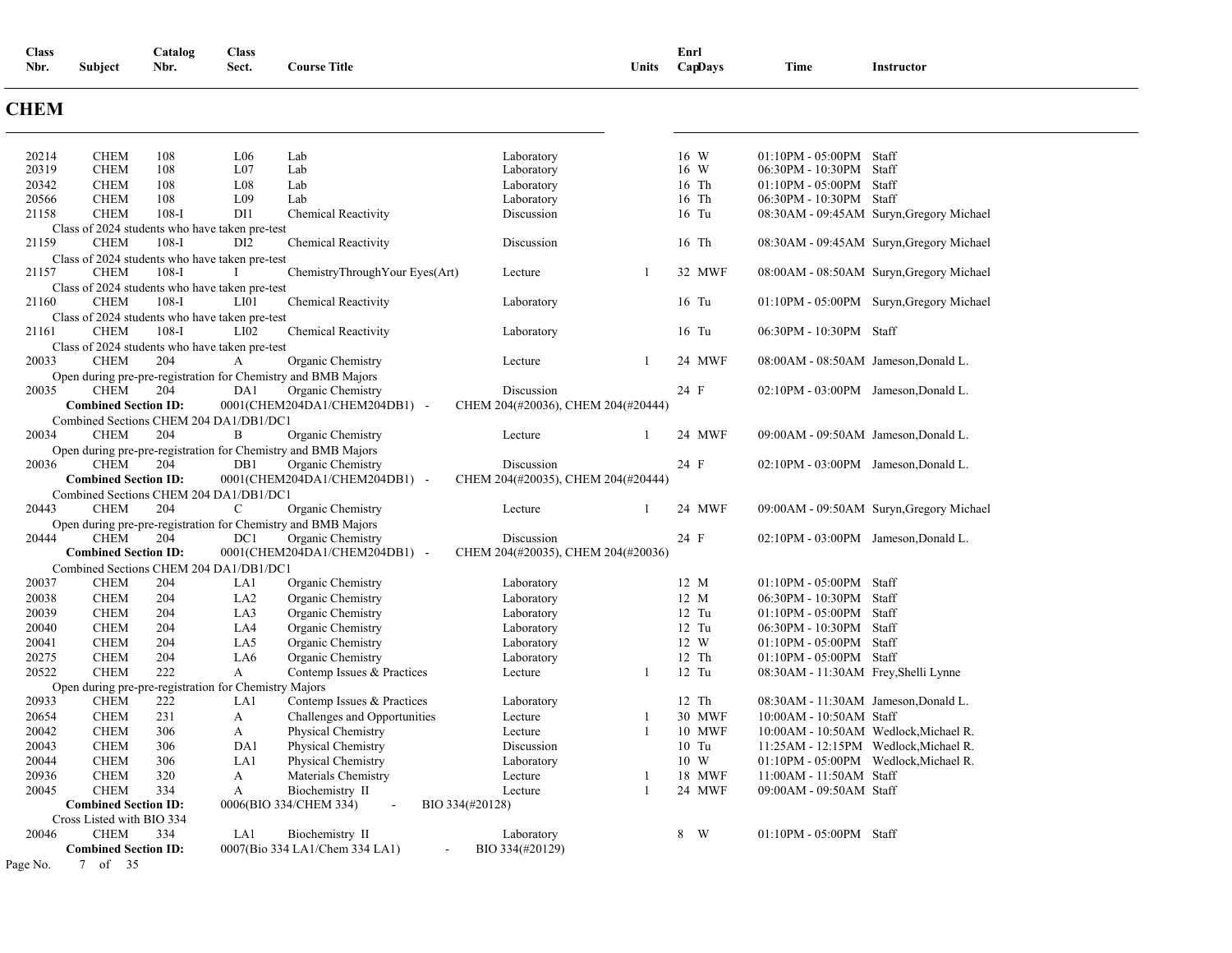| Nbr.        | Subject                                                  | Nbr.                                                | Sect.              | <b>Course Title</b>                                    |                               | Units          | CapDays               | Time                                                          | <b>Instructor</b>                              |
|-------------|----------------------------------------------------------|-----------------------------------------------------|--------------------|--------------------------------------------------------|-------------------------------|----------------|-----------------------|---------------------------------------------------------------|------------------------------------------------|
| <b>CHEM</b> |                                                          |                                                     |                    |                                                        |                               |                |                       |                                                               |                                                |
|             |                                                          | Cross Listed with BIO 334 LA1                       |                    |                                                        |                               |                |                       |                                                               |                                                |
| 20047       | <b>CHEM</b><br><b>Combined Section ID:</b>               | 334<br>Cross Listed with BIO 334 LA2                | LA <sub>2</sub>    | Biochemistry II<br>0008(Bio 334 LA2/Chem 334 LA2)      | Laboratory<br>BIO 334(#20130) |                | 8 Th                  | 01:10PM - 05:00PM Staff                                       |                                                |
| 20228       | <b>CHEM</b><br><b>Combined Section ID:</b>               | 334<br>Cross Listed with BIO 334 LA3                | LA3                | Biochemistry II<br>0074(Bio 334 LA3/Chem 334 LA3)      | Laboratory<br>BIO 334(#20229) |                | 8 F                   |                                                               | 01:10PM - 05:00PM Buettner, Katherine Michelle |
| 20934       | <b>CHEM</b>                                              | 358                                                 | $\boldsymbol{A}$   | X-Lab: Salty and Fatty                                 | Lecture/Lab                   | $\mathbf{1}$   | 12 TuTh               | $01:10\text{PM}$ - $04:00\text{PM}$                           | Frey, Shelli Lynne<br>Andresen, Kurt           |
|             | <b>Combined Section ID:</b><br>Cross-listed with PHY 358 |                                                     |                    | 0242(CHEM/PHY358)<br>PHY 358(#20935)<br>$\blacksquare$ |                               |                |                       |                                                               |                                                |
| 20048       | <b>CHEM</b>                                              | 375                                                 | A                  | Advanced Inorganic Chemistry                           | Lecture                       | 1              | 10 TuTh               |                                                               | 10:00AM - 11:15AM Buettner, Katherine Michelle |
| 20290       | <b>CHEM</b>                                              | 375                                                 | LA1                | Advanced Inorganic Chemistry                           | Laboratory                    |                | 10 M                  |                                                               | 01:10PM - 05:00PM Buettner, Katherine Michelle |
| 20445       | <b>CHEM</b>                                              | 410                                                 | $\mathbf{A}$       | Senior Research Seminar                                | Seminar                       | $\mathbf{1}$   | 16 Th                 |                                                               | 11:30AM - 01:00PM Funk, Timothy William        |
| <b>CHN</b>  |                                                          |                                                     |                    |                                                        |                               |                |                       |                                                               |                                                |
| 20001       | <b>CHN</b>                                               | 102                                                 | A                  | <b>Beginning Chinese</b>                               | Lecture                       | 1              | 22 TuTh               | 09:00AM - 09:50AM Li, Jing                                    |                                                |
| 20002       | <b>CHN</b>                                               | 202                                                 | A                  | Intermediate Chinese                                   | Lecture                       | 1              | <b>MWF</b><br>20 TuTh | 09:00AM - 09:50AM Li, Jing<br>10:00AM - 10:50AM Li, Jing      |                                                |
| 21057       | <b>CHN</b>                                               | 403                                                 | A                  | A Passage to China                                     | Lecture                       | 1              | <b>MWF</b><br>12 MWF  | 10:00AM - 10:50AM Staff<br>12:00PM - 12:50PM Luo, Junjie      | Li, Jing                                       |
|             |                                                          |                                                     |                    |                                                        |                               |                |                       |                                                               |                                                |
| <b>CIMS</b> |                                                          |                                                     |                    |                                                        |                               |                |                       |                                                               |                                                |
| 20377       | <b>CIMS</b>                                              | 101<br>Enrollment Limit: 5 Sr, 5 Jr, 10 Soph, 10 FY | A                  | Intro Cinema & Media Studies                           | Lecture/Lab                   | 1              | 30 TuTh               |                                                               | 01:00PM - 04:00PM Udden, James Nathan          |
| 20794       | <b>CIMS</b>                                              | 205                                                 | A                  | Graphic Novels to Film                                 | Lecture                       | $\overline{1}$ | 25 M<br>MW            | 07:00PM - 09:30PM<br>08:30AM - 09:45AM Kovaleski, John        | Kovaleski.John                                 |
| 20378       | <b>CIMS</b>                                              | 220                                                 | A                  | Video Production                                       | Film Laboratory               |                | 14 F<br>W             | 01:10PM - 03:40PM Williams, Jeffery M.<br>$01:10PM - 02:25PM$ | Williams, Jeffery M.                           |
| 20595       | <b>CIMS</b>                                              | 230                                                 | A                  | The Social Network                                     | Lecture                       | 1              | 25 M                  | $01:10PM - 03:40PM$                                           | Mershani, Aisha Denise                         |
| 20924       | <b>CIMS</b>                                              | 251                                                 | A                  | Hist World Cinema Since 1945                           | Lecture                       | 1              | 25 TuF                |                                                               | 11:25AM - 12:40PM Udden, James Nathan          |
| 20925       | <b>CIMS</b>                                              | 251                                                 | LA1                | Hist World Cinema Since 1945                           | Film Laboratory               |                | 25 Th                 |                                                               | 07:00PM - 09:30PM Udden, James Nathan          |
| 21141       | <b>CIMS</b>                                              | 339                                                 | A                  | Media & Memory After Holocaust                         | Lecture                       | 1              | 15 MW                 |                                                               | 11:00AM - 12:15PM Werbe, Charlotte France      |
|             | <b>Combined Section ID:</b>                              |                                                     | 0293(CIMS/IDS 339) | IDS 339(#21087)                                        |                               |                |                       |                                                               |                                                |
|             | Cross-listed with IDS 339                                |                                                     |                    |                                                        |                               |                |                       |                                                               |                                                |
| 20596       | <b>CIMS</b>                                              | 350                                                 | $\mathbf{A}$       | <b>Quentin Tarantino</b>                               | Lecture                       | 1              | 20 TuTh               | 01:10PM - 02:25PM Cisney, Vernon W.                           |                                                |
|             | <b>Combined Section ID:</b><br>Cross-listed with IDS 350 |                                                     | 0239(CIMS/IDS 350) | IDS 350(#20922)<br>$\sim$                              |                               |                |                       |                                                               |                                                |
| 20597       | Topic: Quentin Tarantino<br><b>CIMS</b>                  | 400                                                 | A                  | Senior Seminar- Cinema & Media                         | Seminar                       | 1              | 16 TuTh               |                                                               | 08:30AM - 09:45AM Udden, James Nathan          |

**Class Catalog Class Enrl**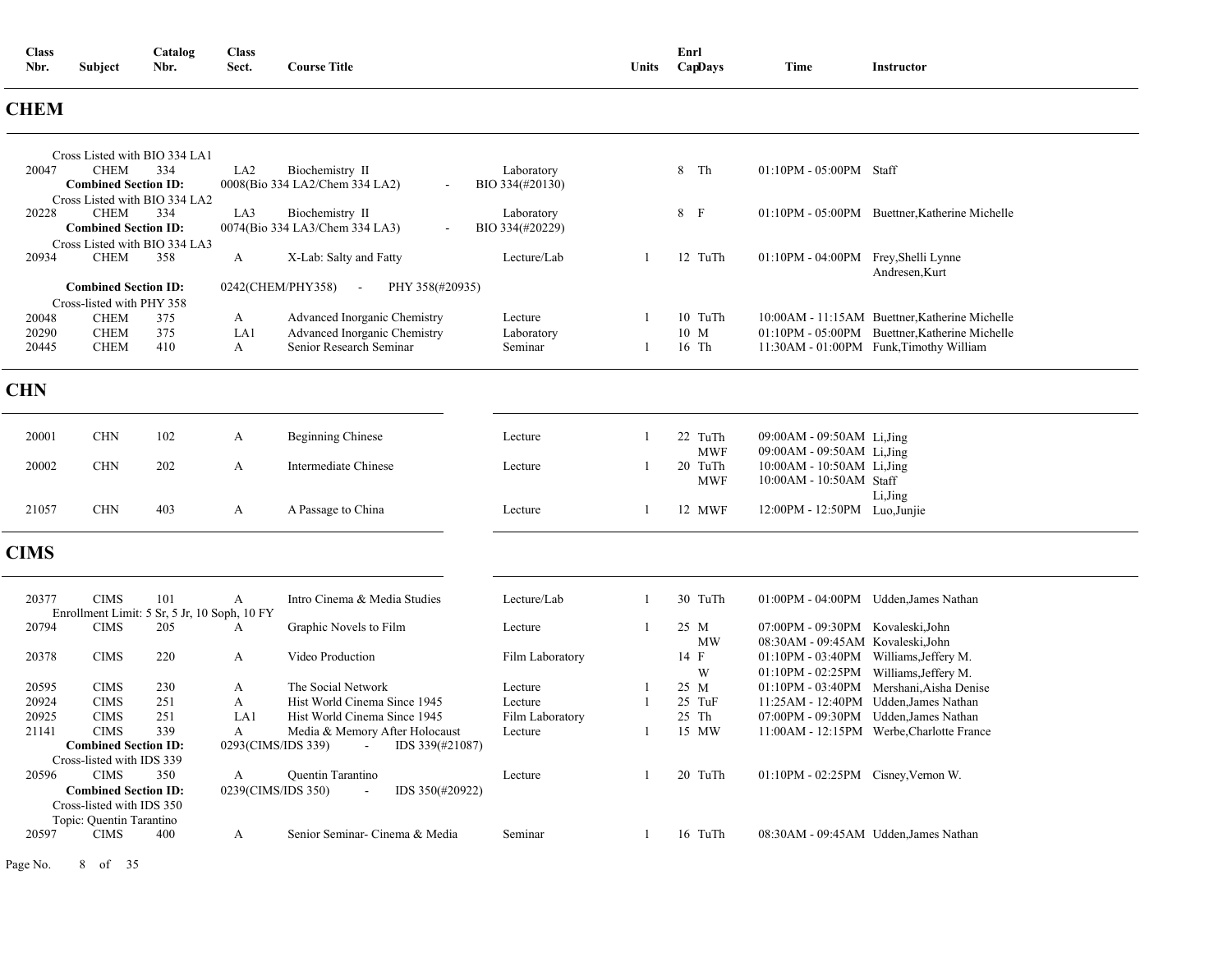| <b>Class</b><br>Nbr. | <b>Subject</b>                                                          | Catalog<br>Nbr. | <b>Class</b><br>Sect. | <b>Course Title</b>                                                       |                 | Units | Enrl<br>CapDays | Time                          | <b>Instructor</b>                       |
|----------------------|-------------------------------------------------------------------------|-----------------|-----------------------|---------------------------------------------------------------------------|-----------------|-------|-----------------|-------------------------------|-----------------------------------------|
| <b>CIMS</b>          |                                                                         |                 |                       |                                                                           |                 |       |                 |                               |                                         |
| 20923                | <b>CIMS</b>                                                             | 400             | LA1                   | Senior Seminar- Cinema & Media                                            | Film Laboratory |       | $16$ Tu         |                               | 07:00PM - 09:30PM Udden, James Nathan   |
| <b>CLA</b>           |                                                                         |                 |                       |                                                                           |                 |       |                 |                               |                                         |
| 20564                | <b>CLA</b><br><b>Combined Section ID:</b><br>Cross-listed with HIST 102 | 102             | A                     | Alexander the Great -Cleopatra<br>0214(CLA/HIST 102) - HIST 102(#20565)   | Lecture         |       | 20 MWF          | $01:10$ PM - $02:00$ PM Staff |                                         |
| 20947                | CLA<br><b>Combined Section ID:</b><br>Cross-listed with ARTH 201        | 201             | $\mathbf{A}$          | Arts of Ancient Greece & Rome<br>$0244$ (CLA/ARTH 201) - ARTH 201(#20944) | Lecture         |       | 25 TuTh         |                               | 01:10PM - 02:25PM Cyron, Elizabeth Ann  |
| 20949                | <b>CLA</b>                                                              | 235             | $\mathbf{A}$          | Women in the Ancient World                                                | Lecture         |       | 20 MWF          | $01:10$ PM - $02:00$ PM Staff |                                         |
| 20963                | CLA                                                                     | 255             | $\mathsf{A}$          | Arch of the Ancient Med World                                             | Lecture         |       | 20 TuTh         |                               | 10:00AM - 11:15AM Luley, Benjamin Peter |
|                      | <b>Combined Section ID:</b><br>Cross-listed with ANTH 255               |                 |                       | 0245(CLA/ANTH 255) - ANTH 255(#20942)                                     |                 |       |                 |                               |                                         |
| 20670                | CLA                                                                     | 345             | $\mathbf{A}$          | Inequality in the Ancient Worl                                            | Lecture         |       | 20 TuTh         |                               | 02:35PM - 03:50PM Luley, Benjamin Peter |
|                      | <b>Combined Section ID:</b><br>Cross-listed with ANTH 345               |                 |                       | $0222(ANTH/CLA\ 345)$ - ANTH $345(\text{\#}20671)$                        |                 |       |                 |                               |                                         |

**CS**

| 20190 | <b>CS</b>                 | 103                                  | A           | Introduction to Computing      | Lecture | 24 MWF  | 09:00AM - 09:50AM Staff                      |
|-------|---------------------------|--------------------------------------|-------------|--------------------------------|---------|---------|----------------------------------------------|
|       | 12 FY; 4 Soph; 4 Jr; 4 Sr |                                      |             |                                |         |         |                                              |
| 20723 | CS.                       | 103                                  | B           | Introduction to Computing      | Lecture | 24 MWF  | 11:00AM - 11:50AM Staff                      |
|       | 12 FY; 4 Soph; 4 Jr; 4 Sr |                                      |             |                                |         |         |                                              |
| 21054 | <b>CS</b>                 | 103                                  | $\mathbf C$ | Introduction to Computing      | Lecture | 24 MWF  | 12:00PM - 12:50PM Staff                      |
|       | 12 FY; 4 Soph; 4 Jr; 4 Sr |                                      |             |                                |         |         |                                              |
| 20191 | <b>CS</b>                 | 107                                  | A           | Introduction to Scientific Com | Lecture | 20 MWF  | 08:00AM - 08:50AM Davidson, Spring Wind      |
|       | 10 FY; 4 Soph; 3 Jr; 3 Sr |                                      |             |                                |         |         |                                              |
| 20722 | <b>CS</b>                 | 107                                  | B           | Introduction to Scientific Com | Lecture | 20 MWF  | 09:00AM - 09:50AM Davidson, Spring Wind      |
|       |                           |                                      |             |                                |         |         |                                              |
|       | 10 FY; 4 Soph; 3 Jr; 3 Sr |                                      |             |                                |         |         |                                              |
| 20192 | <b>CS</b>                 | 111                                  | A           | Computer Science I             | Lecture | 16 MWF  | 11:00AM - 11:50AM Neller, Todd W.            |
|       | 8 FY; 4 Soph; 2 Jr; 2 Sr  |                                      |             |                                |         |         |                                              |
| 20355 | <b>CS</b>                 | 111                                  | B           | Computer Science I             | Lecture | 16 MWF  | $12:00PM - 12:50PM$ Neller, Todd W.          |
|       | 8 FY; 4 Soph; 2 Jr; 2 Sr  |                                      |             |                                |         |         |                                              |
| 20193 | CS.                       | 112                                  | A           | Computer Science II            | Lecture | 16 MWF  | 09:00AM - 09:50AM Staff                      |
|       |                           | Seniors waitlisted to start of class |             |                                |         |         |                                              |
| 20316 | <b>CS</b>                 | 112                                  | B           | Computer Science II            | Lecture | 16 MWF  | 10:00AM - 10:50AM Staff                      |
|       |                           | Seniors waitlisted to start of class |             |                                |         |         |                                              |
| 20194 | <b>CS</b>                 | 216                                  | A           | Data Structures                | Lecture | 16 MWF  | $02:10PM - 03:00PM$ Staff                    |
| 20724 | <b>CS</b>                 | 221                                  | A           | Comp Organiz & Assembly Lang   | Lecture | 16 TuTh | 08:30AM - 09:45AM Presser PhD, Clifton G. M. |
| 20195 | <b>CS</b>                 | 301                                  | A           | The Theory of Computation      | Lecture | 16 MWF  | 01:10PM - 02:00PM Presser PhD, Clifton G. M. |
| 21055 | <b>CS</b>                 | 391                                  | A           | <b>Selected Topics</b>         | Lecture | 16 TuTh | $01:10$ PM - $02:25$ PM Neller, Todd W.      |
| 21056 | CS                        | 392                                  | A           | <b>Selected Topics</b>         | Lecture | 16 TuTh | 02:35PM - 03:50PM Presser PhD, Clifton G. M. |
|       |                           |                                      |             |                                |         |         |                                              |
|       |                           |                                      |             |                                |         |         |                                              |

Page No. 9 of 35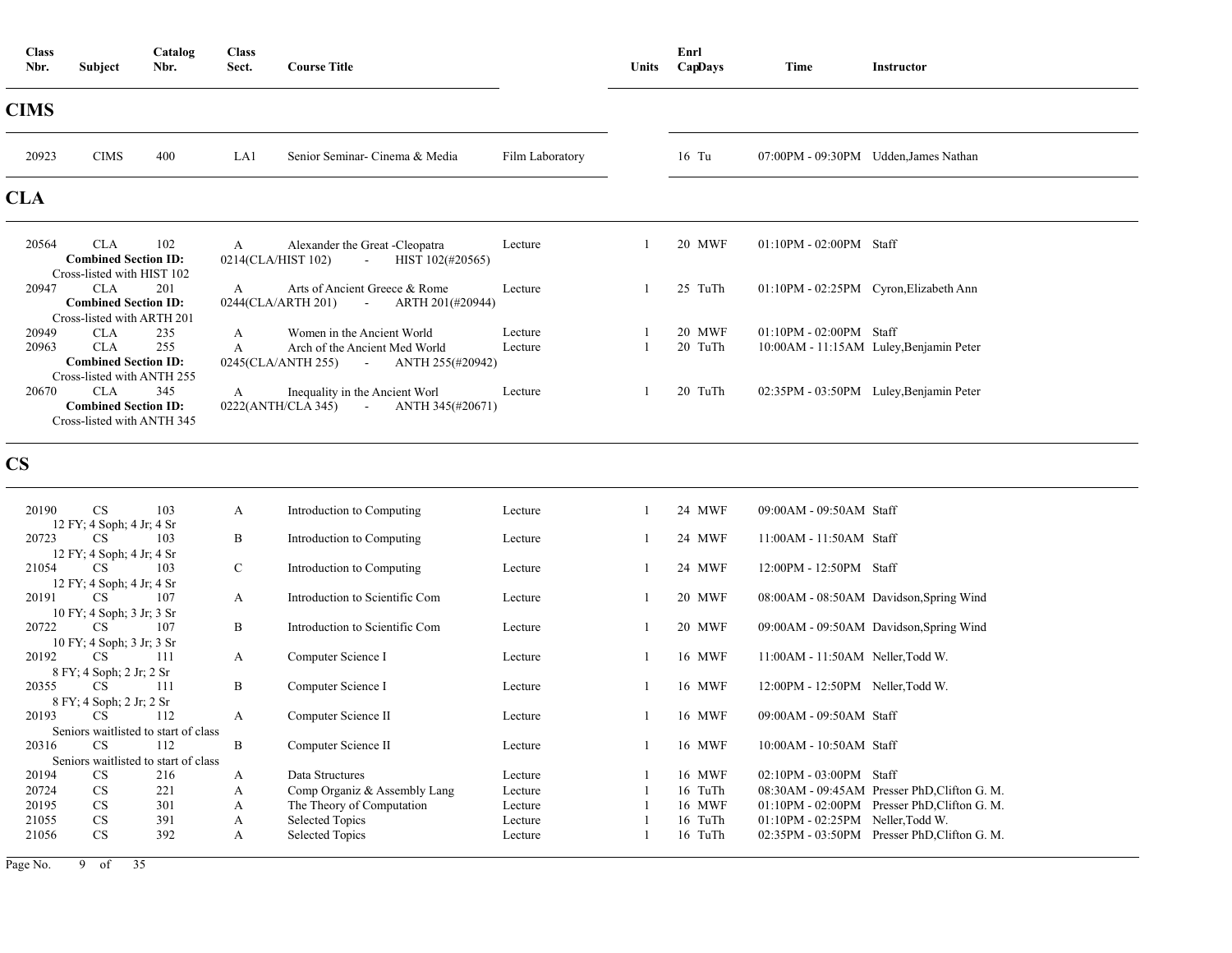| <b>Class</b><br>Nbr.                | Subject                                                                                                                                           | Catalog<br>Nbr.   | <b>Class</b><br>Sect.                       | <b>Course Title</b>                                                                                                                 |                                     | Units | Enrl<br>CapDays            | Time                                                                          | Instructor                                                                                                                                    |
|-------------------------------------|---------------------------------------------------------------------------------------------------------------------------------------------------|-------------------|---------------------------------------------|-------------------------------------------------------------------------------------------------------------------------------------|-------------------------------------|-------|----------------------------|-------------------------------------------------------------------------------|-----------------------------------------------------------------------------------------------------------------------------------------------|
| <b>CWES</b>                         |                                                                                                                                                   |                   |                                             |                                                                                                                                     |                                     |       |                            |                                                                               |                                                                                                                                               |
| 20146<br>20910                      | <b>CWES</b><br><b>CWES</b><br><b>Combined Section ID:</b><br>Cross-listed with IDS 216                                                            | 205<br>215        | A<br>A                                      | Intro to Amer Civil War Era<br>Introduction to War Studies<br>0237(CWES 215/IDS 216)<br>IDS 216(#21032)<br>$\overline{\phantom{a}}$ | Lecture<br>Lecture                  |       | 25 TuTh<br>25 TuTh         | $01:10PM - 02:25PM$ Staff                                                     | 02:35PM - 03:50PM Isherwood, Ian Andrew                                                                                                       |
| 20563<br>20909                      | <b>CWES</b><br><b>CWES</b><br><b>Combined Section ID:</b><br>Cross-listed with IDS 320                                                            | 225<br>320        | A<br>$\boldsymbol{A}$<br>0251(CWES/IDS 320) | Visual Culture - Civil War Era<br>Aftermath<br>$IDS$ 320(#21033)<br>$\blacksquare$                                                  | Lecture<br>Lecture                  |       | 20 MW<br>20 TuTh           | 02:10PM - 03:25PM Gillespie, Sarah C.                                         | 10:00AM - 11:15AM Isherwood, Ian Andrew                                                                                                       |
| <b>DS</b>                           |                                                                                                                                                   |                   |                                             |                                                                                                                                     |                                     |       |                            |                                                                               |                                                                                                                                               |
| 20961<br>21012<br>20938             | DS<br>DS<br>DS                                                                                                                                    | 220<br>220<br>325 | A<br>LA1<br>A                               | <b>Cultural Analytics</b><br><b>Cultural Analytics</b><br>Applied Data Science                                                      | Lecture<br>Laboratory<br>Lecture    |       | 18 TuTh<br>18 F<br>16 TuTh | $02:35PM - 03:50PM$ Luo, Junjie<br>01:10PM - 02:00PM Luo, Junjie              | 10:00AM - 11:15AM Puckett, James Graham                                                                                                       |
| <b>ECON</b>                         |                                                                                                                                                   |                   |                                             |                                                                                                                                     |                                     |       |                            |                                                                               |                                                                                                                                               |
| 20250                               | <b>ECON</b><br>Enrollment Limit: 15 seats for FY;<br>10 seats total for SOPH/JR/SR                                                                | 103               | А                                           | Principles of Microeconomics                                                                                                        | Lecture                             |       | 25 MWF                     |                                                                               | 09:00AM - 09:50AM Blume-Kohout, Margaret Elizab                                                                                               |
| 20253<br>20254<br>20251             | <b>ECON</b><br><b>ECON</b><br><b>ECON</b><br>Enrollment Limit: 15 seats for FY;                                                                   | 103<br>103<br>103 | LA1<br>LA <sub>2</sub><br>B                 | Principles of Microeconomics<br>Principles of Microeconomics<br>Principles of Microeconomics                                        | Laboratory<br>Laboratory<br>Lecture |       | $15$ Tu<br>15 M<br>25 TuTh |                                                                               | 08:00PM - 09:00PM Blume-Kohout, Margaret Elizab<br>04:00PM - 05:00PM Blume-Kohout, Margaret Elizab<br>01:10PM - 02:25PM Baltaduonis, Rimvydas |
| 20255<br>20256<br>20252             | 10 seats total for SOPH/JR/SR<br><b>ECON</b><br><b>ECON</b><br><b>ECON</b><br>Enrollment Limit: 15 seats for FY;                                  | 103<br>103<br>103 | LB1<br>LB <sub>2</sub><br>$\mathsf{C}$      | Principles of Microeconomics<br>Principles of Microeconomics<br>Principles of Microeconomics                                        | Laboratory<br>Laboratory<br>Lecture |       | 15 M<br>$15$ Th<br>25 TuTh |                                                                               | 04:00PM - 05:00PM Baltaduonis, Rimvydas<br>07:00PM - 08:00PM Baltaduonis, Rimvydas<br>08:30AM - 09:45AM Baltaduonis, Rimvydas                 |
| 20257<br>20258<br>20481             | 10 seats total for SOPH/JR/SR<br><b>ECON</b><br><b>ECON</b><br><b>ECON</b><br>Enrollment Limit: 15 seats for FY;<br>10 seats total for SOPH/JR/SR | 103<br>103<br>103 | LC1<br>LC <sub>2</sub><br>D                 | Principles of Microeconomics<br>Principles of Microeconomics<br>Principles of Microeconomics                                        | Laboratory<br>Laboratory<br>Lecture |       | $15$ Tu<br>15 M<br>25 WF   | 07:00PM - 08:00PM<br>11:00AM - 12:15PM Staff                                  | 04:00PM - 05:00PM Baltaduonis, Rimvydas<br>Baltaduonis, Rimvydas                                                                              |
| 20532<br>20533<br>20326             | <b>ECON</b><br><b>ECON</b><br><b>ECON</b><br>Enrollment Limit: 15 seats for FY;<br>10 seats total for SOPH/JR/SR                                  | 103<br>103<br>103 | LD1<br>LD2<br>E                             | Principles of Microeconomics<br>Principles of Microeconomics<br>Principles of Microeconomics                                        | Laboratory<br>Laboratory<br>Lecture |       | 15 W<br>15 Th<br>25 WF     | 07:00PM - 08:00PM Staff<br>04:00PM - 05:00PM Staff<br>02:10PM - 03:25PM Staff |                                                                                                                                               |
| 20327<br>20328<br>20482<br>Page No. | <b>ECON</b><br><b>ECON</b><br><b>ECON</b><br>Enrollment Limit: FY students priority<br>10 of 35                                                   | 103<br>103<br>104 | LE1<br>LE <sub>2</sub><br>A                 | Principles of Microeconomics<br>Principles of Microeconomics<br>Principles of Macroeconomics                                        | Laboratory<br>Laboratory<br>Lecture |       | 15 M<br>15 M<br>25 MWF     | 07:00PM - 08:00PM Staff<br>04:00PM - 05:00PM Staff<br>09:00AM - 09:50AM Staff |                                                                                                                                               |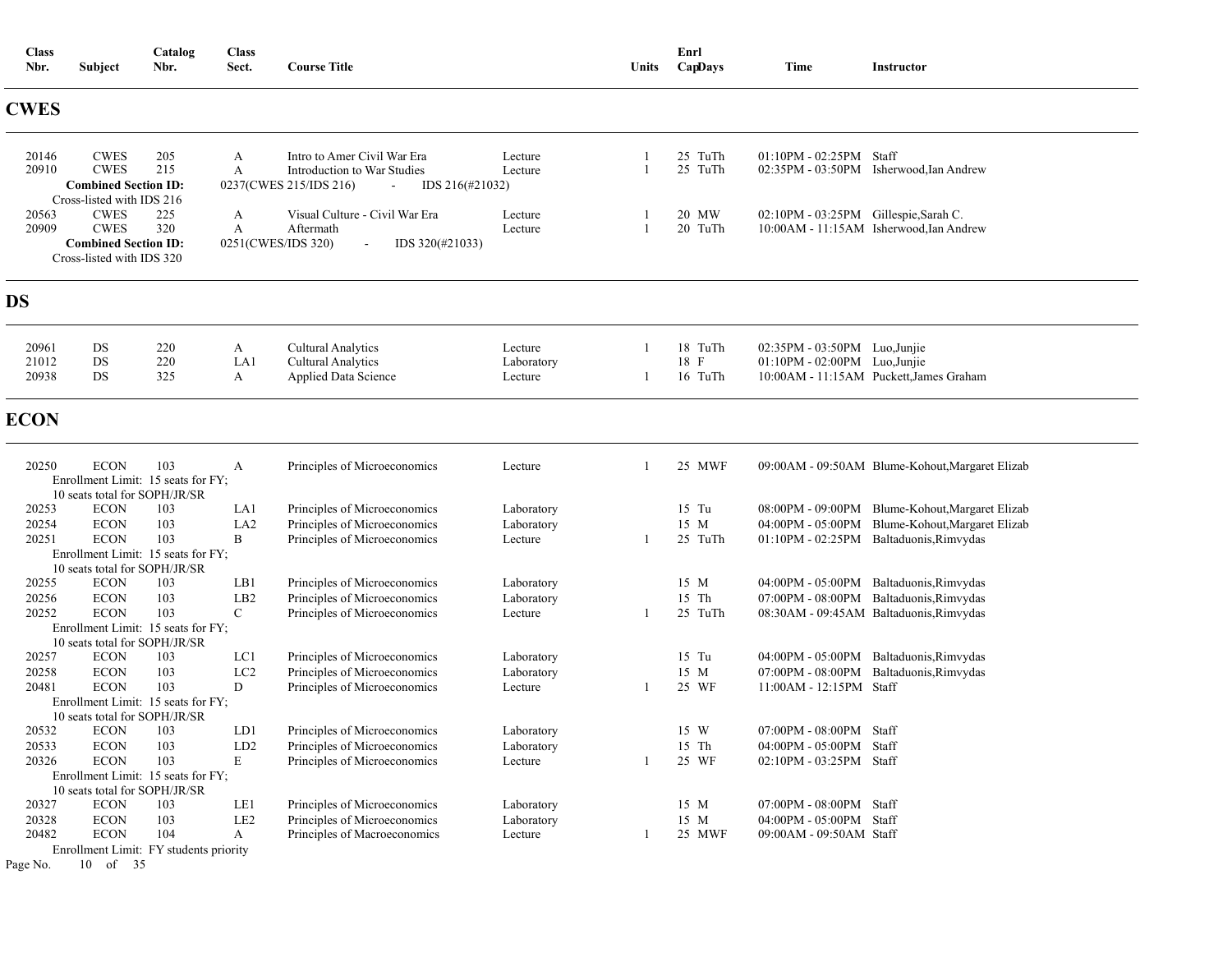15 FY seats; 10 total for SOPH/JR/SR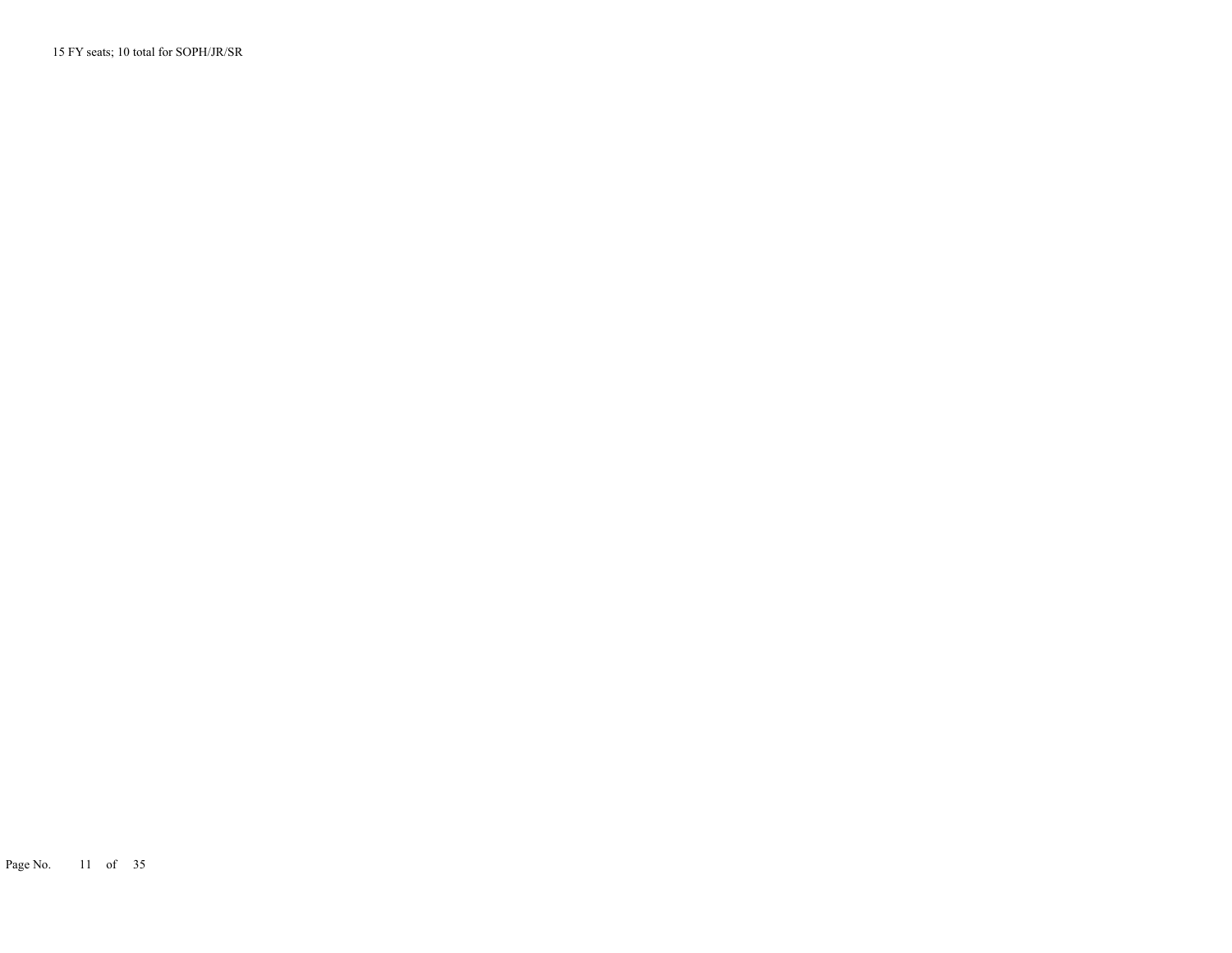| <b>Class</b><br>Nbr. | Subject                                  | Catalog<br>Nbr.                               | <b>Class</b><br>Sect. | <b>Course Title</b>                             |                                  | Units          | Enrl<br>CapDays | <b>Time</b>                         | Instructor                                 |
|----------------------|------------------------------------------|-----------------------------------------------|-----------------------|-------------------------------------------------|----------------------------------|----------------|-----------------|-------------------------------------|--------------------------------------------|
| <b>ECON</b>          |                                          |                                               |                       |                                                 |                                  |                |                 |                                     |                                            |
| 20483                | <b>ECON</b>                              | 104                                           | LA1                   | Principles of Macroeconomics                    | Laboratory                       |                | 15 W            | 07:00PM - 08:00PM Staff             |                                            |
| 20484                | <b>ECON</b>                              | 104                                           | LA <sub>2</sub><br>B  | Principles of Macroeconomics                    | Laboratory                       |                | 15 W            | 04:00PM - 05:00PM Staff             |                                            |
| 20259                | <b>ECON</b>                              | 104<br>Enrollment Limit: FY students priority |                       | Principles of Macroeconomics                    | Lecture                          |                | 25 MWF          | 10:00AM - 10:50AM Staff             |                                            |
|                      |                                          | 15 FY seats; 10 total for SOPH/JR/SR          |                       |                                                 |                                  |                |                 |                                     |                                            |
| 20261                | <b>ECON</b>                              | 104                                           | LB1                   | Principles of Macroeconomics                    | Laboratory                       |                | 15 M            | 07:00PM - 08:00PM Staff             |                                            |
| 20262                | <b>ECON</b>                              | 104                                           | LB <sub>2</sub>       | Principles of Macroeconomics                    | Laboratory                       |                | 15 Th           | 04:00PM - 05:00PM Staff             |                                            |
| 20282                | <b>ECON</b>                              | 104                                           | $\mathcal{C}$         | Principles of Macroeconomics                    | Lecture                          | $\overline{1}$ | 25 WF           | 02:10PM - 03:25PM Staff             |                                            |
|                      |                                          | Enrollment Limit: FY students priority        |                       |                                                 |                                  |                |                 |                                     |                                            |
|                      |                                          | 15 FY seats; 10 total for SOPH/JR/SR          |                       |                                                 |                                  |                |                 |                                     |                                            |
| 20283                | <b>ECON</b>                              | 104                                           | LC1                   | Principles of Macroeconomics                    | Laboratory                       |                | 15 W            | 07:00PM - 08:00PM Staff             |                                            |
| 20284                | <b>ECON</b>                              | 104                                           | LC <sub>2</sub>       | Principles of Macroeconomics                    | Laboratory                       |                | 15 Tu           | 04:00PM - 05:00PM Staff             |                                            |
| 20260                | <b>ECON</b>                              | 104                                           | D                     | Principles of Macroeconomics                    | Lecture                          | -1             | 25 TuTh         | 08:30AM - 09:45AM Ozgur, Gokcer     |                                            |
|                      |                                          | Enrollment Limit: FY students priority        |                       |                                                 |                                  |                |                 |                                     |                                            |
|                      |                                          | 15 FY seats; 10 total for SOPH/JR/SR          |                       |                                                 |                                  |                |                 |                                     |                                            |
| 20263                | <b>ECON</b>                              | 104                                           | LD1                   | Principles of Macroeconomics                    | Laboratory                       |                | 15 Th           | 07:00PM - 08:00PM Ozgur, Gokcer     |                                            |
| 20264<br>20603       | <b>ECON</b><br><b>ECON</b>               | 104<br>104                                    | LD <sub>2</sub><br>E  | Principles of Macroeconomics                    | Laboratory<br>Lecture            | -1             | 15 M<br>24 TuTh | 04:00PM - 05:00PM Ozgur, Gokcer     |                                            |
|                      |                                          | Enrollment Limit: 15 seats for FY;            |                       | Principles of Macroeconomics                    |                                  |                |                 | 10:00AM - 11:15AM Hu, Zhining       |                                            |
|                      |                                          | 10 seats total for SOPH/JR/SR                 |                       |                                                 |                                  |                |                 |                                     |                                            |
| 20604                | <b>ECON</b>                              | 104                                           | LE1                   | Principles of Macroeconomics                    | Laboratory                       |                | 15 M            | 08:00PM - 09:00PM Hu,Zhining        |                                            |
| 20605                | <b>ECON</b>                              | 104                                           | LE <sub>2</sub>       | Principles of Macroeconomics                    | Laboratory                       |                | 15 Tu           | 08:00PM - 09:00PM Hu,Zhining        |                                            |
| 20073                | <b>ECON</b>                              | 241                                           | $\mathbf{A}$          | Intro Econ & Bus Statistics                     | Lecture                          | -1             | 20 TuTh         |                                     | 01:10PM - 02:25PM O'Brien, James Hopkins   |
| 20372                | <b>ECON</b>                              | 241                                           | LA1                   | Intro Econ & Bus Statistics                     | Laboratory                       |                | 20 Th           |                                     | 07:00PM - 08:00PM O'Brien, James Hopkins   |
| 20296                | <b>ECON</b>                              | 241                                           | B                     | Intro Econ & Bus Statistics                     | Lecture                          | -1             | 20 TuTh         |                                     | 02:35PM - 03:50PM O'Brien, James Hopkins   |
| 20373                | <b>ECON</b>                              | 241                                           | LB1                   | Intro Econ & Bus Statistics                     | Laboratory                       |                | 20 Tu           |                                     | 07:00PM - 08:00PM O'Brien, James Hopkins   |
| 20074                | <b>ECON</b>                              | 243                                           | А                     | Inter Macroeconomic Theory                      | Lecture                          | -1             | 25 WF           | 11:00AM - 12:15PM Staff             |                                            |
| 20383                | <b>ECON</b>                              | 243                                           | B                     | Inter Macroeconomic Theory                      | Lecture                          | $\overline{1}$ | 25 WF           | 02:10PM - 03:25PM Staff             |                                            |
| 20075                | <b>ECON</b>                              | 245                                           | A                     | Inter Microeconomic Theory                      | Lecture                          | -1             | 25 TuTh         |                                     | 08:30AM - 09:45AM Cushing-Daniels, Brendan |
| 20485                | <b>ECON</b>                              | 245                                           | B                     | Inter Microeconomic Theory                      | Lecture                          | $\overline{1}$ | 25 MWF          | 01:10PM - 02:00PM Staff             |                                            |
| 20076                | <b>ECON</b>                              | 249                                           | A                     | Hist Econ Thought & Analysis                    | Lecture                          | $\overline{1}$ | 25 MW           |                                     | 11:00AM - 12:15PM Cavender, Robert Scott   |
| 20901                | <b>ECON</b>                              | 249                                           | B                     | Hist Econ Thought & Analysis                    | Lecture                          | $\overline{1}$ | 25 MW           |                                     | 02:10PM - 03:25PM Cavender, Robert Scott   |
| 20902                | <b>ECON</b>                              | 256                                           | A                     | African Econ Hist & Dev                         | Lecture                          | -1             | 20 TuTh         |                                     | 01:10PM - 02:25PM Nyiwul, Linus Mabughi    |
|                      | <b>Combined Section ID:</b>              |                                               |                       | 0256(AFS/ECON 256)<br>AFS 256(#21081)<br>$\sim$ |                                  |                |                 |                                     |                                            |
| 20077                | Cross-listed with AFS 256<br><b>ECON</b> | 267                                           | $\mathbf{A}$          | Finance                                         | Lecture                          | -1             | 25 TuTh         |                                     |                                            |
|                      | <b>Combined Section ID:</b>              |                                               |                       | 0261(MGT/BUS 267 A)<br>$\overline{\phantom{a}}$ | BUS 267(#20189), MGT 267(#21093) |                |                 | 10:00AM - 11:15AM Murphy, Drew Evan |                                            |
|                      | Combined with BUS 267A                   |                                               |                       |                                                 |                                  |                |                 |                                     |                                            |
| 20270                | <b>ECON</b>                              | 267                                           | B                     | Finance                                         | Lecture                          | $\overline{1}$ | 25 TuTh         | 01:10PM - 02:25PM Murphy, Drew Evan |                                            |
|                      | <b>Combined Section ID:</b>              |                                               |                       | 0262(MGT/BUS 267 B)                             | BUS 267(#20271), MGT 267(#21094) |                |                 |                                     |                                            |
|                      | Combined with BUS267B                    |                                               |                       |                                                 |                                  |                |                 |                                     |                                            |
| 20903                | <b>ECON</b>                              | 309                                           | A                     | Internat Macro & Finance Econ                   | Lecture                          | -1             | 15 TuTh         | 10:00AM - 11:15AM Reyes, M. Ivanova |                                            |
| 20904                | <b>ECON</b>                              | 341                                           | A                     | <b>Environmental Economics</b>                  | Lecture                          | $\overline{1}$ | 15 W            |                                     | 01:10PM - 03:40PM O'Brien, James Hopkins   |
| 20905                | <b>ECON</b>                              | 344                                           | A                     | Energy Economics & Pub Policy                   | Lecture                          | -1             | 15 TuTh         |                                     | 02:35PM - 03:50PM Baltaduonis, Rimvydas    |
| 20906                | <b>ECON</b>                              | 344                                           | LA1                   | Energy Economics & Pub Policy                   | Laboratory                       |                | 15 W            |                                     | 06:00PM - 07:00PM Baltaduonis, Rimvydas    |
| 20487                | <b>ECON</b>                              | 350                                           | A                     | Econometrics                                    | Lecture                          | $\mathbf{1}$   | 15 TuTh         | $01:10PM - 02:25PM$ Hu, Zhining     |                                            |
| 20488                | <b>ECON</b>                              | 350                                           | LA1                   | Econometrics                                    | Laboratory                       |                | 15 M            | 07:00PM - 08:00PM Hu, Zhining       |                                            |

Page No. 12 of 35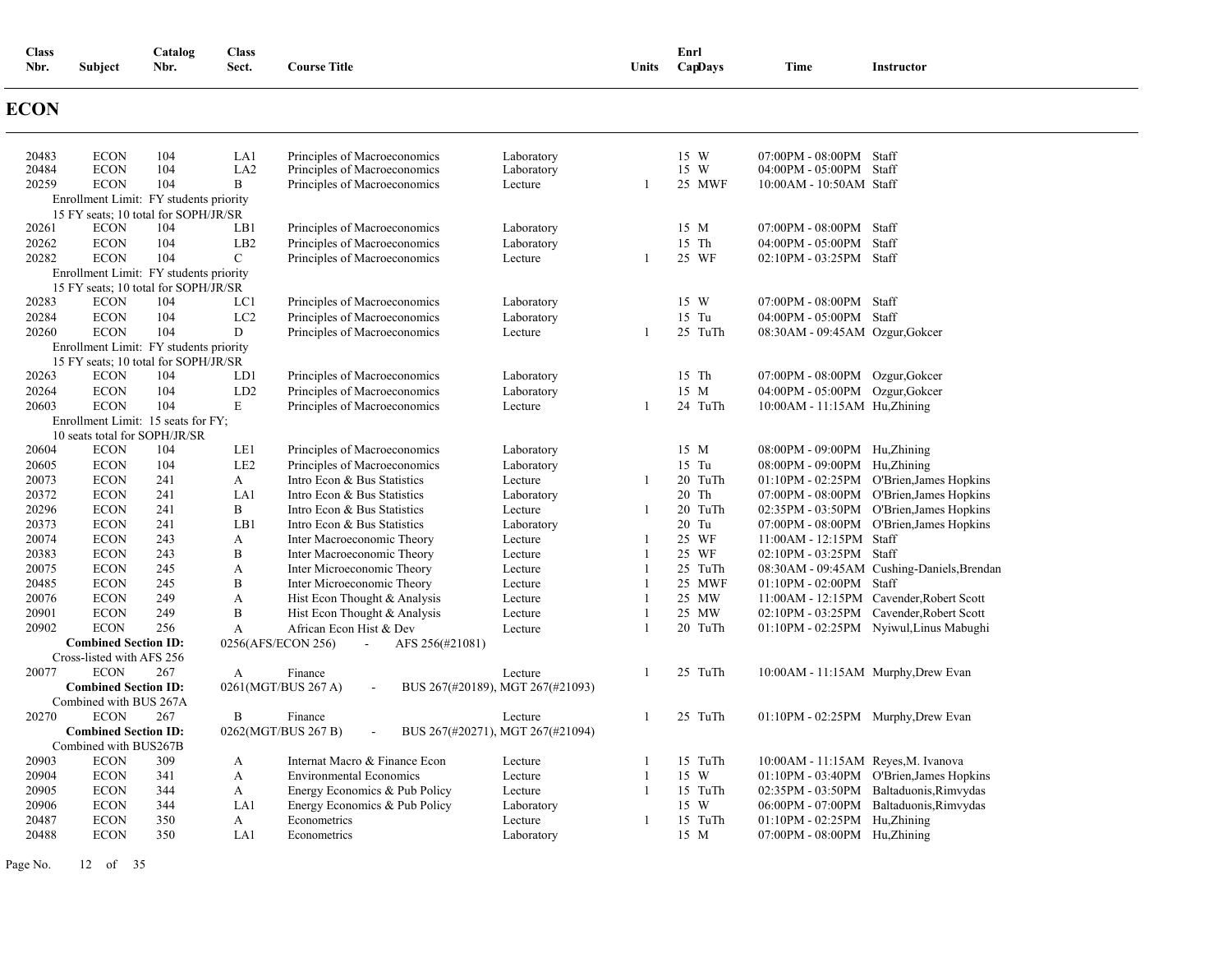| <b>Class</b><br>Nbr. | Subject                      | Catalog<br>Nbr.                                | <b>Class</b><br>Sect. | <b>Course Title</b>                                                                                                                                                                                                                                                        |                    | Units | Enrl<br>CapDays  | Time                                                       | Instructor                                      |
|----------------------|------------------------------|------------------------------------------------|-----------------------|----------------------------------------------------------------------------------------------------------------------------------------------------------------------------------------------------------------------------------------------------------------------------|--------------------|-------|------------------|------------------------------------------------------------|-------------------------------------------------|
| <b>ECON</b>          |                              |                                                |                       |                                                                                                                                                                                                                                                                            |                    |       |                  |                                                            |                                                 |
| 20489                | <b>ECON</b>                  | 350                                            | B                     | Econometrics                                                                                                                                                                                                                                                               | Lecture            | -1    | 15 TuTh          | $02:35PM - 03:50PM$ Hu, Zhining                            |                                                 |
| 20490                | <b>ECON</b>                  | 350                                            | LB1                   | Econometrics                                                                                                                                                                                                                                                               | Laboratory         |       | 15 W             | 07:00PM - 08:00PM Hu,Zhining                               |                                                 |
| 20491                | <b>ECON</b><br><b>ECON</b>   | 352<br>367                                     | A                     | <b>Advanced Econometrics</b>                                                                                                                                                                                                                                               | Lecture            |       | 15 TuTh<br>15 MW |                                                            | 10:00AM - 11:15AM Cushing-Daniels, Brendan      |
| 20310<br>20612       | <b>ECON</b>                  | 401                                            | А<br>А                | <b>Applied Finance</b><br>Adv Topics: Hist of Eco Thought                                                                                                                                                                                                                  | Lecture<br>Seminar |       | 15 TuTh          | 02:10PM - 03:25PM Murphy, Drew Evan<br>$01:10PM - 02:25PM$ | Ozgur, Gokcer                                   |
| 20486                | <b>ECON</b>                  | 402                                            | A                     | Topics: Macro-& Monetary Econ                                                                                                                                                                                                                                              | Seminar            |       | 15 TuTh          | 02:35PM - 03:50PM Reyes, M. Ivanova                        |                                                 |
| 21079                | <b>ECON</b>                  | 403                                            | А                     | Adv Topics in Microeconomics                                                                                                                                                                                                                                               | Seminar            |       | 15 Tu            | $01:10PM - 03:40PM$                                        | Cavender, Robert Scott                          |
| 20907                | <b>ECON</b>                  | 404                                            | A                     | Capstone Mathematical Econ                                                                                                                                                                                                                                                 | Seminar            |       | 15 W             |                                                            | 01:10PM - 03:40PM Blume-Kohout, Margaret Elizab |
| 20365                | <b>ECON</b>                  | 404                                            | B                     | Capstone Mathematical Econ                                                                                                                                                                                                                                                 | Seminar            |       | 15 Th            | $01:10PM - 03:40PM$                                        | Blume-Kohout, Margaret Elizab                   |
| 20456                | <b>ECON</b>                  | 420                                            | A                     | Honors Research Seminar                                                                                                                                                                                                                                                    | Seminar            |       | 15 W             | TBA                                                        | Staff                                           |
|                      |                              | Need permission of ECON Department             |                       |                                                                                                                                                                                                                                                                            |                    |       |                  |                                                            |                                                 |
| <b>EDUC</b>          |                              |                                                |                       |                                                                                                                                                                                                                                                                            |                    |       |                  |                                                            |                                                 |
| 21155                | <b>EDUC</b>                  | 115                                            |                       | Intro to Educational Studies                                                                                                                                                                                                                                               |                    |       | 20 TuTh          |                                                            | 08:30AM - 09:45AM Stebick, Divonna Mohr         |
| 20335                | <b>EDUC</b>                  | 199                                            | A<br>A                | Social Foundations of Educ                                                                                                                                                                                                                                                 | Lecture<br>Lecture | 1     | 20 MW            | 01:10PM - 02:25PM Powell, David James                      |                                                 |
|                      |                              |                                                |                       | No Field Lab required. Enrollment limited to 14 First Year Minor in Education Studies                                                                                                                                                                                      |                    |       |                  |                                                            |                                                 |
| 20067                | <b>EDUC</b>                  | 201                                            | A                     | <b>Educational Psychology</b>                                                                                                                                                                                                                                              | Lecture            |       | 20 WF            | 02:10PM - 03:25PM Staff                                    |                                                 |
|                      |                              | Seats: 10 saved for Music Education students   |                       |                                                                                                                                                                                                                                                                            |                    |       |                  |                                                            |                                                 |
|                      |                              | Permission of instructor required for Seniors  |                       |                                                                                                                                                                                                                                                                            |                    |       |                  |                                                            |                                                 |
|                      | Must schedule field lab also |                                                |                       |                                                                                                                                                                                                                                                                            |                    |       |                  |                                                            |                                                 |
| 20430                | <b>EDUC</b>                  | 201                                            | L1                    | <b>Educational Psychology</b>                                                                                                                                                                                                                                              | Laboratory         |       | 60 Tu            | 03:00PM - 05:00PM Staff                                    |                                                 |
| 20431                | <b>EDUC</b>                  | 201                                            | L2                    | <b>Educational Psychology</b>                                                                                                                                                                                                                                              | Laboratory         |       | 60 W             | 03:30PM - 05:30PM Staff                                    |                                                 |
| 20432                | <b>EDUC</b>                  | 201                                            | L <sub>3</sub>        | <b>Educational Psychology</b>                                                                                                                                                                                                                                              | Laboratory         |       | 60 Th            | 03:00PM - 05:00PM Staff                                    |                                                 |
| 20782                | <b>EDUC</b>                  | 220                                            | A                     | <b>Urban Education</b>                                                                                                                                                                                                                                                     | Lecture            |       | 20 MWF           | 10:00AM - 10:50AM Staff                                    |                                                 |
| 21145                | <b>EDUC</b>                  | 225                                            | A                     | Tech, Learn & Cross Dis Appl                                                                                                                                                                                                                                               | Lecture            |       | 20 TuTh          |                                                            | 10:00AM - 11:15AM Stebick, Divonna Mohr         |
|                      |                              |                                                |                       | Creativity: Teaching, Learning and Across Discipline Applications                                                                                                                                                                                                          |                    |       |                  |                                                            |                                                 |
| 21146                | <b>EDUC</b>                  | 261                                            | А                     | Risk Society & Educ Fukushima                                                                                                                                                                                                                                              | Lecture            |       | 20 TuTh          | 02:35PM - 03:50PM Miyazawa, Kaoru                          |                                                 |
|                      | <b>Combined Section ID:</b>  |                                                |                       | 0294(AS/EDUC 261)<br>$\sim$<br>AS 261(#21147)                                                                                                                                                                                                                              |                    |       |                  |                                                            |                                                 |
|                      |                              | Risk Society and Education in Fukushima        |                       |                                                                                                                                                                                                                                                                            |                    |       |                  |                                                            |                                                 |
|                      | Cross-listed with AS 261     |                                                |                       |                                                                                                                                                                                                                                                                            |                    |       |                  |                                                            |                                                 |
| 20478                | <b>EDUC</b>                  | 306                                            | A                     | <b>Teaching Social Studies</b>                                                                                                                                                                                                                                             | Lecture            | 1     | 20 MW            | 11:00AM - 12:15PM Powell, David James                      |                                                 |
|                      | Combined with EDUC 331       |                                                |                       | Need to have taken MUS CLAS 149 or EDUC 199 AND EDUC 201; Declared Ed Studies Minors or Teacher Certification: Others need Permission of Professor<br>Fulfills teacher certification requirement if admitted to teacher certification program prior to beginning the class |                    |       |                  |                                                            |                                                 |
| 20479                | <b>EDUC</b>                  | 306                                            | L1                    | <b>Teaching Social Studies</b>                                                                                                                                                                                                                                             | Laboratory         |       | 20 TBA           | TBA                                                        | Powell, David James                             |
| 20359                | <b>EDUC</b>                  | 320                                            | A                     | <b>Teaching Diverse Students</b>                                                                                                                                                                                                                                           | Lecture            | -1    | 20 TuTh          | 10:00AM - 11:15AM Miyazawa, Kaoru                          |                                                 |
|                      |                              | Note: 1 hour lab required each week in schools |                       |                                                                                                                                                                                                                                                                            |                    |       |                  |                                                            |                                                 |
|                      |                              |                                                |                       | Need to have taken MUS CLAS 149 or EDUC 199 AND EDUC 201; Declared Ed Studies Minors or Teacher Certification: Others need Permission of Professor                                                                                                                         |                    |       |                  |                                                            |                                                 |
|                      |                              |                                                |                       | Fulfills teacher certification requirement if admitted to teacher certification program prior to beginning the class                                                                                                                                                       |                    |       |                  |                                                            |                                                 |
| 20433                | <b>EDUC</b>                  | 320                                            | L1                    | Teaching Diverse Students                                                                                                                                                                                                                                                  | Laboratory         |       | 20 TBA           | TBA                                                        |                                                 |
|                      |                              |                                                |                       | Miyazawa, Kaoru Note: 1 hour lab required each week in schools                                                                                                                                                                                                             |                    |       |                  |                                                            |                                                 |
| 20312                | <b>EDUC</b>                  | 340                                            | A                     | Teaching Stdnts w/Diverse Need                                                                                                                                                                                                                                             | Lecture            |       | 20 Th            | 06:00PM - 08:30PM Althoff, Lori Lynn                       |                                                 |
|                      |                              | Note: 1 hour lab required each week in schools |                       |                                                                                                                                                                                                                                                                            |                    |       |                  |                                                            |                                                 |
|                      |                              |                                                |                       | Need to have taken MUS_CLAS 149 or EDUC 199 AND EDUC 201; Declared Ed Studies Minors or Teacher Certification: Others need Permission of Professor                                                                                                                         |                    |       |                  |                                                            |                                                 |
|                      |                              |                                                |                       | Fulfills teacher certification requirement if admitted to teacher certification program prior to beginning the class                                                                                                                                                       |                    |       |                  |                                                            |                                                 |
| Page No.             | 13 of 35                     |                                                |                       |                                                                                                                                                                                                                                                                            |                    |       |                  |                                                            |                                                 |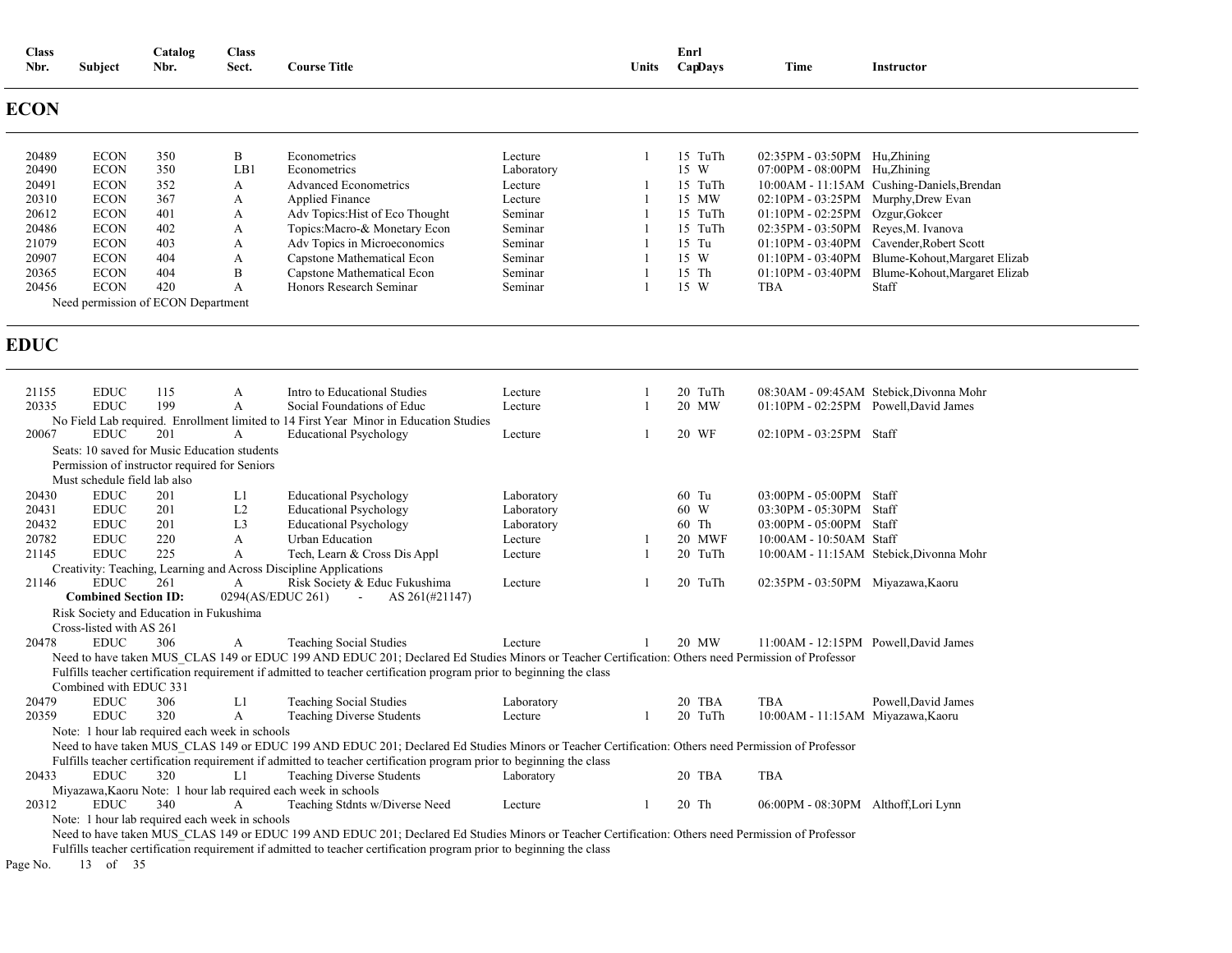| <b>Class</b><br>Nbr. | Subject                    | Catalog<br>Nbr.                                                                                   | <b>Class</b><br>Sect. | <b>Course Title</b>                                            |                       | Units | Enrl<br>CapDays | Time                                   | Instructor                                 |
|----------------------|----------------------------|---------------------------------------------------------------------------------------------------|-----------------------|----------------------------------------------------------------|-----------------------|-------|-----------------|----------------------------------------|--------------------------------------------|
| <b>EDUC</b>          |                            |                                                                                                   |                       |                                                                |                       |       |                 |                                        |                                            |
| 20966<br>20967       | <b>EDUC</b><br><b>EDUC</b> | 340<br>380                                                                                        | L1<br>$\mathbf{A}$    | Teaching Stdnts w/Diverse Need<br>Qualitative Research in Educ | Laboratory<br>Lecture |       | 20 TBA<br>20 WF | TBA<br>11:00AM - 12:15PM Staff         | Althoff, Lori Lynn                         |
| <b>ENG</b>           |                            |                                                                                                   |                       |                                                                |                       |       |                 |                                        |                                            |
| 20407                | <b>ENG</b>                 | 101<br>FY students only, or by permission of Chair                                                | A                     | Intro to College Writing                                       | Lecture               |       | 16 MW           | 08:00AM - 09:40AM Forbes, Melissa      |                                            |
| 20014                | <b>ENG</b>                 | 101                                                                                               | B                     | Intro to College Writing                                       | Lecture               |       | 16 TuTh         | 01:10PM - 02:25PM Miller, John Douglas |                                            |
| 20212                | <b>ENG</b>                 | FY students only, or by permission of Chair<br>101                                                | C                     | Intro to College Writing                                       | Lecture               | -1    | 16 TuTh         | 02:35PM - 03:50PM Miller, John Douglas |                                            |
| 20226                | <b>ENG</b>                 | FY students only, or by permission of Chair<br>101<br>FY students only, or by permission of Chair | D                     | Intro to College Writing                                       | Lecture               | -1    | 16 MWF          | 09:00AM - 09:50AM Glover, Rachel Aline |                                            |
| 20560                | <b>ENG</b>                 | 101                                                                                               | E                     | Intro to College Writing                                       | Lecture               | -1    | 16 MW           |                                        | 11:00 AM - 12:15 PM Reuter, Victoria Agnes |
| 20561                | <b>ENG</b>                 | FY students only, or by permission of Chair<br>101                                                | F                     | Intro to College Writing                                       | Lecture               |       | 16 TuTh         |                                        | 08:30AM - 09:45AM Barrett, Matthew William |
| 20015                | <b>ENG</b>                 | FY students only, or by permission of Chair<br>111                                                | A                     | Writing through Literature                                     | Lecture               | 1     | 16 MWF          | 01:10PM - 02:00PM Clarke, Ian R.       |                                            |
| 20968                | <b>ENG</b>                 | FY students only, or by permission of Chair<br>111                                                | B                     | Writing through Literature                                     | Lecture               |       | 16 TuTh         | 02:35PM - 03:50PM Nadiminti, Kalyan    |                                            |
| 20016                | <b>ENG</b>                 | FY students only, or by permission of Chair<br>113                                                | $\mathbf{A}$          | Writing&Native Amer Tradition                                  | Lecture               | -1    | 16 TuTh         |                                        | 01:10PM - 02:25PM Sellers, Stephanie Ann   |
| 21002                | <b>ENG</b>                 | FY students only, or by permission of Chair<br>200                                                | A                     | Remix & Remediation                                            | Lecture               |       | 16 MW           | 11:00AM - 12:15PM Forbes, Melissa      |                                            |
| 20744                | <b>ENG</b>                 | 203                                                                                               | A                     | Journalistic Writing                                           | Lecture               |       | 16 TuTh         | $01:10PM - 02:25PM$                    | Barstow, Thomas Allewalt                   |
| 20745                | <b>ENG</b>                 | 203                                                                                               | B                     | Journalistic Writing                                           | Lecture               |       | 16 TuTh         |                                        | 02:35PM - 03:50PM Barstow, Thomas Allewalt |
| 20650                | <b>ENG</b>                 | 205                                                                                               | A                     | Intro to Creative Writing                                      | Lecture               |       | 16 MW           | 11:00AM - 12:15PM Reid, Molly Jean     |                                            |
| 20018                | <b>ENG</b>                 | Enrollment Limit: 1 SR, 1 JR, 8 SOPH and 6 FY<br>205                                              | B                     | Intro to Creative Writing                                      | Lecture               |       | 16 MW           | 02:10PM - 03:25PM Reid, Molly Jean     |                                            |
| 20019                | <b>ENG</b>                 | Enrollment Limit: 1 SR, 1 JR, 8 SOPH and 6 FY<br>205                                              | C                     | Intro to Creative Writing                                      | Lecture               |       | 16 WF           | 11:00AM - 12:15PM Mulligan, Sheila M   |                                            |
|                      |                            | Enrollment Limit: 1 SR, 1 JR, 8 SOPH and 6 FY                                                     |                       |                                                                |                       |       |                 |                                        |                                            |
| 20020                | <b>ENG</b>                 | 205                                                                                               | D                     | Intro to Creative Writing                                      | Lecture               | -1    | 16 WF           | 02:10PM - 03:25PM Mulligan, Sheila M   |                                            |
|                      |                            | Enrollment Limit: 1 SR, 1 JR, 8 SOPH and 6 FY                                                     |                       |                                                                |                       |       |                 |                                        |                                            |
| 20021                | <b>ENG</b>                 | 205<br>Enrollment Limit: 1 SR, 1 JR, 8 SOPH and 6 FY                                              | E                     | Intro to Creative Writing                                      | Lecture               |       | 16 TuTh         | 10:00AM - 11:15AM Smith, Dustin Beall  |                                            |
| 20022                | <b>ENG</b>                 | 205                                                                                               | F                     | Intro to Creative Writing                                      | Lecture               | 1     | 16 TuTh         | 02:35PM - 03:50PM Smith, Dustin Beall  |                                            |
| 20023                | <b>ENG</b>                 | Enrollment Limit: 1 SR, 1 JR, 8 SOPH and 6 FY<br>205                                              | G                     | Intro to Creative Writing                                      | Lecture               |       | 16 TuTh         | 01:10PM - 02:25PM Meyer, Nadine        |                                            |
|                      |                            | Enrollment Limit: 1 SR, 1 JR, 8 SOPH and 6 FY                                                     |                       |                                                                |                       |       |                 |                                        |                                            |
| 20746                | <b>ENG</b>                 | 205<br>Enrollment Limit: 1 SR, 1 JR, 8 SOPH and 6 FY                                              | Н                     | Intro to Creative Writing                                      | Lecture               | 1     | 16 TuTh         | 10:00AM - 11:15AM Meyer, Nadine        |                                            |
| 20437                | <b>ENG</b>                 | 211                                                                                               | A                     | Shakespeare: the Major Plays                                   | Lecture               |       | 20 TuF          |                                        | 11:25AM - 12:40PM D'Addario, Christopher   |
| 20970                | <b>ENG</b>                 | 215                                                                                               | $\mathbf{A}$          | Lit & Politics Early Mod Eng                                   | Lecture               |       | 20 TuTh         |                                        | 10:00AM - 11:15AM D'Addario, Christopher   |
| 21080                | <b>ENG</b>                 | 225                                                                                               | A                     | Imperial Fictions 18C Brit Lit                                 | Lecture               | -1    | 20 WF           |                                        | 02:10PM - 03:25PM Myers, Joanne Elizabeth  |

Page No. 14 of 35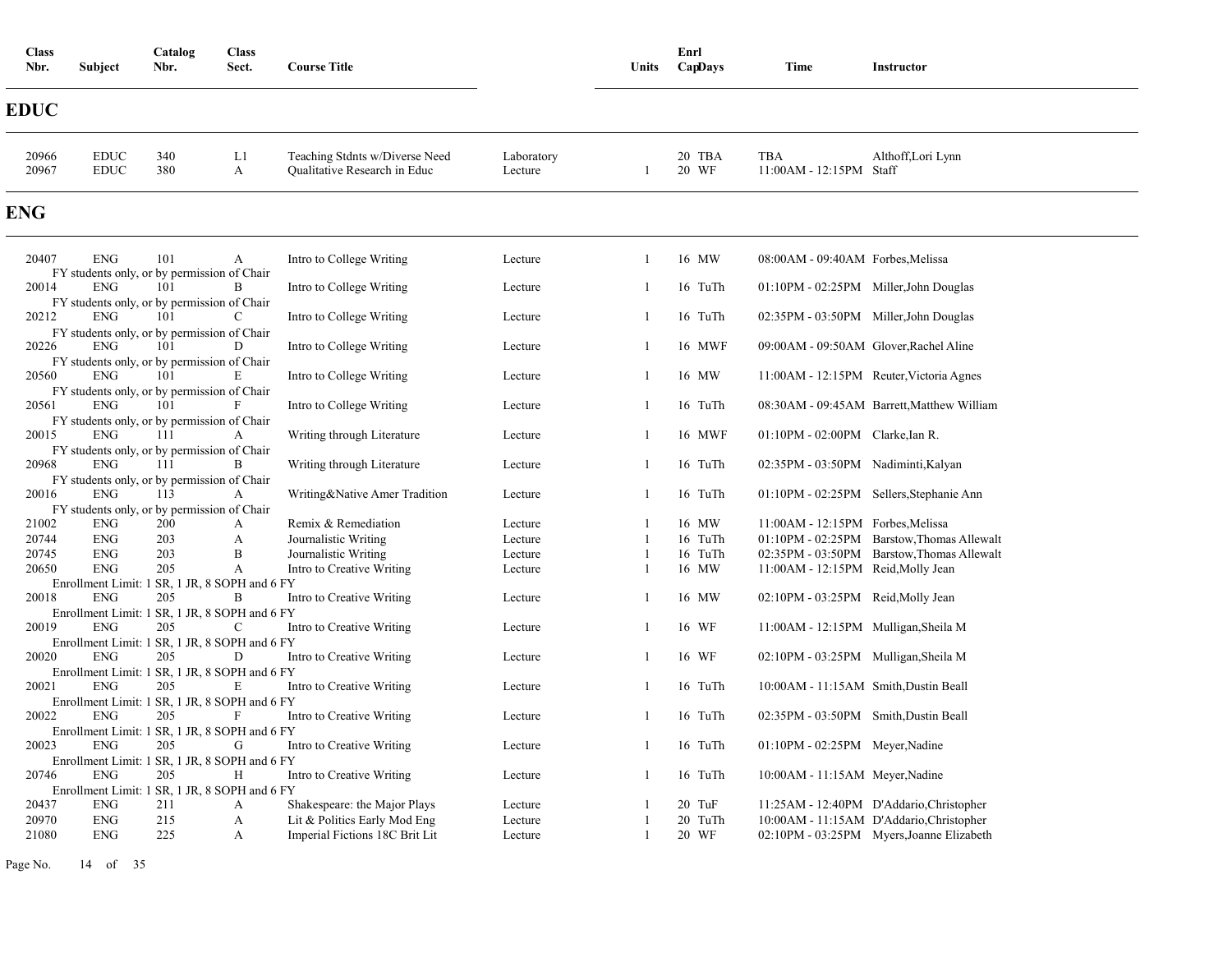| <b>Time</b><br><b>Course Title</b><br>Nbr.<br>Nbr.<br>Units<br>$\sim$<br><b>Subject</b><br>Sect.<br>CapDavs<br>Instructor<br>.<br>. | <b>Class</b> | Class<br>$\text{Catalog}$ |  |  | Enri |  |  |
|-------------------------------------------------------------------------------------------------------------------------------------|--------------|---------------------------|--|--|------|--|--|
|-------------------------------------------------------------------------------------------------------------------------------------|--------------|---------------------------|--|--|------|--|--|

### **ENG**

| 20971 | <b>ENG</b>                  | 230                                  | А                                                       | Art. Lit. & Politics - Britain                                                             | Lecture | 20 TuTh    | 10:00AM - 11:15AM Cordes Selbin, Jesse |                                               |
|-------|-----------------------------|--------------------------------------|---------------------------------------------------------|--------------------------------------------------------------------------------------------|---------|------------|----------------------------------------|-----------------------------------------------|
|       |                             |                                      |                                                         | Topic: Radicals and Decadents: Art, Literature, and Politics in Nineteenth-Century Britain |         |            |                                        |                                               |
| 21088 | <b>ENG</b>                  | 242                                  | A                                                       | Children's Lit & Modern Child                                                              | Lecture | 20 TuTh    | $02:35PM - 03:50PM$                    | Cordes Selbin, Jesse                          |
| 21129 | <b>ENG</b>                  | 256                                  | А                                                       | 20th Cen Lit of British Isles                                                              | Lecture | 20 MWF     | $01:10PM - 02:00PM$                    | Goldberg, Leonard S.                          |
| 20740 | <b>ENG</b>                  | 266                                  | A                                                       | Latinx Literatures of the US                                                               | Lecture | 20 WF      | $02:10PM - 03:25PM$                    | Dimitriou, Aristides                          |
|       | <b>Combined Section ID:</b> |                                      |                                                         | 0295(ENG/LAS 266)<br>LAS 266(#21156)<br>$\overline{\phantom{a}}$                           |         |            |                                        |                                               |
|       | Cross-listed with LAS 266   |                                      |                                                         |                                                                                            |         |            |                                        |                                               |
| 20973 | <b>ENG</b>                  | 267                                  | A                                                       | Ethnic American Lit of the US                                                              | Lecture | 20 WF      | $11:00AM - 12:15PM$                    | Dimitriou, Aristides                          |
| 21142 | <b>ENG</b>                  | 268                                  | А                                                       | Empire                                                                                     | Lecture | 17 TuTh    | $01:10PM - 02:25PM$                    | Nadiminti, Kalyan                             |
| 20024 | <b>ENG</b>                  | 299                                  | A                                                       | <b>Critical Methods</b>                                                                    | Lecture | TuTh<br>17 |                                        | 01:10PM - 02:25PM Sobelle, Stefanie Elisabeth |
|       |                             |                                      |                                                         | Prerequisite: Must have completed one 200 Level Literature course                          |         |            |                                        |                                               |
| 20974 | <b>ENG</b>                  | 300                                  | A                                                       | Forms of Fiction Writing                                                                   | Lecture | 15 TuF     | 11:25AM - 12:40PM Leebron, Fred G.     |                                               |
| 20464 | <b>ENG</b>                  | 305                                  | А                                                       | Free Verse & Form in Poetry                                                                | Lecture | 15 TuTh    | 02:35PM - 03:50PM Meyer, Nadine        |                                               |
|       | Pre-Req: ENG 205            |                                      |                                                         |                                                                                            |         |            |                                        |                                               |
| 20025 | <b>ENG</b>                  | 309                                  | А                                                       | Storytelling in the Digital Age                                                            | Lecture | 15 TuTh    | 08:30AM - 09:45AM Reid, Molly Jean     |                                               |
| 20542 | <b>ENG</b>                  | 309                                  | B                                                       | Writing the Screenplay                                                                     | Lecture | 15 W       | $01:10PM - 03:40PM$                    | Rhett, Kathryn                                |
| 20976 | <b>ENG</b>                  | 310                                  | A                                                       | The Environment & Catastrophe                                                              | Lecture | 17 TuTh    | 02:35PM - 03:50PM                      | D'Addario, Christopher                        |
|       |                             |                                      |                                                         | Topic: The Environment & Catastrophe in 17th Century Literature                            |         |            |                                        |                                               |
| 20977 | <b>ENG</b>                  | 325                                  | А                                                       | Rise of the Novel                                                                          | Lecture | 17 WF      |                                        | 11:00AM - 12:15PM Myers, Joanne Elizabeth     |
| 20978 | <b>ENG</b>                  | 330                                  | A                                                       | Realisms                                                                                   | Lecture | 17 TuTh    | 01:10PM - 02:25PM Cordes Selbin.Jesse  |                                               |
|       | Topic: Realisms             |                                      |                                                         |                                                                                            |         |            |                                        |                                               |
| 21083 | <b>ENG</b>                  | 340                                  | A                                                       | Parallel Lives? The Shelley's                                                              | Lecture | 17 MWF     | 02:10PM - 03:00PM Goldberg, Leonard S. |                                               |
|       |                             |                                      | Topic: Parallel Lives? The Shelley's and the Browning's |                                                                                            |         |            |                                        |                                               |
| 20979 | <b>ENG</b>                  | 362                                  | А                                                       | LGBTO African American Lit                                                                 | Lecture | 17 TuTh    | 02:35PM - 03:50PM                      | Melton, McKinley Eric                         |
| 20981 | <b>ENG</b>                  | 364                                  | А                                                       | Afrofuturism                                                                               | Lecture | $17$ Tu    | 06:30PM - 09:00PM                      | Sobelle.Stefanie Elisabeth                    |
| 21143 | <b>ENG</b>                  | 365                                  | А                                                       | Magical Realism Across Contine                                                             | Lecture | 17 Th      | $01:10PM - 03:40PM$                    | Dimitriou, Aristides                          |
| 20732 | <b>ENG</b>                  | 370                                  | A                                                       | Rhetorics of Space and Place                                                               | Lecture | 17 MW      | 02:10PM - 03:25PM                      | Forbes, Melissa                               |
|       |                             | Topic: Rhetorics of Onlline Writing  |                                                         |                                                                                            |         |            |                                        |                                               |
| 20652 | <b>ENG</b>                  | 404                                  | A                                                       | PoeticJustice:ContempAfAm Poet                                                             | Seminar | 12 W       |                                        | 01:10PM - 03:40PM Melton, McKinley Eric       |
|       |                             | ENG MAJ Seniors Only Senior Capstone |                                                         |                                                                                            |         |            |                                        |                                               |
|       |                             |                                      |                                                         | Topic: Poetic Justice: Contemporary African American Poetry                                |         |            |                                        |                                               |

## **ES**

| 20412 | ES. | 121                                       | А | Environmental Issues                                                                             | Lecture | 35 TuTh | 10:00AM - 11:15AM Wilson, Andrew Mark            |
|-------|-----|-------------------------------------------|---|--------------------------------------------------------------------------------------------------|---------|---------|--------------------------------------------------|
|       |     | Enrollment Limit: 5 Jr/Sr, 10 Soph, 20 FY |   |                                                                                                  |         |         |                                                  |
|       |     |                                           |   | Does not count toward ES major and minor. Potential majors and minors should take ES196 instead  |         |         |                                                  |
| 20912 | ES. | 122                                       | A | Climate Change and Disasters                                                                     | Lecture | 35 TuTh | 01:10PM - 02:25PM Principato, Sarah Marie        |
|       |     | Seats: 10 FY; 10 SOPH; 15 Jr/Sr           |   |                                                                                                  |         |         |                                                  |
| 20913 | ES. | 127                                       | A | Plants, People and the Environ                                                                   | Lecture | 35 WF   | 12:00PM - 01:15PM Terlizzi, Daniel E.            |
|       |     | Seats: 10 FY; 10 SOPH; 15 Jr/Sr           |   |                                                                                                  |         |         |                                                  |
|       |     |                                           |   |                                                                                                  |         |         |                                                  |
| 20914 | ES. | 127                                       | B | Plants, People and the Environ                                                                   | Lecture | 35 WF   | $02:10PM - 03:25PM$<br>Terlizzi.Daniel E.        |
|       |     | Seats: 10 FY; 10 SOPH; 15 Jr/Sr           |   |                                                                                                  |         |         |                                                  |
| 20400 | ES. | 129                                       | A | Environmental Health                                                                             | Lecture | 35 TuTh | 10:00 AM - 11:15 AM Hawkins, Irene Bramley Beers |
|       |     |                                           |   | Does not count toward ES major and minor. Potential majors and minors should take ES196 instead. |         |         |                                                  |
|       |     |                                           |   |                                                                                                  |         |         |                                                  |
|       |     | Enrollment: 20 FY; 10 SOPH; 5 JR/SR       |   |                                                                                                  |         |         |                                                  |

Page No. 15 of 35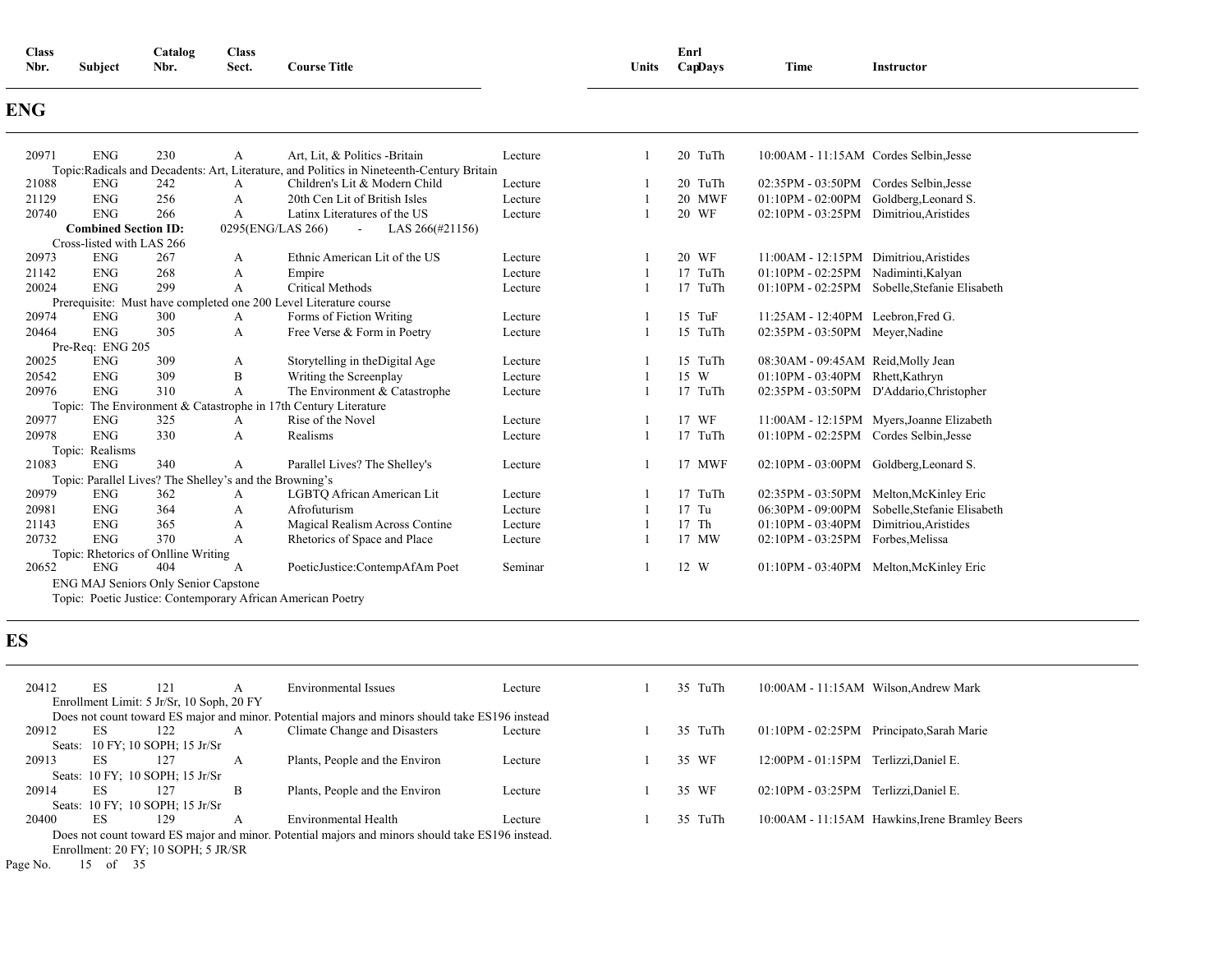| <b>Class</b><br>Nbr. | Subject | Catalog<br>Nbr. | <b>Class</b><br>Sect. | <b>Course Title</b> | Units | Enrl<br>CapDays | Time | Instructor |
|----------------------|---------|-----------------|-----------------------|---------------------|-------|-----------------|------|------------|
| ES                   |         |                 |                       |                     |       |                 |      |            |

| 20401 | <b>ES</b>                                                | 129                                        | B                                                  | Environmental Health                                                                             | Lecture         |              | 35 TuTh |                                     | 01:10PM - 02:25PM Hawkins, Irene Bramley Beers |
|-------|----------------------------------------------------------|--------------------------------------------|----------------------------------------------------|--------------------------------------------------------------------------------------------------|-----------------|--------------|---------|-------------------------------------|------------------------------------------------|
|       |                                                          |                                            |                                                    | Does not count toward ES major and minor. Potential majors and minors should take ES196 instead. |                 |              |         |                                     |                                                |
|       |                                                          | Enrollment: 20 FY; 10 SOPH; 5 JR/SR        |                                                    |                                                                                                  |                 |              |         |                                     |                                                |
| 20493 | ES                                                       | 129                                        | C                                                  | <b>Environmental Health</b>                                                                      | Lecture         |              | 35 TuTh |                                     | 02:35PM - 03:50PM Hawkins, Irene Bramley Beers |
|       |                                                          |                                            |                                                    | Does not count toward ES major and minor. Potential majors and minors should take ES196 instead. |                 |              |         |                                     |                                                |
|       | Seats: 35 JR/SR                                          |                                            |                                                    |                                                                                                  |                 |              |         |                                     |                                                |
| 20198 | <b>ES</b>                                                | 196                                        | A                                                  | Environ Science & Society                                                                        | Lecture         |              | 36 TuTh | 08:30AM - 09:45AM Ogra, Monica Vini |                                                |
|       |                                                          | 24 First Years and 12 Sophomores only      |                                                    |                                                                                                  |                 |              |         |                                     |                                                |
|       |                                                          | Class is required for ES Majors and Minors |                                                    |                                                                                                  |                 |              |         |                                     |                                                |
|       |                                                          | Does NOT meet the MIG Natural Science      |                                                    |                                                                                                  |                 |              |         |                                     |                                                |
| 20209 | ES                                                       | 196                                        | LA1                                                | Environ Science & Society                                                                        | Laboratory      |              | 18 Tu   | 01:10PM - 04:00PM Ogra, Monica Vini |                                                |
| 20199 | ES                                                       | 196                                        | LA <sub>2</sub>                                    | Environ Science & Society                                                                        | Laboratory      |              | 18 Th   | 01:10PM - 04:00PM Ogra, Monica Vini |                                                |
| 20273 | ES                                                       | 225                                        | A                                                  | <b>Environmental Humanities</b>                                                                  | Lecture         | -1           | 18 TuTh |                                     | 10:00AM - 11:15AM Monani, Salma Basanti        |
|       |                                                          |                                            |                                                    | Preference given to ES Majors and Minors. Other students must get permission of the Instructor   |                 |              |         |                                     |                                                |
| 20274 | ES                                                       | 225                                        | B                                                  | <b>Environmental Humanities</b>                                                                  | Lecture         |              | 18 TuTh |                                     | 01:10PM - 02:25PM Monani, Salma Basanti        |
|       |                                                          |                                            |                                                    | Preference given to ES Majors and Minors. Other students must get permission of the Instructor   |                 |              |         |                                     |                                                |
| 20200 | ES.                                                      | 230                                        | A                                                  | Intro Geographic Info Sys                                                                        | Lecture         |              | 36 MW   |                                     | 11:00AM - 12:15PM Platt, Rutherford Vance      |
|       |                                                          |                                            |                                                    | Preference given to ES Majors and Minors. Other students must get permission of the Instructor   |                 |              |         |                                     |                                                |
| 20201 | ES                                                       | 230                                        | LA1                                                | Intro Geographic Info Sys                                                                        | Laboratory      |              | 18 M    |                                     | 01:10PM - 04:00PM Platt, Rutherford Vance      |
| 20202 | ES                                                       | 230                                        | LA <sub>2</sub>                                    | Intro Geographic Info Sys                                                                        | Laboratory      |              | 18 W    |                                     | 01:10PM - 04:00PM Platt, Rutherford Vance      |
| 20915 | ES                                                       | 240                                        | A                                                  | Energy: Production and Use                                                                       | Lecture         | -1           | 18 MWF  | 09:00AM - 09:50AM Staff             |                                                |
|       |                                                          | combined with PHY 240 for Spring 2021      |                                                    |                                                                                                  |                 |              |         |                                     |                                                |
| 20916 | ES                                                       | 290                                        | A                                                  | Sustainability Writ-Advocates                                                                    | Lecture         |              | 18 TuTh | 08:30AM - 09:45AM Lane, William H.  |                                                |
| 20919 | <b>ES</b>                                                | 306                                        | A                                                  | Marine Ecology                                                                                   | Lecture         | $\mathbf{1}$ | 18 MW   |                                     | 11:00AM - 12:15PM Gownaris, Natasha Jeanne     |
|       | <b>Combined Section ID:</b>                              |                                            | 0252(BIO/ES 306)                                   | BIO 306(#21038)                                                                                  |                 |              |         |                                     |                                                |
|       | Cross-listed with BIO 306                                |                                            |                                                    |                                                                                                  |                 |              |         |                                     |                                                |
| 20920 | ES                                                       | 306                                        | LA1                                                | Marine Ecology                                                                                   | Laboratory      |              | 18 M    |                                     | 01:10PM - 04:00PM Gownaris, Natasha Jeanne     |
|       | <b>Combined Section ID:</b>                              |                                            |                                                    | 0253(BIO/ES 306 Lab LA1)<br>$\sim$                                                               | BIO 306(#21039) |              |         |                                     |                                                |
|       |                                                          | Cross-listed with BIO 306 LA1 lab          |                                                    |                                                                                                  |                 |              |         |                                     |                                                |
| 20413 | <b>ES</b>                                                | 316                                        | A                                                  | <b>Conservation Biology</b>                                                                      | Lecture         |              | 18 TuTh |                                     | 02:35PM - 03:50PM Wilson, Andrew Mark          |
|       | <b>Combined Section ID:</b>                              |                                            | 0170(BIO/ES 316)                                   | BIO 316(#20414)<br>$\sim$                                                                        |                 |              |         |                                     |                                                |
| 20921 | <b>ES</b>                                                | 323                                        | 9 ES Major; 9 BIO Major; Cross listed with BIO 316 | Geol Disasters&Global Change                                                                     |                 |              | 18 TuF  |                                     |                                                |
|       | <b>ES</b>                                                |                                            | A                                                  |                                                                                                  | Lecture         | $\mathbf{1}$ |         |                                     | 11:25AM - 12:40PM Principato, Sarah Marie      |
| 20917 |                                                          | 333                                        | A                                                  | <b>Environmental Policy</b>                                                                      | Lecture         |              | 18 TuTh |                                     | 10:00AM - 11:15AM Wilson PhD, Randall K.       |
|       | <b>Combined Section ID:</b><br>Cross-listed with POL 333 |                                            |                                                    | 0238(ES 333/ POL 333)<br>POL 333(#20918)<br>$\sim$                                               |                 |              |         |                                     |                                                |
|       |                                                          |                                            |                                                    |                                                                                                  |                 |              |         |                                     |                                                |
| 20243 | ES.                                                      | Seats - 12 ES Majors; 6 POL Majors<br>400  | $\mathsf{A}$                                       | Seminar                                                                                          | Lecture         |              | 15 W    |                                     | 01:10PM - 03:40PM Wilson PhD, Randall K.       |
|       |                                                          |                                            |                                                    | Senior ES Major only; Pre-Req: completion of ES211, 223, 225 and 230                             |                 |              |         |                                     |                                                |
|       |                                                          |                                            |                                                    |                                                                                                  |                 |              |         |                                     |                                                |

### **FREN**

| 20265 | FREN | 102             | French for Beginners | ∟ecture |        | 18 MTuWThF 09:00AM - 09:50AM Collobert, Berangere |                                             |
|-------|------|-----------------|----------------------|---------|--------|---------------------------------------------------|---------------------------------------------|
| 20004 | 7REN | 10 <sup>2</sup> | Elementary French    | ∟ecture | 18 MWF | 08:00AM - 08:50AM Collobert, Berangere            |                                             |
| 20390 | FREN |                 | Intermediate French  | ∟ecture | 20 MWF |                                                   | 10:00 AM - 10:50 AM Werbe, Charlotte France |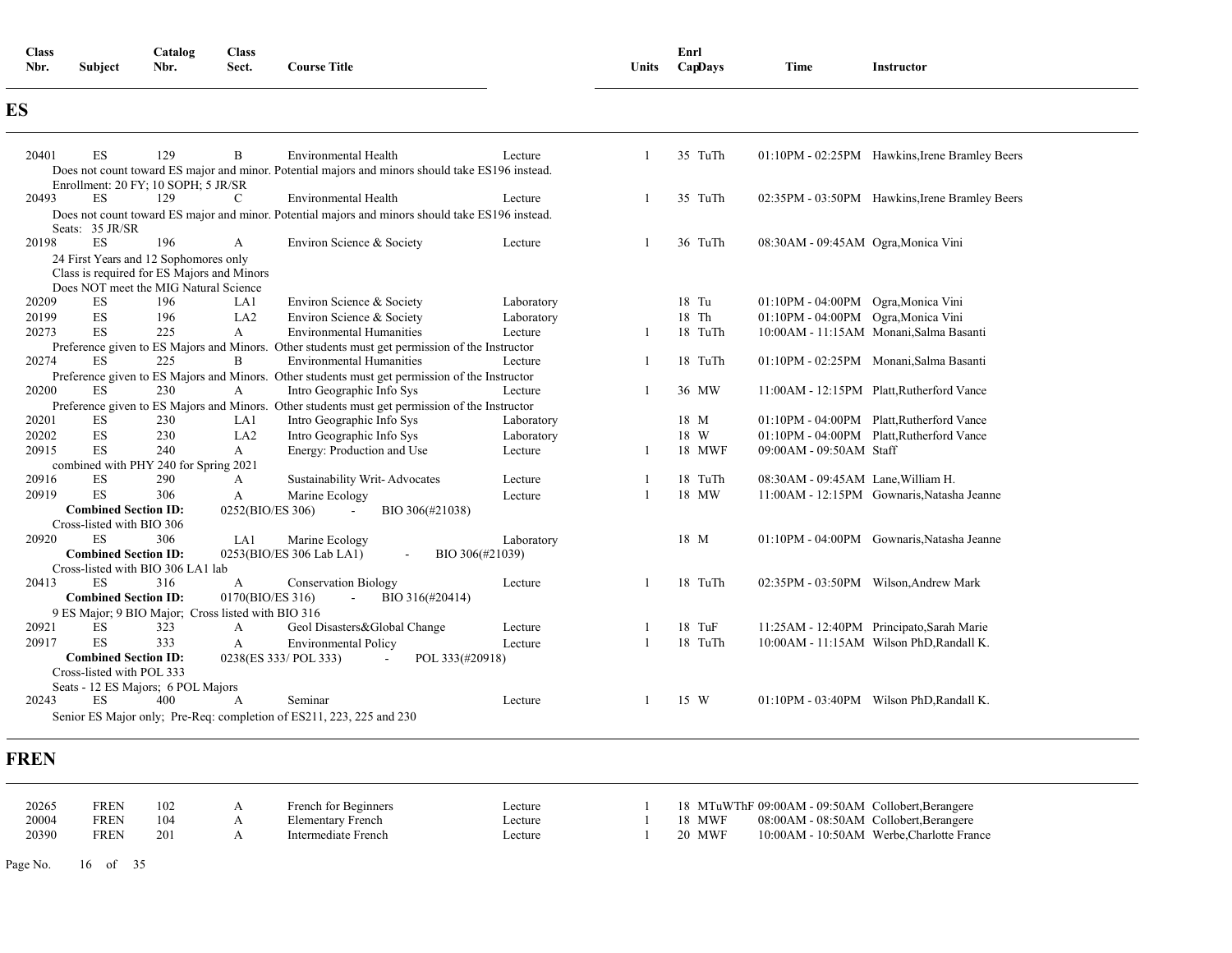| <b>Class</b><br>Nbr.                                                                                          | Subject                                                                                                                                                                  | Catalog<br>Nbr.                                                           | <b>Class</b><br>Sect.                            | <b>Course Title</b>                                                                                                                                                                                                                                              |                                                                                                                 | <b>Units</b>                                                             | Enrl<br>CapDays                                                                              | <b>Time</b>                                                                                                                                                                                    | <b>Instructor</b>                                                                                                                                                                                                             |
|---------------------------------------------------------------------------------------------------------------|--------------------------------------------------------------------------------------------------------------------------------------------------------------------------|---------------------------------------------------------------------------|--------------------------------------------------|------------------------------------------------------------------------------------------------------------------------------------------------------------------------------------------------------------------------------------------------------------------|-----------------------------------------------------------------------------------------------------------------|--------------------------------------------------------------------------|----------------------------------------------------------------------------------------------|------------------------------------------------------------------------------------------------------------------------------------------------------------------------------------------------|-------------------------------------------------------------------------------------------------------------------------------------------------------------------------------------------------------------------------------|
| <b>FREN</b>                                                                                                   |                                                                                                                                                                          |                                                                           |                                                  |                                                                                                                                                                                                                                                                  |                                                                                                                 |                                                                          |                                                                                              |                                                                                                                                                                                                |                                                                                                                                                                                                                               |
| 20562<br>20005<br>20006<br>20584<br>20422                                                                     | <b>FREN</b><br><b>FREN</b><br><b>FREN</b><br><b>FREN</b><br><b>FREN</b>                                                                                                  | 201<br>202<br>202<br>300<br>310                                           | B<br>A<br>B<br>A<br>A                            | Intermediate French<br>Intermediate French<br>Intermediate French<br>Practice in Communication<br>Revolutions: Pol, Soc & Cult                                                                                                                                   | Lecture<br>Lecture<br>Lecture<br>Lecture<br>Lecture                                                             | 1<br>1<br>1<br>-1                                                        | 20 MWF<br>20 MWF<br>20 MWF<br>12 MWF<br>15 TuTh                                              |                                                                                                                                                                                                | 11:00AM - 11:50AM Collobert, Berangere<br>08:00AM - 08:50AM Ferraris-Besso, Caroline<br>09:00AM - 09:50AM Ferraris-Besso, Caroline<br>10:00AM - 10:50AM Ferraris-Besso,Caroline<br>10:00AM - 11:15AM Murphy III, John Patrick |
| 20953<br>20007                                                                                                | <b>FREN</b><br><b>FREN</b>                                                                                                                                               | 315<br>400                                                                | A<br>A                                           | <b>Exploring French Foodways</b><br>Seminar                                                                                                                                                                                                                      | Lecture<br>Seminar                                                                                              | -1                                                                       | 15 TuF<br>12 TBA                                                                             | TBA                                                                                                                                                                                            | 11:25AM - 12:40PM Murphy III, John Patrick<br>Jurney, Florence Ramond                                                                                                                                                         |
| <b>GER</b>                                                                                                    |                                                                                                                                                                          |                                                                           |                                                  |                                                                                                                                                                                                                                                                  |                                                                                                                 |                                                                          |                                                                                              |                                                                                                                                                                                                |                                                                                                                                                                                                                               |
| 20404<br>20405<br>20420<br>20008<br>20009<br>20954<br>20982<br>20241<br>20983<br>20010<br><b>GRK</b><br>20950 | <b>GER</b><br><b>GER</b><br><b>GER</b><br><b>GER</b><br><b>GER</b><br><b>GER</b><br><b>GER</b><br><b>GER</b><br><b>GER</b><br><b>GER</b><br>Senior Seminar<br><b>GRK</b> | 102<br>102<br>104<br>202<br>202<br>270<br>276<br>302<br>338<br>400<br>102 | A<br>B<br>A<br>A<br>CA1<br>A<br>A<br>A<br>A<br>A | <b>Elementary German</b><br>Elementary German<br><b>Fundamental German</b><br>Intermediate German<br>Intermediate German<br>Transnational Lit & Film<br>Fermentation and Intoxication<br><b>Advanced German</b><br>21st Century German Culture<br>Senior Seminar | Lecture<br>Lecture<br>Lecture<br>Lecture<br>Conversation<br>Lecture<br>Lecture<br>Lecture<br>Lecture<br>Lecture | -1<br>-1<br>-1<br>$\mathbf{1}$<br>-1<br>$\overline{1}$<br>$\overline{1}$ | 20 MWThF<br><b>20 MWF</b><br>20 Tu<br>18 MF<br>18 TuTh<br>15 MWF<br>12 MW<br>10 Tu<br>15 MWF | 09:00AM - 09:50AM Staff<br>10:00AM - 10:50AM Staff<br>11:25AM - 12:15PM Staff<br>11:00AM - 12:15PM Staff<br>11:00AM - 11:50AM Wrage, Henning<br>02:10PM - 03:25PM Wrage, Henning<br><b>TBA</b> | 18 MTuWThF 09:00AM - 09:50AM Breithaupt, Christiane<br>18 MTuWThF 10:00AM - 10:50AM Breithaupt, Christiane<br>02:35PM - 03:50PM Lambert III, Richard Meredith<br>Lambert III, Richard Meredith                                |
|                                                                                                               |                                                                                                                                                                          |                                                                           | A                                                | Ancient & New Testament Greek                                                                                                                                                                                                                                    | Lecture                                                                                                         | -1                                                                       |                                                                                              | 02:10PM - 03:25PM Staff                                                                                                                                                                        |                                                                                                                                                                                                                               |
| <b>GS</b>                                                                                                     |                                                                                                                                                                          |                                                                           |                                                  |                                                                                                                                                                                                                                                                  |                                                                                                                 |                                                                          |                                                                                              |                                                                                                                                                                                                |                                                                                                                                                                                                                               |
| 20360                                                                                                         | GS                                                                                                                                                                       | 440                                                                       | A                                                | Globalization Studies Capstone                                                                                                                                                                                                                                   | Lecture                                                                                                         | $\mathbf{1}$                                                             | 20 TuTh                                                                                      | 01:10PM - 02:25PM Kaempfer, Alvaro                                                                                                                                                             |                                                                                                                                                                                                                               |
| <b>HIST</b>                                                                                                   |                                                                                                                                                                          |                                                                           |                                                  |                                                                                                                                                                                                                                                                  |                                                                                                                 |                                                                          |                                                                                              |                                                                                                                                                                                                |                                                                                                                                                                                                                               |
| 20565                                                                                                         | <b>HIST</b><br><b>Combined Section ID:</b><br>Cross-listed with Classics 102                                                                                             | 102                                                                       | A                                                | Alexander the Great -Cleopatra<br>CLA 102(#20564)<br>0214(CLA/HIST 102)<br>$\sim$                                                                                                                                                                                | Lecture                                                                                                         | $\mathbf{1}$                                                             | 25 MWF                                                                                       | 01:10PM - 02:00PM Staff                                                                                                                                                                        |                                                                                                                                                                                                                               |
| 21040<br>20330                                                                                                | <b>HIST</b><br><b>HIST</b>                                                                                                                                               | 103<br>105                                                                | A<br>A                                           | First Year and Sophomores Only; JR, SR require instructor permission<br>Europe Africa & Asia 1750-1900<br>The Age of Discovery<br>First Year and Sophomores Only; JR, SR require instructor permission                                                           | Lecture<br>Lecture                                                                                              | $\overline{1}$                                                           | 25 TuTh<br>25 TuTh                                                                           | 10:00AM - 11:15AM Bamba, Abou B.                                                                                                                                                               | 08:30AM - 09:45AM Sanchez, Magdalena Sofia                                                                                                                                                                                    |

Page No. 17 of 35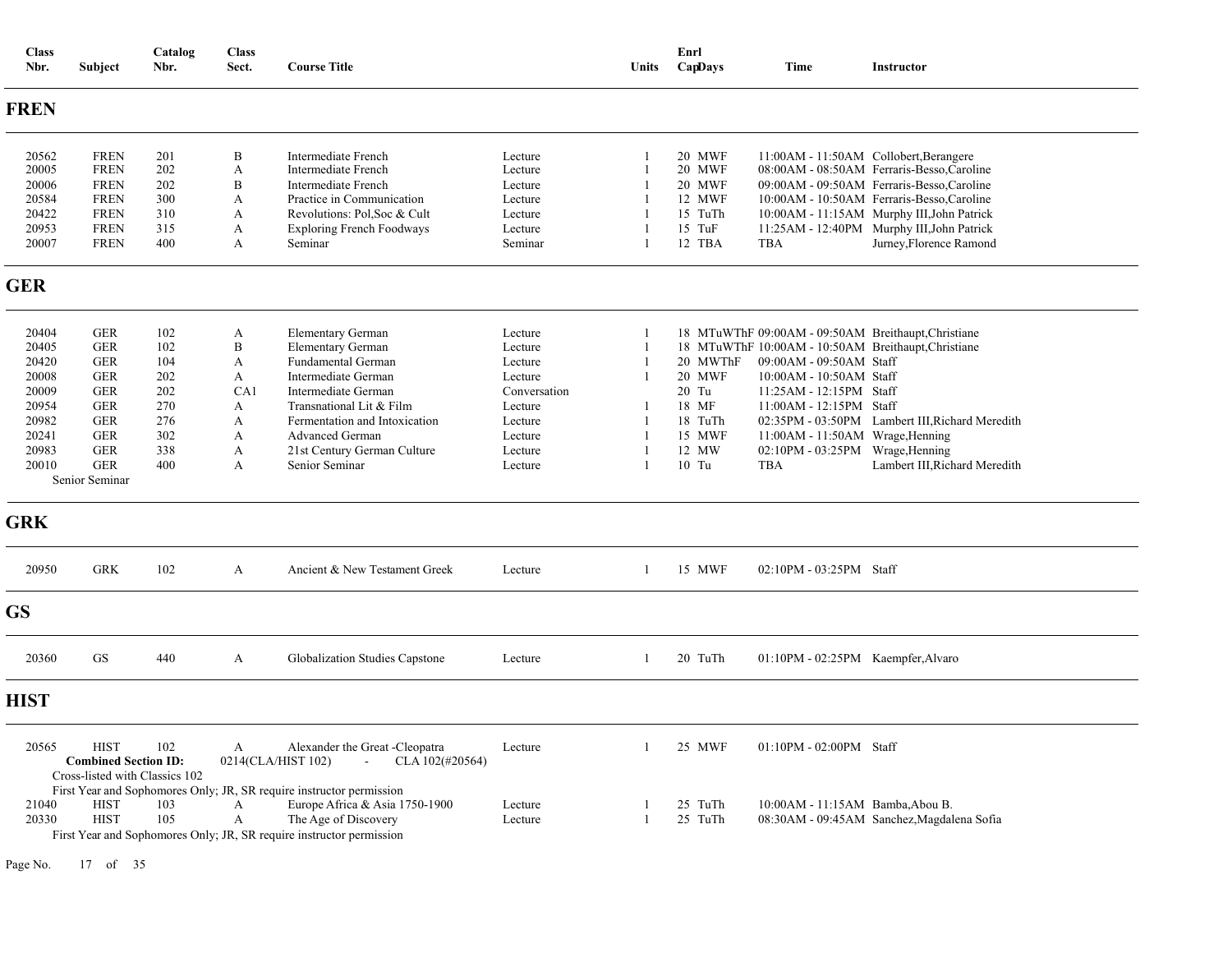| Class |                | $\sim$<br>$\mathcal{L}$ atalog | <b>Class</b> |                     |              | $\sim$<br>Enrl |      |            |
|-------|----------------|--------------------------------|--------------|---------------------|--------------|----------------|------|------------|
| Nbr.  | <b>Subject</b> | Nbr.                           | Sect.        | <b>Course Title</b> | <b>Units</b> | CapDavs        | Time | Instructor |

### **HIST**

| 21047 | <b>HIST</b>                 | 106 | A                                         | The Atlantic World 1600-1850                                         | Lecture | 25 MWF         | 09:00AM - 09:50AM Shannon, Timothy J.  |                                         |
|-------|-----------------------------|-----|-------------------------------------------|----------------------------------------------------------------------|---------|----------------|----------------------------------------|-----------------------------------------|
| 20056 | <b>HIST</b>                 | 110 | А                                         | The Twentieth Century World                                          | Lecture | 25<br>TuTh     | $01:10PM - 02:25PM$                    | Hartzok, Justus Grant                   |
|       |                             |     |                                           | First Year and Sophomores Only; JR, SR require instructor permission |         |                |                                        |                                         |
| 20269 | <b>HIST</b>                 | 110 | B                                         | The Twentieth Century World                                          | Lecture | TuTh<br>25     | 02:35PM - 03:50PM                      | Hartzok, Justus Grant                   |
|       |                             |     |                                           | First Year and Sophomores Only; JR, SR require instructor permission |         |                |                                        |                                         |
| 20419 | <b>HIST</b>                 | 110 | C                                         | The Twentieth Century World                                          | Lecture | 25 MWF         | 01:10PM - 02:00PM                      | Krysiek, James Stephen                  |
|       |                             |     |                                           | First Year and Sophomores Only; JR, SR require instructor permission |         |                |                                        |                                         |
| 21048 | <b>HIST</b>                 | 204 | А                                         | History of the British Isles                                         | Lecture | 20 MW          | $11:00AM - 12:15PM$ Bowman, William D. |                                         |
| 20631 | <b>HIST</b>                 | 223 | А                                         | Modern China                                                         | Lecture | 20<br>TuF      | 11:25AM - 12:40PM                      | Lowy, Dina                              |
| 21041 | <b>HIST</b>                 | 224 | A                                         | Modern Japan                                                         | Lecture | 20<br>MW       | 12:45PM - 02:00PM                      | Lowy, Dina                              |
| 21049 | <b>HIST</b>                 | 228 | A                                         | Modern Australia                                                     | Lecture | 20<br>MW       | $02:10PM - 03:25PM$                    | Birkner, Michael J.                     |
| 21042 | <b>HIST</b>                 | 232 | A                                         | U.S. since $1865$                                                    | Lecture | 20 MW          | 11:00AM - 12:15PM                      | Titus, Jill Ogline                      |
| 20932 | <b>HIST</b>                 | 238 | A                                         | African American Hist: A Survey                                      | Lecture | 18 TuTh        | $01:10PM - 02:25PM$                    | Hancock, Scott                          |
| 20498 | <b>HIST</b>                 | 274 | A                                         | Africana Intellectual History                                        | Lecture | 16 TuTh        | 08:30AM - 09:45AM Hancock, Scott       |                                         |
|       | <b>Combined Section ID:</b> |     |                                           | AFS 331(#20352)<br>0206(AFS 331/HIST 274)<br>$\sim$                  |         |                |                                        |                                         |
|       |                             |     | Cross-listed with AFS 331 for Spring 2020 |                                                                      |         |                |                                        |                                         |
| 20057 | <b>HIST</b>                 | 300 | А                                         | <b>Historical Method</b>                                             | Lecture | TuTh<br>20     |                                        | 08:30AM - 09:45AM Isherwood, Ian Andrew |
| 21043 | <b>HIST</b>                 | 313 | А                                         | Renaissance & Reformation                                            | Lecture | 20<br>TuTh     | $10:00AM - 11:15AM$                    | Sanchez, Magdalena Sofia                |
| 21044 | <b>HIST</b>                 | 342 | А                                         | Revolutionary America                                                | Lecture | 20<br>MW       | 11:00AM - 12:15PM                      | Shannon, Timothy J.                     |
| 21045 | <b>HIST</b>                 | 349 | A                                         | The United States since 1945                                         | Lecture | 20<br>TuTh     | $01:10PM - 02:25PM$                    | Birkner, Michael J.                     |
| 21162 | <b>HIST</b>                 | 351 | А                                         | Social Protest in 19th Century                                       | Lecture | 25<br>TuTh     | $02:35PM - 03:50PM$                    | Staff                                   |
| 21046 | <b>HIST</b>                 | 373 | А                                         | Hist Sub-Sahara Af 20th Cent                                         | Lecture | 20<br>TuTh     | $02:35PM - 03:50PM$                    | Bamba, Abou B.                          |
| 21050 | <b>HIST</b>                 | 380 | A                                         | Conquest Narrative-Islamic                                           | Lecture | 20<br>W        | 06:15PM - 08:45PM                      | Samji, Karim Sadrudin                   |
| 21051 | <b>HIST</b>                 | 418 | А                                         | Sem: Nazism                                                          | Seminar | 10 MW          | $02:10PM - 03:25PM$                    | Bowman, William D.                      |
| 21052 | <b>HIST</b>                 | 429 | А                                         | Sem: History & Higher Criticism                                      | Seminar | $10 \text{ W}$ | $01:10PM - 03:40PM$                    | Samji, Karim Sadrudin                   |
|       |                             |     |                                           |                                                                      |         |                |                                        |                                         |

### **HS**

| 20397 | <b>HS</b> | 120                                         |                | Public Health                                                                         | Lecture    | 18 M             | 06:30PM - 09:30PM                     | Hess, Audrey Christine                     |
|-------|-----------|---------------------------------------------|----------------|---------------------------------------------------------------------------------------|------------|------------------|---------------------------------------|--------------------------------------------|
|       |           |                                             |                | 9 seats for First Year and 9 seats for HS Sophomores Only or Permission of Instructor |            |                  |                                       |                                            |
| 20992 | <b>HS</b> | 120                                         | <sub>R</sub>   | Public Health                                                                         | Lecture    | 18<br>TuTh       |                                       | 08:30AM - 09:45AM Benka-Coker, Megan Leigh |
|       |           |                                             |                | 9 Seats for FY Students & 9 seats for Sophomore Health Sciences Majors                |            |                  |                                       |                                            |
| 20078 | <b>HS</b> | 210                                         | A              | Human Anatomy & Physiology II                                                         | Lecture    | MWF<br>25        | 09:00AM - 09:50AM Besecker, Emily Mae |                                            |
|       |           | 22 Seats reserved for Health Science Majors |                |                                                                                       |            |                  |                                       |                                            |
| 20079 | <b>HS</b> | 210                                         | B.             | Human Anatomy & Physiology II                                                         | Lecture    | 25 MWF           | $09:00AM - 09:50AM$ Staff             |                                            |
|       |           | 22 Seats reserved for Health Science Majors |                |                                                                                       |            |                  |                                       |                                            |
| 20301 | HS        | 210                                         |                | Human Anatomy & Physiology II                                                         | Lecture    | 25<br>MWF        | 10:00AM - 10:50AM Staff               |                                            |
|       |           | 22 Seats reserved for Health Science Majors |                |                                                                                       |            |                  |                                       |                                            |
| 20080 | HS        | 210                                         | Ll             | Human Anatomy & Physiology II                                                         | Laboratory | 15 M             | $01:10PM - 04:00PM$                   | Petrie.David F.                            |
| 20081 | <b>HS</b> | 210                                         | L2             | Human Anatomy & Physiology II                                                         | Laboratory | 15 Tu            | $01:10PM - 04:00PM$                   | Staff                                      |
| 20082 | <b>HS</b> | 210                                         | L <sub>3</sub> | Human Anatomy & Physiology II                                                         | Laboratory | 15 Tu            | $07:00PM - 09:50PM$                   | Petrie.David F.                            |
| 20083 | <b>HS</b> | 210                                         | L4             | Human Anatomy & Physiology II                                                         | Laboratory | 15 W             | $01:10PM - 04:00PM$                   | Petrie.David F.                            |
| 20084 | HS        | 210                                         | L5             | Human Anatomy & Physiology II                                                         | Laboratory | 15 Th            | $01:10PM - 04:00PM$                   | Petrie.David F.                            |
| 20302 | HS        | 230                                         | А              | Nutrition                                                                             | Lecture    | <b>MWF</b><br>20 | 10:00AM - 10:50AM Noreen.Eric Edwin   |                                            |
|       |           |                                             |                |                                                                                       |            |                  |                                       |                                            |

Health Science Majors Only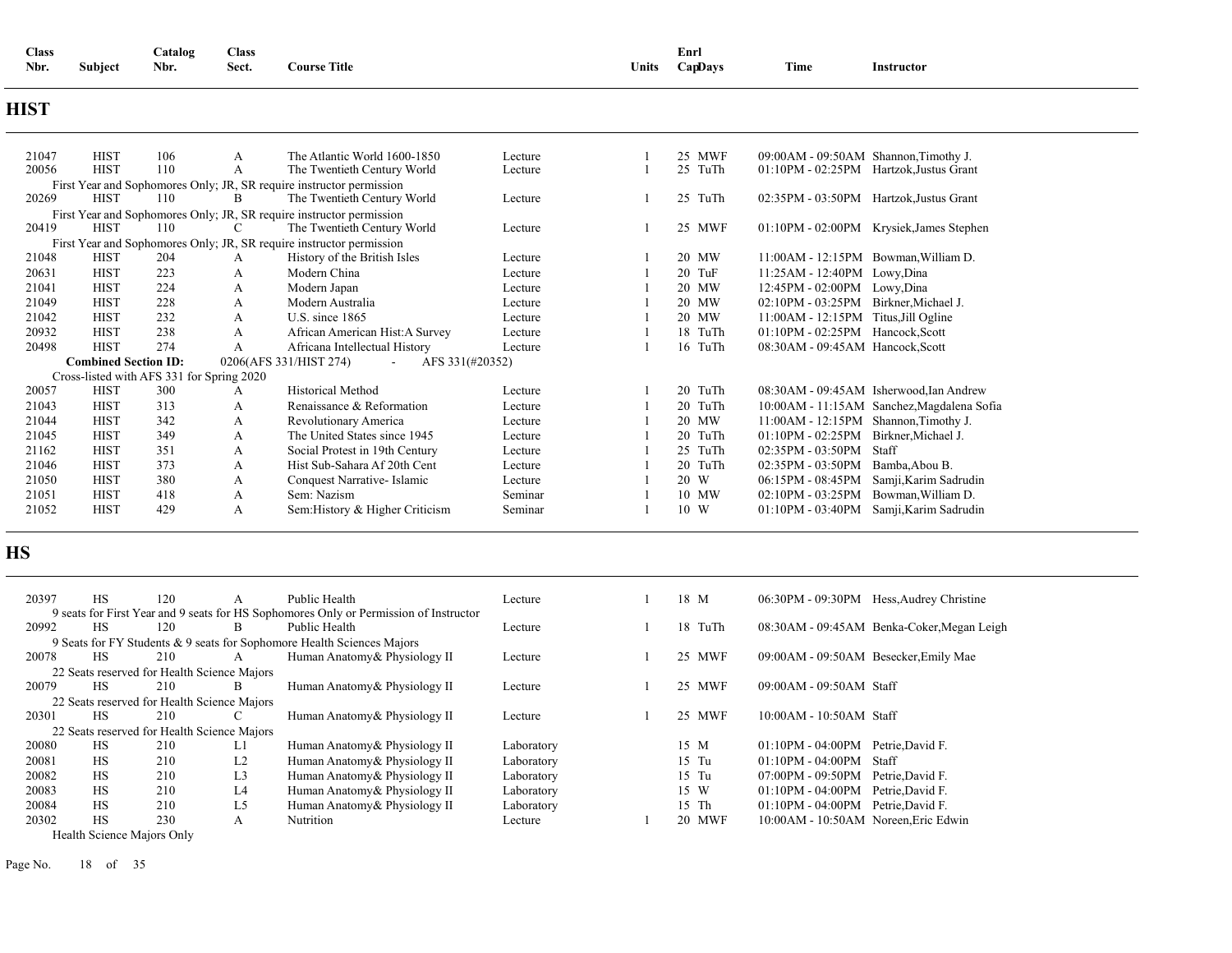| <b>Class</b><br>Nbr. | Subject                                   | Catalog<br>Nbr.                             | <b>Class</b><br>Sect.  | <b>Course Title</b>                                            |                      | Units          | Enrl<br>CapDays       | Time                                                                         | Instructor                                      |
|----------------------|-------------------------------------------|---------------------------------------------|------------------------|----------------------------------------------------------------|----------------------|----------------|-----------------------|------------------------------------------------------------------------------|-------------------------------------------------|
| <b>HS</b>            |                                           |                                             |                        |                                                                |                      |                |                       |                                                                              |                                                 |
| 20450                | HS                                        | 309                                         | A                      | Exercise is Medicine                                           | Lecture              |                | 24 TuTh               |                                                                              | 10:00AM - 11:15AM Drury PhD, Daniel G.          |
| 20451                | HS                                        | 309                                         | LA1                    | Exercise is Medicine                                           | Laboratory           |                | 12 Th                 |                                                                              | 01:10PM - 04:00PM Drury PhD, Daniel G.          |
|                      |                                           |                                             |                        |                                                                |                      |                | Th                    |                                                                              | 01:10PM - 04:00PM Drury PhD, Daniel G.          |
| 20452                | HS                                        | 309                                         | LA <sub>2</sub>        | Exercise is Medicine                                           | Laboratory           |                | 12 Th                 | 07:00PM - 09:50PM Petrie, David F.                                           |                                                 |
|                      |                                           |                                             |                        |                                                                |                      |                | Th                    | 07:00PM - 09:50PM Petrie, David F.                                           |                                                 |
| 20500                | HS                                        | 312                                         | A                      | Cardiorespiratory Physiology                                   | Lecture              | -1             | 24 Th                 | 11:25AM - 12:15PM Brandauer, Josef                                           |                                                 |
| 20085                | HS                                        | 318                                         | A                      |                                                                | Lecture              | $\mathbf{1}$   | <b>MWF</b><br>18 TuTh | 10:00AM - 10:50AM Brandauer, Josef<br>08:30AM - 09:45AM Little, Thomas Allan |                                                 |
| 20086                | <b>HS</b>                                 | 318                                         | LA1                    | Orthopedic Anatomy<br>Orthopedic Anatomy                       | Laboratory           |                | 18 Tu                 |                                                                              | 01:10PM - 04:00PM Little.Thomas Allan           |
|                      |                                           |                                             |                        |                                                                |                      |                | Tu                    |                                                                              | 01:10PM - 04:00PM Little, Thomas Allan          |
| 20329                | HS                                        | 319                                         | A                      | Environmental Physiology                                       | Lecture              |                | 26 MW                 |                                                                              | 11:00AM - 12:15PM Drury PhD, Daniel G.          |
| 20449                | HS                                        | 322                                         | A                      | Global Health                                                  | Lecture              | $\mathbf{1}$   | 18 TuTh               | 10:00AM - 11:15AM Dailey, Amy Beth                                           |                                                 |
|                      |                                           | Juniors and Seniors Only and HS Majors Only |                        |                                                                |                      |                |                       |                                                                              |                                                 |
| 20993                | <b>HS</b>                                 | 322                                         | B                      | Global Health                                                  | Lecture              | -1             | 18 TuTh               | 02:35PM - 03:50PM Dailey, Amy Beth                                           |                                                 |
|                      |                                           | Juniors and Seniors Only and HS Majors Only |                        |                                                                |                      |                |                       |                                                                              |                                                 |
| 20726                | <b>HS</b>                                 | 326                                         | A                      | Epidemiology                                                   | Lecture              | -1             | 20 TuTh               |                                                                              | 10:00AM - 11:15AM Benka-Coker, Megan Leigh      |
|                      | Jr or Sr and HS Majors Only               |                                             |                        |                                                                |                      |                |                       |                                                                              |                                                 |
| 20727                | HS                                        | 326                                         | LA1                    | Epidemiology                                                   | Laboratory           |                | 20 W                  |                                                                              | 01:10PM - 04:00PM Benka-Coker, Megan Leigh      |
| 21130                | <b>HS</b>                                 | 376                                         | $\mathbf{A}$           | Pathophysiology of Disease                                     | Lecture              |                | <b>20 MWF</b>         |                                                                              | 10:00AM - 10:50AM Besecker, Emily Mae           |
| 20995                | HS                                        | 476                                         | DP                     | Ind Study: Capstone Internship                                 | Individualized Study |                | 65 TBA                | <b>TBA</b>                                                                   | Petrie, David F.                                |
| 20769                | HS                                        | 478                                         | DP                     | Summer Capstone Internship                                     | Individualized Study | -1             | 65 TBA                | <b>TBA</b>                                                                   | Petrie, David F.                                |
| <b>IA</b>            |                                           |                                             |                        |                                                                |                      |                |                       |                                                                              |                                                 |
| 20331                | IA<br>Seniors Only IA Capstone            | 400                                         | A                      | <b>International Security</b><br>Topic: International Security | Seminar              | -1             | 16 MWF                |                                                                              | 11:00AM - 11:50AM Page, Douglas DuPre           |
| <b>IDS</b>           |                                           |                                             |                        |                                                                |                      |                |                       |                                                                              |                                                 |
| 21008                | <b>IDS</b><br><b>Combined Section ID:</b> | 121                                         | A<br>0249(IDS 121/221) | Intro Peace & Justice Studies<br>IDS 221(#21009)<br>$\sim$     | Lecture              | $\overline{1}$ | 30 TuTh               |                                                                              | 10:00AM - 11:15AM Williams, Hakim Mohandas Aman |
|                      | Seats: 5 SOPH                             |                                             |                        |                                                                |                      |                |                       |                                                                              |                                                 |
| 21007                | <b>IDS</b>                                | 214                                         | $\mathbf{A}$           | Introduction to Judaism                                        | Lecture              | -1             | 25 TuTh               | 10:00AM - 11:15AM Stern, Stephen Jay                                         |                                                 |
| 21032                | <b>IDS</b>                                | 216                                         | $\boldsymbol{A}$       | Introduction to War Studies                                    | Lecture              | 1              | 25 TuTh               |                                                                              | 02:35PM - 03:50PM Isherwood.Ian Andrew          |
|                      | <b>Combined Section ID:</b>               |                                             |                        | 0237(CWES 215/IDS 216)<br>CWES 215(#20910)<br>÷.               |                      |                |                       |                                                                              |                                                 |
|                      | Cross-listed with CWES 215                |                                             |                        |                                                                |                      |                |                       |                                                                              |                                                 |
| 21009                | <b>IDS</b>                                | 221                                         | A                      | Intro Peace & Justice Studies                                  | Lecture              | 1              | 30 TuTh               |                                                                              | 10:00AM - 11:15AM Williams, Hakim Mohandas Aman |
|                      | <b>Combined Section ID:</b>               |                                             | 0249(IDS 121/221)      | IDS 121(#21008)                                                |                      |                |                       |                                                                              |                                                 |
| 21128                | Seats: 5 Soph<br><b>IDS</b>               | 229                                         | A                      | Antisemitism & Anti-Judaism                                    | Lecture              |                | 20 TuTh               | 01:10PM - 02:25PM Stern, Stephen Jay                                         |                                                 |
| 21011                | <b>IDS</b>                                | 236                                         | A                      | Literature, Language, and Life                                 | Lecture              |                | 25 TuTh               | 10:00AM - 11:15AM Cisney, Vernon W.                                          |                                                 |
| 20374                | <b>IDS</b>                                | 252                                         | A                      | Youth and New Media in the M.E                                 | Lecture              |                | 25 W                  |                                                                              | 01:10PM - 03:40PM Mershani, Aisha Denise        |
| 21006                | IDS                                       | 278                                         | A                      | Introduction to Arab Culture                                   | Lecture              |                | 25 MW                 |                                                                              | 11:00AM - 12:15PM Mershani, Aisha Denise        |
|                      |                                           |                                             |                        |                                                                |                      |                |                       |                                                                              |                                                 |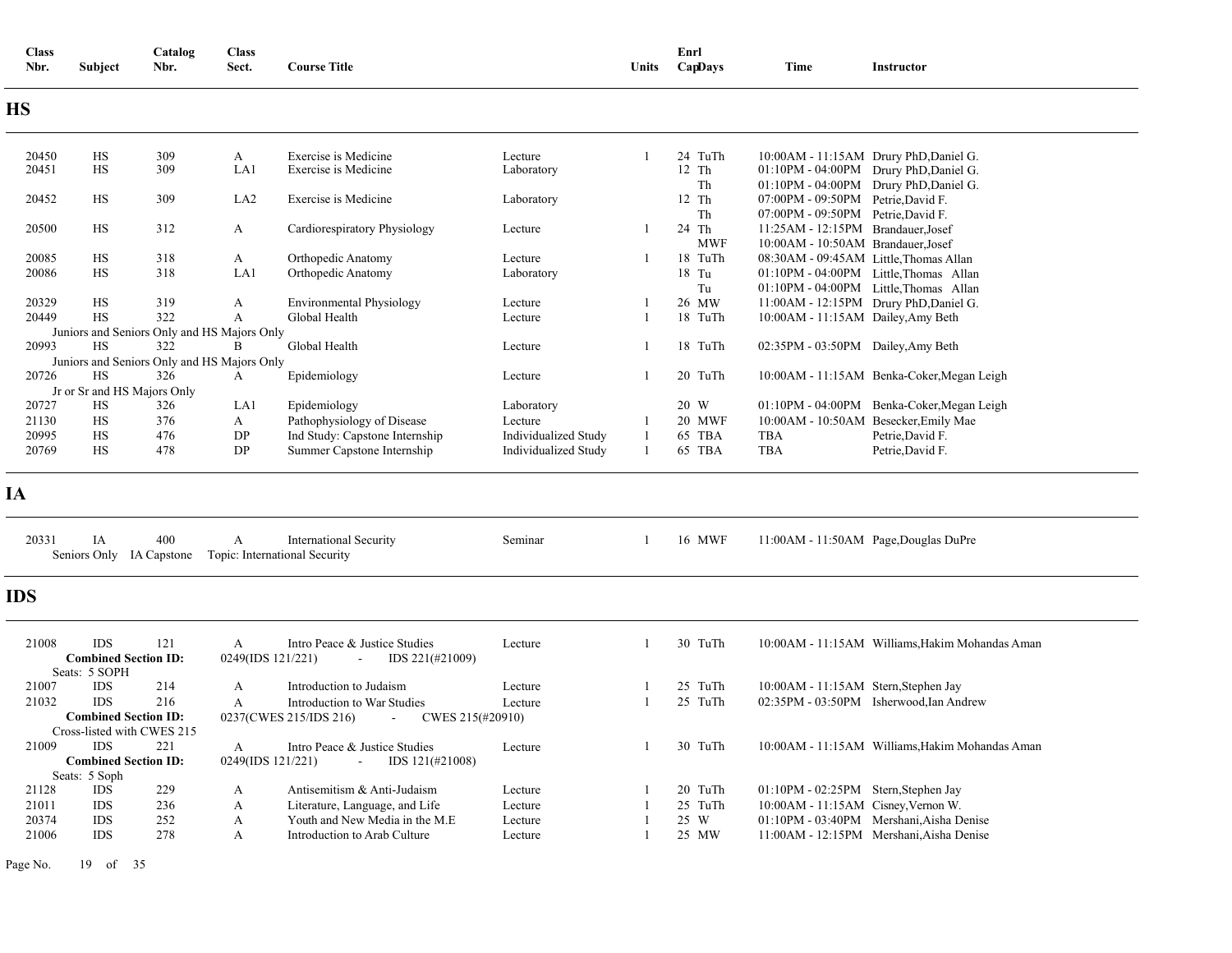| <b>Class</b> |                | <b>Catalog</b> | <b>Class</b> |                     |       | Enrl    |      |                 |  |
|--------------|----------------|----------------|--------------|---------------------|-------|---------|------|-----------------|--|
| Nbr.         | <b>Subject</b> | Nbr.           | Sect.        | <b>Course Title</b> | Units | CapDays | Time | Instructor<br>. |  |

### **IDS**

| 21033<br>320<br><b>IDS</b><br><b>Combined Section ID:</b> | Aftermath<br>A<br>0251(CWES/IDS 320)<br>CWES 320(#20909)<br>$\sim$ | Lecture | 25 TuTh | 10:00 AM - 11:15 AM Isherwood, Ian Andrew |
|-----------------------------------------------------------|--------------------------------------------------------------------|---------|---------|-------------------------------------------|
| Cross-listed with CWES 320                                |                                                                    |         |         |                                           |
| 21087<br>339<br><b>IDS</b>                                | Media & Memory After Holocaust<br>A                                | Lecture | 15 MW   | 11:00AM - 12:15PM Werbe.Charlotte France  |
| <b>Combined Section ID:</b>                               | 0293(CIMS/IDS 339)<br>CIMS $339(\text{\#}21141)$<br>$\sim$         |         |         |                                           |
| Cross-listed with CIMS 339                                |                                                                    |         |         |                                           |
| 20922<br><b>IDS</b><br>350                                | <b>Quentin Tarantino</b><br>A                                      | Lecture | 20 TuTh | $01:10PM - 02:25PM$ Cisney, Vernon W.     |
| <b>Combined Section ID:</b>                               | CIMS 350(#20596)<br>0239(CIMS/IDS 350)<br>$\sim$                   |         |         |                                           |
| Cross-listed with IDS 350                                 |                                                                    |         |         |                                           |
| Topic: Quentin Tarantino                                  |                                                                    |         |         |                                           |

### **ITAL**

| 20402                              | <b>ITAL</b>                           | 102 | А                                         | Elementary Italian           |                  | Lecture |      |         | 18 MTuWTh 08:00AM - 08:50AM Staff               |  |
|------------------------------------|---------------------------------------|-----|-------------------------------------------|------------------------------|------------------|---------|------|---------|-------------------------------------------------|--|
|                                    |                                       |     | Enrollment: 12 incoming FY seats reserved |                              |                  |         |      |         |                                                 |  |
| 20403                              | <b>ITAL</b>                           | 102 | B                                         | Elementary Italian           |                  | Lecture |      |         | 18 MTuWTh 09:00AM - 09:50AM Perry, Alan Raymond |  |
|                                    | Enrollment: 2 JR: 4 SOPH and 12 FY    |     |                                           |                              |                  |         |      |         |                                                 |  |
|                                    | Seniors with permission of instructor |     |                                           |                              |                  |         |      |         |                                                 |  |
| 20585                              | <b>ITAL</b>                           | 102 | C                                         | Elementary Italian           |                  | Lecture |      |         | 18 MTuWTh 10:00AM - 10:50AM Staff               |  |
| Enrollment: 2 JR; 4 SOPH and 12 FY |                                       |     |                                           |                              |                  |         |      |         |                                                 |  |
|                                    | Seniors with permission of instructor |     |                                           |                              |                  |         |      |         |                                                 |  |
| 20463                              | <b>ITAL</b>                           | 202 | A                                         | Images of Italy II: Intermed |                  | Lecture |      | 18 MWF  | 10:00 AM - 10:50 AM Perry, Alan Raymond         |  |
| 20959                              | <b>ITAL</b>                           | 280 | A                                         | Women and Italian Film       |                  | Lecture | 20 W |         | 06:30PM - 09:00PM Anchisi, HwaSoon              |  |
| 21134                              | <b>ITAL</b>                           | 304 | A                                         | Contemporary Italian Cinema  |                  | Lecture |      | 20 TuTh | 08:30AM - 09:45AM Anchisi, HwaSoon              |  |
|                                    | <b>Combined Section ID:</b>           |     | 0292(ITAL 304/404)                        | $\sim$                       | ITAL 404(#21135) |         |      |         |                                                 |  |
| 21135                              | <b>ITAL</b>                           | 404 | A                                         | Contemporary Italian Cinema  |                  | Lecture |      | 20 TuTh | 08:30AM - 09:45AM Anchisi, HwaSoon              |  |
|                                    | $\cap$ ombined Section ID:            |     | 0292(ITAL 304/404)                        | $\sim$                       | ITAL 304(#21134) |         |      |         |                                                 |  |

### **JPN**

| 20003 | <b>JPN</b> | 102 | <b>Elementary Japanese</b> | Lecture | 22 MTuWThF 09:00AM - 09:50AM Nishimura, Yoko<br>Suzuki, Minami   |
|-------|------------|-----|----------------------------|---------|------------------------------------------------------------------|
| 20210 | JPN        | 202 | Intermediate Japanese      | Lecture | 20 MTuWThF 10:00AM - 10:50AM Hogan, Eleanor J.<br>Suzuki, Minami |

### **LAS**

| 20071    | LAS                                     | 140 | Intro to Lat Amer: Soc Science    |                 | Lecture | 30 MWF | 09:00AM - 09:50AM Betances, Emelio R. |
|----------|-----------------------------------------|-----|-----------------------------------|-----------------|---------|--------|---------------------------------------|
|          | Enrollment Limit: 20 Soph/Junior, 10 FY |     |                                   |                 |         |        |                                       |
| 20495    | LAS                                     | 262 | Social Dev of Latin America       |                 | Lecture | 20 MWF | 10:00AM - 10:50AM Betances, Emelio R. |
|          | Combined Section ID: \                  |     | 0200(LAS/SOC 262 A)<br>$\sim$ $-$ | SOC 262(#20494) |         |        |                                       |
|          | Cross-listed with SOC 262               |     |                                   |                 |         |        |                                       |
| Page No. | 20 of 35                                |     |                                   |                 |         |        |                                       |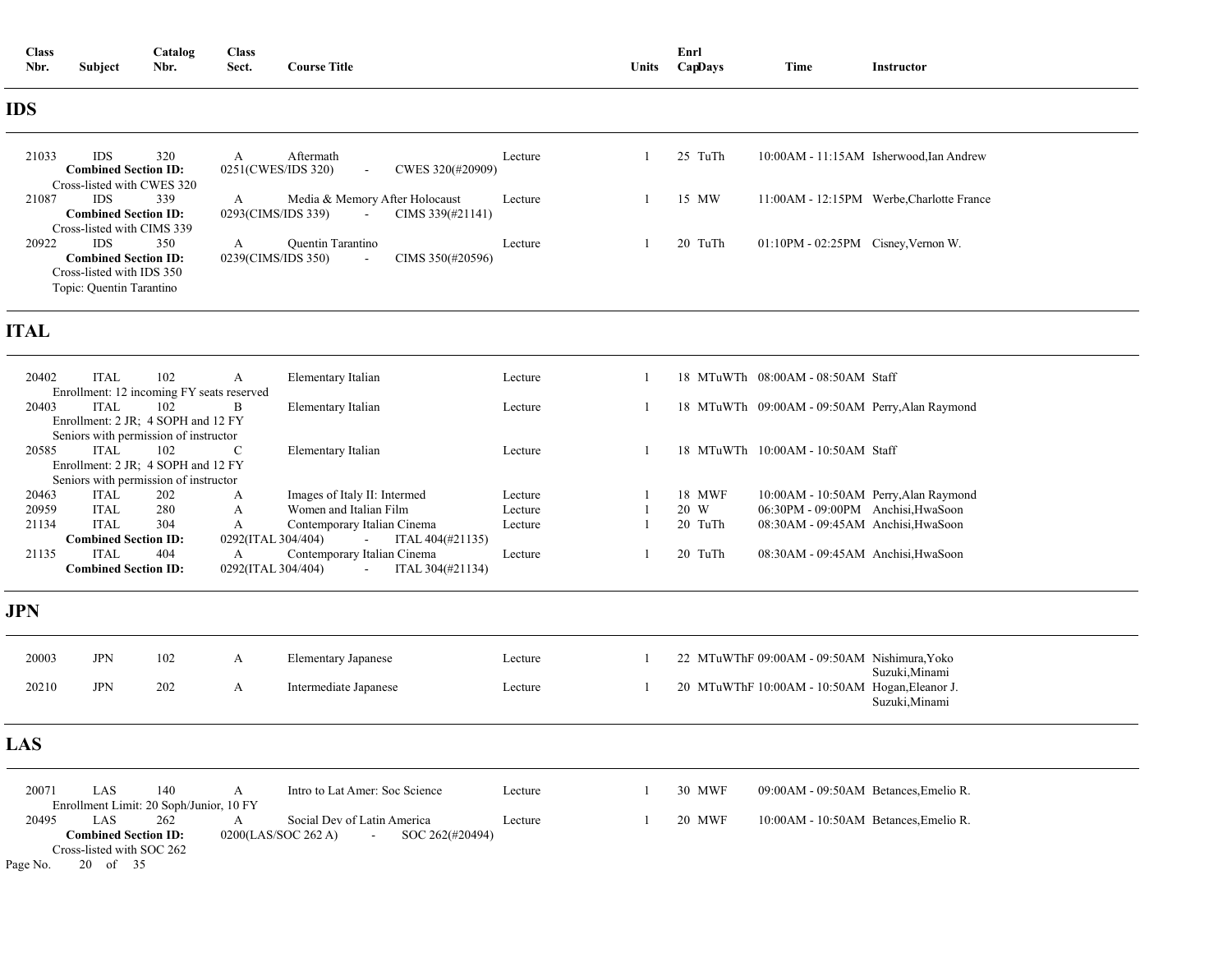| <b>Class</b><br>Nbr. | Subject                                                                              | Catalog<br>Nbr. | <b>Class</b><br>Sect.             | <b>Course Title</b>                                                               |                                                                        | Units        | Enrl<br>CapDays      | Time                                              | <b>Instructor</b>                              |
|----------------------|--------------------------------------------------------------------------------------|-----------------|-----------------------------------|-----------------------------------------------------------------------------------|------------------------------------------------------------------------|--------------|----------------------|---------------------------------------------------|------------------------------------------------|
| LAS                  |                                                                                      |                 |                                   |                                                                                   |                                                                        |              |                      |                                                   |                                                |
| 21156                | LAS<br><b>Combined Section ID:</b><br>Cross-listed with ENG 266                      | 266             | $\mathbf{A}$<br>0295(ENG/LAS 266) | Latinx Literatures of the US<br>ENG 266(#20740)<br>$\overline{a}$                 | Lecture                                                                | 1            | 20 WF                | 02:10PM - 03:25PM Dimitriou, Aristides            |                                                |
| 20747                | LAS<br><b>Combined Section ID:</b><br>Cross-listed with SOC 276                      | 276             | $\mathbf{A}$                      | Social & Pol Problems: Mexico<br>0201(LAS/SOC 276 A)<br>SOC 276(#20748)<br>$\sim$ | Lecture                                                                | 1            | 20 MWF               | 01:10PM - 02:00PM Betances, Emelio R.             |                                                |
| 21082                | Social and Political Problems: The case study of Mexico<br>LAS                       | 300             | A                                 | Topics in Latin Amer Studies                                                      | Lecture                                                                | -1           | 25 TuTh              | 01:10PM - 02:25PM Rolon, Alicia                   |                                                |
| <b>LAT</b>           |                                                                                      |                 |                                   |                                                                                   |                                                                        |              |                      |                                                   |                                                |
| 20396                | LAT                                                                                  | 101             | A                                 | Beginning Latin I<br>Juniors and Seniors need permission of the Department Chair  | Lecture                                                                | -1           |                      | 18 MTuWTh 09:00AM - 09:50AM Luley, Benjamin Peter |                                                |
| 20951                | <b>LAT</b><br><b>Combined Section ID:</b>                                            | 203             | A<br>0246(LAT 203/303)            | Historians<br>LAT 303(#20952)<br>J.                                               | Lecture                                                                | -1           | 15 MW                | $11:00AM - 12:15PM$ Staff                         |                                                |
| 20952                | Combined with LAT 303<br>LAT<br><b>Combined Section ID:</b><br>Combined with LAT 203 | 303             | $\mathbf{A}$<br>0246(LAT 203/303) | Historians<br>LAT 203(#20951)                                                     | Lecture                                                                | 1            | 15 MW                | $11:00AM - 12:15PM$ Staff                         |                                                |
| <b>LAW</b>           |                                                                                      |                 |                                   |                                                                                   |                                                                        |              |                      |                                                   |                                                |
| 20473                | LAW                                                                                  | 260             | A                                 | Amer Trial Realty Media Mirror                                                    | Lecture                                                                | -1           | 25 MW                |                                                   | 06:30PM - 07:45PM Smith, Suzanne Sennett       |
| <b>MATH</b>          |                                                                                      |                 |                                   |                                                                                   |                                                                        |              |                      |                                                   |                                                |
| 20058                | <b>MATH</b>                                                                          | 103             | A                                 | Mathematical Ideas                                                                | Lecture                                                                | 1            | 25 MWThF             |                                                   | 09:00AM - 09:50AM Glass, Darren Broderick      |
| 20059                | <b>MATH</b>                                                                          | 103             | B                                 | Mathematical Ideas                                                                | Lecture                                                                |              | 25 MWThF             |                                                   | 10:00AM - 10:50AM Glass, Darren Broderick      |
| 20060                | <b>MATH</b>                                                                          | 106             | A                                 | Calculus with Precalculus II                                                      | Lecture                                                                |              | 20 TuTh              |                                                   | 06:30PM - 08:10PM Amleh, Khaled Ahmad          |
| 20501                | <b>MATH</b>                                                                          | 107             | A                                 | <b>Applied Statistics</b>                                                         | Lecture                                                                |              | 25 MWF               | 08:30AM - 09:45AM Hult, Caitlin Suzanne           |                                                |
| 21013                | <b>MATH</b>                                                                          | 107             | B                                 | <b>Applied Statistics</b>                                                         | Lecture                                                                |              | 25 MWF               | 11:00AM - 12:15PM Hult, Caitlin Suzanne           |                                                |
| 20061                | <b>MATH</b>                                                                          | 111             | A                                 | Calculus I                                                                        | Lecture                                                                |              | 25 MWF               | 08:30AM - 09:45AM Bryant, Sarah Nicole            |                                                |
| 20247                | <b>MATH</b>                                                                          | 111             | B                                 | Calculus I                                                                        | Lecture                                                                |              | 25 MWThF             |                                                   | 09:00AM - 09:50AM Gerhart, Matthew John        |
| 21014<br>20062       | <b>MATH</b><br><b>MATH</b>                                                           | 111<br>112      | $\mathbf C$<br>A                  | Calculus I<br>Calculus II                                                         | Lecture<br>Lecture                                                     |              | 25 MWThF<br>25 MWThF | 09:00AM - 09:50AM Conceicao, Ricardo              | 10:00AM - 10:50AM Gerhart, Matthew John        |
| 20453                | <b>MATH</b>                                                                          | 112             | B                                 | Calculus II                                                                       | Lecture                                                                |              | 25 MWF               | 11:00AM - 12:15PM Bajnok, Bela                    |                                                |
| 20558                | <b>MATH</b>                                                                          | 112             | $\mathbf C$                       | Calculus II                                                                       | Lecture                                                                | $\mathbf{1}$ | 25 MWF               | 12:45PM - 02:00PM Bajnok, Bela                    |                                                |
| 20502                | <b>MATH</b>                                                                          | 201             | A                                 | Intro to Research in Math                                                         | Seminar                                                                |              | 12 Th                | $01:10PM - 03:40PM$ Bajnok, Bela                  |                                                |
|                      | <b>Combined Section ID:</b>                                                          |                 |                                   | 0207(MATH 201/301A and CP/401 A)                                                  | МАТН 301(#20503), МАТН 301(#20504), МАТН 401(#20505), МАТН 401(#20506) |              |                      |                                                   |                                                |
|                      | Combined with MATH 401 and 301 A and CP (Capstone)                                   |                 |                                   |                                                                                   |                                                                        |              |                      |                                                   |                                                |
| 20063                | <b>MATH</b>                                                                          | 211             | A                                 | Multivariable Calculus                                                            | Lecture                                                                | -1           | 25 MWF               |                                                   | 11:00AM - 11:50AM Campbell Hetrick, Beth Marie |

Page No. 21 of 35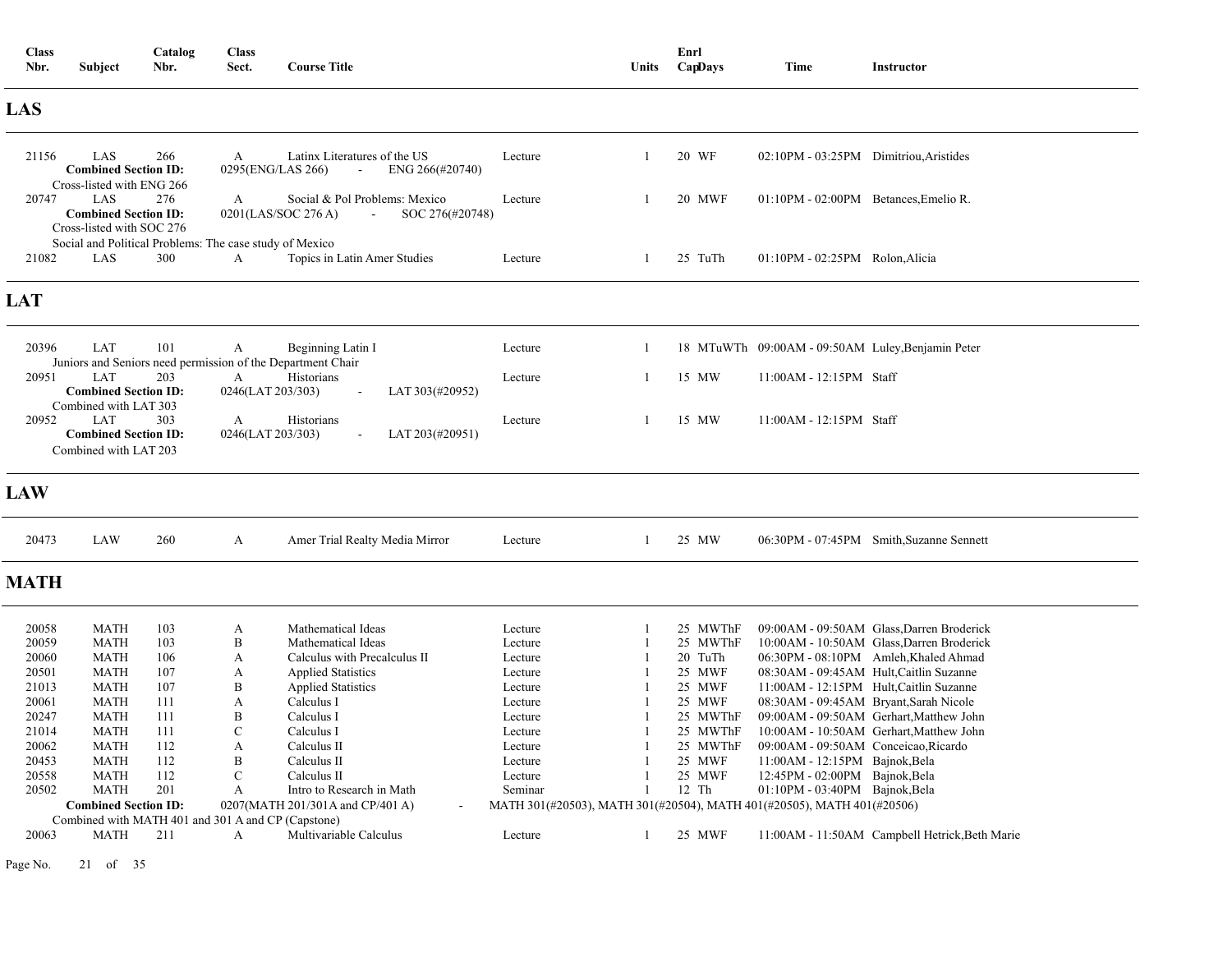| <b>Class</b> |                     | `atalog | Class |                     |       | Enrl           |      |            |  |
|--------------|---------------------|---------|-------|---------------------|-------|----------------|------|------------|--|
| Nbr.         | $\cdots$<br>Subject | Nbr.    | Sect. | <b>Course Title</b> | Units | <b>CanDavs</b> | Time | Instructor |  |

### **MATH**

| 20068 | <b>MATH</b>                           | 211 | B                                                         | Multivariable Calculus                                        | Lecture          | 25 MWF        |                                                                        | 10:00AM - 10:50AM Campbell Hetrick, Beth Marie |
|-------|---------------------------------------|-----|-----------------------------------------------------------|---------------------------------------------------------------|------------------|---------------|------------------------------------------------------------------------|------------------------------------------------|
| 20064 | <b>MATH</b>                           | 212 | А                                                         | Linear Algebra                                                | Lecture          | 22 MWF        | 10:00AM - 10:50AM Staff                                                |                                                |
| 20305 | <b>MATH</b>                           | 212 | B                                                         | Linear Algebra                                                | Lecture          | 22 MWF        | 11:00AM - 11:50AM Staff                                                |                                                |
| 20065 | <b>MATH</b>                           | 215 | А                                                         | <b>Abstract Mathematics I</b>                                 | Lecture          | 16 MW         |                                                                        | 02:10PM - 03:25PM Lockridge, Keir Hardie       |
| 20066 | <b>MATH</b>                           | 225 | A                                                         | Differential Equations                                        | Lecture          | <b>20 MWF</b> |                                                                        | 09:00AM - 09:50AM Spayd, Kimberly Renee        |
| 21015 | <b>MATH</b>                           | 225 | B                                                         | Differential Equations                                        | Lecture          | 20 MWF        |                                                                        | 10:00AM - 10:50AM Spayd, Kimberly Renee        |
| 20503 | <b>MATH</b>                           | 301 | А                                                         | Intermediate Research in Math                                 | Seminar          | $12$ Th       | $01:10$ PM - $03:40$ PM Bajnok, Bela                                   |                                                |
|       | <b>Combined Section ID:</b>           |     |                                                           | 0207(MATH 201/301A and CP/401 A)                              |                  |               | MATH 201(#20502), MATH 301(#20504), MATH 401(#20505), MATH 401(#20506) |                                                |
|       |                                       |     | Prereq: Math 212 (C- or better) or Math 215 (C-or better) |                                                               |                  |               |                                                                        |                                                |
| 20504 | <b>MATH</b>                           | 301 | CP                                                        | Intermediate Research in Math                                 | Seminar          | 12 Th         | $01:10$ PM - $03:40$ PM Bajnok, Bela                                   |                                                |
|       | <b>Combined Section ID:</b>           |     |                                                           | 0207(MATH 201/301A and CP/401 A)                              |                  |               | MATH 201(#20502), MATH 301(#20503), MATH 401(#20505), MATH 401(#20506) |                                                |
|       | Math 301 CP Capstone for Seniors Only |     |                                                           |                                                               |                  |               |                                                                        |                                                |
|       |                                       |     | Prereq: Math 212 (C- or better) or Math 215 (C-or better) |                                                               |                  |               |                                                                        |                                                |
| 20426 | <b>MATH</b>                           | 331 | A                                                         | Abstract Algebra                                              | Lecture          | 20 TuTh       | 10:00AM - 11:15AM Conceicao, Ricardo                                   |                                                |
|       | Prereq: Math 215 with a C- or better  |     |                                                           |                                                               |                  |               |                                                                        |                                                |
| 21016 | <b>MATH</b>                           | 343 | A                                                         | Geometry                                                      | Lecture          | 20 MW         |                                                                        | 12:45PM - 02:00PM Lockridge, Keir Hardie       |
|       | <b>Combined Section ID:</b>           |     |                                                           | 0250(MATH 343 A / CP)<br>$\overline{\phantom{a}}$             | MATH 343(#21017) |               |                                                                        |                                                |
|       | Pre-req: Math 215                     |     |                                                           |                                                               |                  |               |                                                                        |                                                |
|       | Combined with MATH 343 CP             |     |                                                           |                                                               |                  |               |                                                                        |                                                |
| 21017 | <b>MATH</b>                           | 343 | CP                                                        | Geometry                                                      | Lecture          | 20 MW         |                                                                        | 12:45PM - 02:00PM Lockridge, Keir Hardie       |
|       | <b>Combined Section ID:</b>           |     |                                                           |                                                               |                  |               |                                                                        |                                                |
|       |                                       |     |                                                           | 0250(MATH 343 A / CP)                                         | MATH 343(#21016) |               |                                                                        |                                                |
|       | Pre-req: Math 215 and Seniors only    |     |                                                           |                                                               |                  |               |                                                                        |                                                |
|       | Combined with Math 343 A              |     |                                                           |                                                               |                  |               |                                                                        |                                                |
| 20427 | <b>MATH</b>                           | 353 | А                                                         | Probability and Statistics                                    | Lecture          | 25 TuTh       |                                                                        | 08:30AM - 09:45AM Kennedy, Benjamin Bartlett   |
|       |                                       |     | Prereq: Math 211 and Math 212 with C- or better           |                                                               |                  |               |                                                                        |                                                |
| 20505 | <b>MATH</b>                           | 401 | A                                                         | Adv Research in Mathematics                                   | Seminar          | $12$ Th       | $01:10$ PM - $03:40$ PM Bajnok, Bela                                   |                                                |
|       | <b>Combined Section ID:</b>           |     |                                                           | 0207(MATH 201/301A and CP/401 A)                              |                  |               | MATH 201(#20502), MATH 301(#20503), MATH 301(#20504), MATH 401(#20506) |                                                |
|       |                                       |     |                                                           | Combined with MATH 201 and 301 A and CP (Capstone) for Spring |                  |               |                                                                        |                                                |
|       | Prereq: Math 301 with C- or better    |     |                                                           |                                                               |                  |               |                                                                        |                                                |
| 20506 | <b>MATH</b>                           | 401 | CP                                                        | Adv Research in Mathematics                                   | Seminar          | $12$ Th       | $01:10$ PM - $03:40$ PM Bajnok, Bela                                   |                                                |
|       | <b>Combined Section ID:</b>           |     |                                                           | 0207(MATH 201/301A and CP/401 A)                              |                  |               | MATH 201(#20502), MATH 301(#20503), MATH 301(#20504), MATH 401(#20505) |                                                |
|       |                                       |     |                                                           | Combined with MATH 201 and 301 A and CP (Capstone) for Spring |                  |               |                                                                        |                                                |
|       |                                       |     | Seniors Only; Prereq; Math 301 with C- or better          |                                                               |                  |               |                                                                        |                                                |

### **MGT**

| 21090 | MGT                         | 155 |   | Accounting          |                           | Lecture | 30 MWF  | 10:00AM - 10:50AM Staff   |
|-------|-----------------------------|-----|---|---------------------|---------------------------|---------|---------|---------------------------|
|       | <b>Combined Section ID:</b> |     |   | 0257(MGT/BUS 155)   | BUS 155(#20184)<br>٠      |         |         |                           |
|       | Seats: 25 FY/Soph           |     |   |                     |                           |         |         |                           |
| 21091 | <b>MGT</b>                  | 155 | B | Accounting          |                           | Lecture | 30 MWF  | $11:00AM - 11:50AM$ Staff |
|       | <b>Combined Section ID:</b> |     |   | 0258(MGT/BUS 155 B) | BUS 155(#20185)<br>$\sim$ |         |         |                           |
|       | Seats: 25 FY/Soph           |     |   |                     |                           |         |         |                           |
| 21092 | <b>MGT</b>                  | 155 | C | Accounting          |                           | Lecture | 30 TuTh | 08:30AM - 09:45AM Staff   |
|       | <b>Combined Section ID:</b> |     |   | 0259(MGT/BUS 155 C) | BUS 155(#20188)<br>$\sim$ |         |         |                           |
|       | Seats: 25 FY/Soph           |     |   |                     |                           |         |         |                           |

Page No. 22 of 35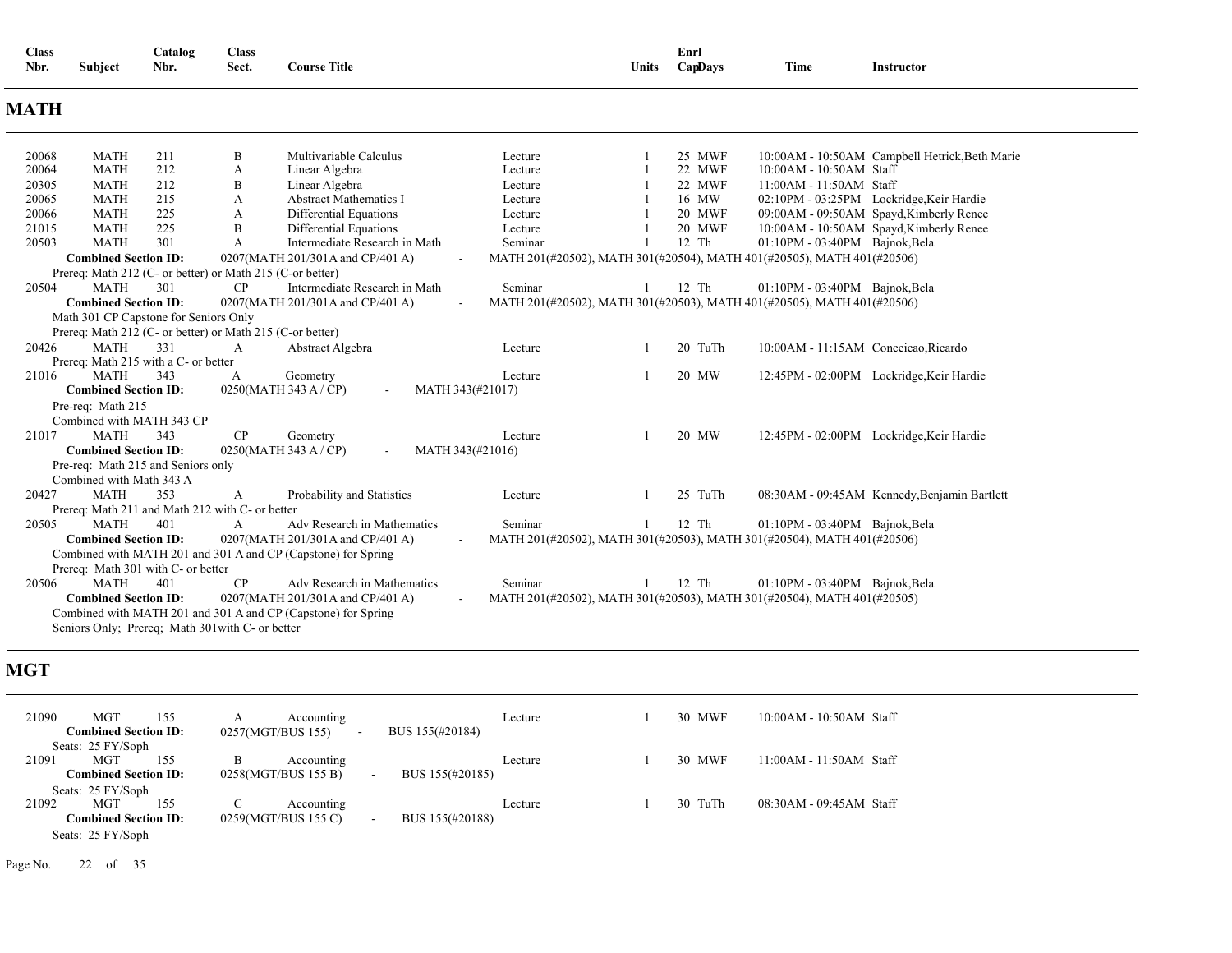| Class |         | Catalog | Class |                     |       | Enrl    |      |            |
|-------|---------|---------|-------|---------------------|-------|---------|------|------------|
| Nbr.  | Subject | Nbr.    | Sect. | <b>Course Title</b> | Units | CapDays | Time | Instructor |

### **MGT**

| <b>MGT</b><br>21126         | D<br>155<br>Accounting                               | Lecture                           |              | 30 TuTh | 10:00AM - 11:15AM Staff                    |
|-----------------------------|------------------------------------------------------|-----------------------------------|--------------|---------|--------------------------------------------|
| <b>Combined Section ID:</b> | 0260(MGT/BUS 155 D)                                  | BUS 155(#20800)                   |              |         |                                            |
| Seats: 25 FY/Soph           |                                                      |                                   |              |         |                                            |
| 21103<br><b>MGT</b>         | 235<br><b>Statistical Methods</b><br>$\mathbf{A}$    | Lecture                           | -1           | 20 TuTh | 10:00AM - 11:15AM Maras, Marta             |
| <b>Combined Section ID:</b> | 0268(MGT/OMS 235 A)                                  | OMS 235(#20186)                   |              |         |                                            |
| 21104<br><b>MGT</b>         | 235<br>B<br><b>Statistical Methods</b>               | Lecture                           |              | 20 TuTh | 02:35PM - 03:50PM Maras, Marta             |
| <b>Combined Section ID:</b> | 0269(MGT/OMS 235 B)<br>$\overline{\phantom{a}}$      | OMS 235(#20187)                   |              |         |                                            |
| 21105<br>MGT                | 235<br>LA1<br><b>Statistical Methods</b>             | Laboratory                        |              | $12$ Tu | 07:00PM - 08:00PM Maras, Marta             |
| <b>Combined Section ID:</b> | 0270(MGT/OMS 235 LA1)                                | OMS 235(#20321)                   |              |         |                                            |
| <b>MGT</b><br>21106         | 235<br>LA <sub>2</sub><br><b>Statistical Methods</b> | Laboratory                        |              | $12$ Tu | 08:00PM - 09:00PM Maras, Marta             |
| <b>Combined Section ID:</b> | 0271(MGT/OMS 235 LA2)                                | OMS 235(#20322)                   |              |         |                                            |
| 21107<br><b>MGT</b>         | 235<br>LB1<br><b>Statistical Methods</b>             | Laboratory                        |              | $12$ Th | 07:00PM - 08:00PM Maras, Marta             |
| <b>Combined Section ID:</b> | 0272(MGT/OMS 235 LB1)                                | OMS 235(#20323)                   |              |         |                                            |
| 21108<br><b>MGT</b>         | 235<br>LB <sub>2</sub><br><b>Statistical Methods</b> | Laboratory                        |              | 12 Th   | 08:00PM - 09:00PM Maras, Marta             |
| <b>Combined Section ID:</b> | 0273(MGT/OMS 235 LB2)                                | OMS 235(#20324)                   |              |         |                                            |
| 21093<br><b>MGT</b>         | 267<br>$\mathbf{A}$<br>Finance                       | Lecture                           | -1           | 25 TuTh | 10:00AM - 11:15AM Murphy, Drew Evan        |
| <b>Combined Section ID:</b> | 0261(MGT/BUS 267 A)<br>$\sim$                        | ECON 267(#20077), BUS 267(#20189) |              |         |                                            |
| 21094<br>MGT                | 267<br>B<br>Finance                                  | Lecture                           | -1           | 25 TuTh | 01:10PM - 02:25PM Murphy, Drew Evan        |
| <b>Combined Section ID:</b> | 0262(MGT/BUS 267 B)<br>$\overline{\phantom{a}}$      | ECON 267(#20270), BUS 267(#20271) |              |         |                                            |
| <b>MGT</b><br>21109         | 270<br>Organizational Behavior<br>A                  | Lecture                           | 1            | 30 MWF  | 10:00AM - 10:50AM Hooper, Amy Christine    |
| <b>Combined Section ID:</b> | 0274(MGT/OMS 270 A)<br>$\sim$                        | OMS 270(#20180)                   |              |         |                                            |
| <b>MGT</b><br>21110         | 270<br>B<br>Organizational Behavior                  | Lecture                           | $\mathbf{1}$ | 30 MWF  | 11:00AM - 11:50AM Hooper, Amy Christine    |
| <b>Combined Section ID:</b> | 0275(MGT/OMS 270 B)                                  | OMS 270(#20181)                   |              |         |                                            |
| 21111<br><b>MGT</b>         | 270<br>C<br>Organizational Behavior                  | Lecture                           | -1           | 30 TuTh | 02:35PM - 03:50PM Staff                    |
| <b>Combined Section ID:</b> | 0276(MGT/OMS 270 C)                                  | OMS 270(#20304)                   |              |         |                                            |
| 21100<br><b>MGT</b>         | 275<br>Organization Theory<br>А                      | Lecture                           |              | 24 TuTh | 10:00AM - 11:15AM Selvaraj, Patturaja      |
| <b>MGT</b><br>21102         | 275<br>B<br>Organization Theory                      | Lecture                           |              | 24 TuTh | 01:10PM - 02:25PM Selvaraj, Patturaja      |
| 21112<br><b>MGT</b>         | 301<br>А<br>Research Methods                         | Lecture                           | -1           | 24 MW   | 10:00AM - 10:50AM Radzevick, Joseph Robert |
| <b>Combined Section ID:</b> | 0277(MGT/OMS 301 A)                                  | OMS 301(#20231)                   |              |         |                                            |
| 21114<br><b>MGT</b>         | 301<br>LA1<br>Research Methods                       | Laboratory                        |              | 24 F    | 10:00AM - 10:50AM Radzevick, Joseph Robert |
| <b>Combined Section ID:</b> | 0279(MGT/OMS 301 LA1)                                | OMS 301(#20333)                   |              |         |                                            |
| <b>MGT</b><br>21113         | 301<br>B<br>Research Methods                         | Lecture                           | 1            | 24 MW   | 11:00AM - 11:50AM Radzevick, Joseph Robert |
| <b>Combined Section ID:</b> | 0278(MGT/OMS/301B)<br>$\ddot{\phantom{a}}$           | OMS 301(#20245)                   |              |         |                                            |
| 21115<br><b>MGT</b>         | 301<br>LB1<br>Research Methods                       | Laboratory                        |              | 24 F    | 11:00AM - 11:50AM Radzevick, Joseph Robert |
| <b>Combined Section ID:</b> | 0280(MGT/OMS 301 LB1)                                | OMS 301(#20334)                   |              |         |                                            |
| 21116<br><b>MGT</b>         | 303<br><b>Systems Thinking</b><br>А                  | Lecture                           | -1           | 24 TuTh | 10:00AM - 11:15AM Bruce, Bennett Thomas    |
| <b>Combined Section ID:</b> | 0281(MGT/OMS 303 A)                                  | OMS 303(#20240)                   |              |         |                                            |
| 21117<br><b>MGT</b>         | 304<br>Decision Making<br>A                          | Lecture                           | $\mathbf{1}$ | 24 MW   | 02:10PM - 03:25PM Radzevick, Joseph Robert |
| <b>Combined Section ID:</b> | 0282(MGT/OMS 304 A)<br>$\sim$                        | OMS 304(#20367)                   |              |         |                                            |
| 21118<br><b>MGT</b>         | 330<br>Organizational Culture<br>A                   | Lecture                           | -1           | 20 TuTh | 02:35PM - 03:50PM Bruce, Bennett Thomas    |
| <b>Combined Section ID:</b> | 0283(MGT/OMS 330 A)                                  | OMS 330(#20279)                   |              |         |                                            |
| 21124<br><b>MGT</b>         | 338<br>A<br>White Collar Crime 21st Cent             | Lecture                           | $\mathbf{1}$ | 20 TuTh | 02:35PM - 03:50PM Staff                    |
| <b>Combined Section ID:</b> | 0284(MGT/0MS 338 A)<br>$\overline{\phantom{a}}$      | OMS 338(#20718)                   |              |         |                                            |
| 21132<br><b>MGT</b>         | 350<br><b>Labor Relations</b><br>A                   | Lecture                           | $\mathbf{1}$ | 20 TuTh | 02:35PM - 03:50PM Selvaraj, Patturaja      |
| <b>Combined Section ID:</b> | 0291(MGT/OMS 350 A)<br>$\sim$                        | OMS 350(#21154)                   |              |         |                                            |
| Cross-listed with OMS 350   |                                                      |                                   |              |         |                                            |

Pre-Req of MGT or OMS 270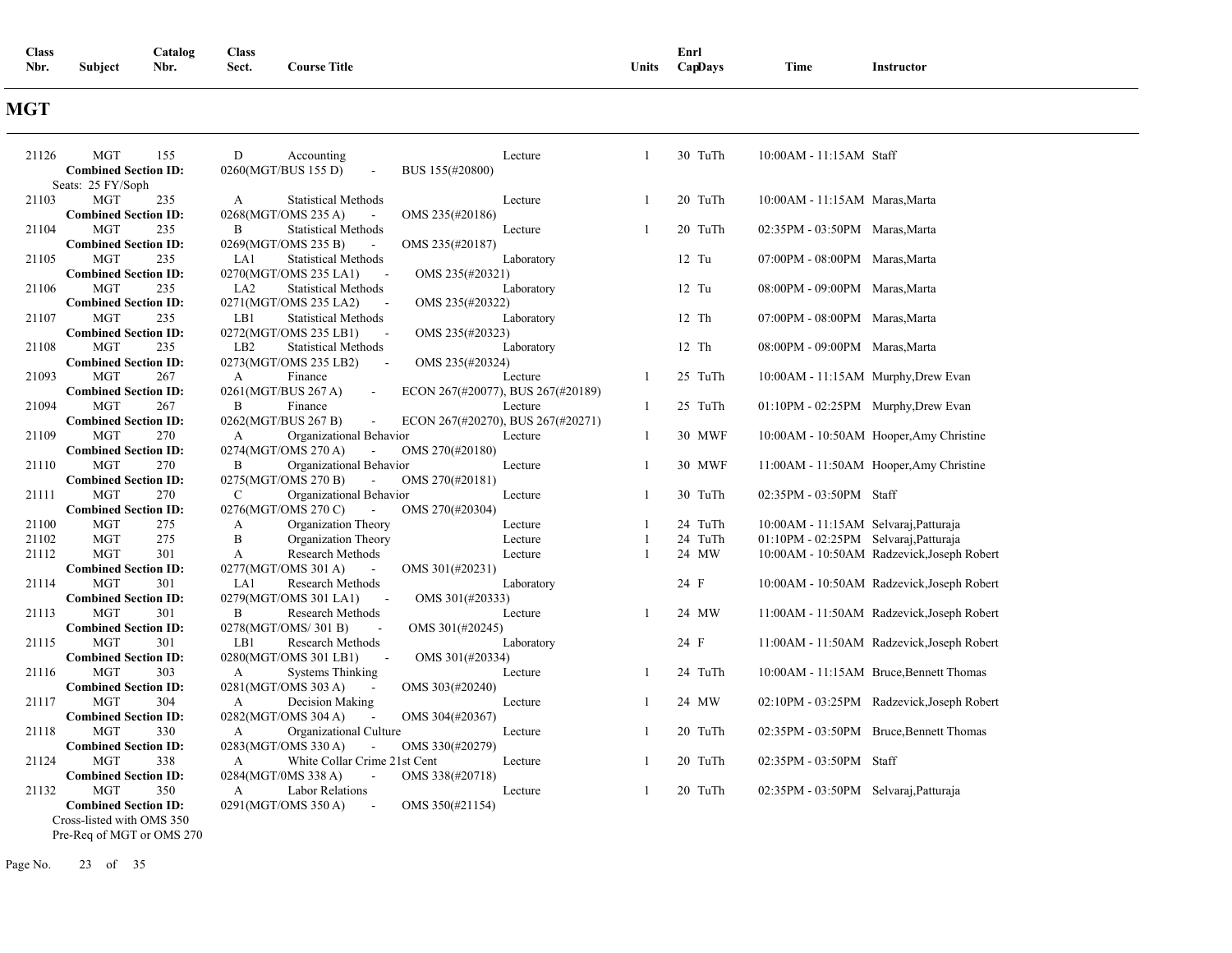| <b>Class</b>           | <b>Catalog</b> | Class |                     |       | Enr     |      |                 |
|------------------------|----------------|-------|---------------------|-------|---------|------|-----------------|
| <b>Subject</b><br>Nbr. | Nbr.           | Sect. | <b>Course Title</b> | Units | CapDays | Time | Instructor<br>. |

## **MGT**

| 21095 | MGT<br>361                  | Marketing<br>$A \quad \alpha$                      | Lecture | 30 TuTh |                           | 08:30AM - 09:45AM Bernard, Duane Albert    |
|-------|-----------------------------|----------------------------------------------------|---------|---------|---------------------------|--------------------------------------------|
|       | <b>Combined Section ID:</b> | 0263(MGT/BUS 361 A)<br>- BUS $361(\text{\#}20182)$ |         |         |                           |                                            |
| 21096 | MGT<br>361                  | $\mathbf{B}$<br>Marketing                          | Lecture | 30 TuTh |                           | 10:00AM - 11:15AM Bernard, Duane Albert    |
|       | <b>Combined Section ID:</b> | 0264(MGT/BUS/361 B)<br>- BUS $361(\text{\#}20268)$ |         |         |                           |                                            |
| 21097 | MGT<br>361                  | Marketing<br>$\mathbf{C}$                          | Lecture | 30 TuTh |                           | 01:10PM - 02:25PM Bernard, Duane Albert    |
|       | <b>Combined Section ID:</b> | $0265(MGT/BUS 361 C)$ - BUS $361(\text{\#}20462)$  |         |         |                           |                                            |
| 21098 | MGT<br>363                  | <b>Business Law</b><br>$\overline{A}$              | Lecture | 25 TuTh | $01:10PM - 02:25PM$ Staff |                                            |
|       | <b>Combined Section ID:</b> | $0266(MGT/BUS 363 A)$ - BUS 363(#20366)            |         |         |                           |                                            |
| 21119 | MGT<br>365                  | A Topics in HR Management                          | Lecture | 20 WF   | $11:00AM - 12:15PM$ Staff |                                            |
|       | <b>Combined Section ID:</b> | $0285(MGT/OMS 365 A)$ - OMS 365(#20278)            |         |         |                           |                                            |
| 21099 | MGT<br>368                  | $\mathbf{A}$<br>Investment Management              | Lecture | 25 MW   | $02:10PM - 03:25PM$ Staff |                                            |
|       | <b>Combined Section ID:</b> | $0267(MGT/BUS 368 A)$ - BUS 368(#20232)            |         |         |                           |                                            |
| 21120 | MGT<br>385                  | $\mathbf A$<br><b>International Management</b>     | Lecture | 20 MWF  | $01:10PM - 02:00PM$ Staff |                                            |
|       | <b>Combined Section ID:</b> | $0286(MGT/OMS 385 A)$ - OMS 385(#20465)            |         |         |                           |                                            |
| 21125 | MGT<br>390                  | A Leadership Theories                              | Lecture | 20 WF   | $02:10PM - 03:25PM$ Staff |                                            |
|       | <b>Combined Section ID:</b> | $0289(MGT\,390 / OMS\,439)$ - OMS 439(#20440)      |         |         |                           |                                            |
| 21121 | MGT<br>395                  | Ethics<br>$A \quad \alpha$                         | Lecture | $20$ Tu |                           | 06:15PM - 08:45PM Bruce, Bennett Thomas    |
|       | <b>Combined Section ID:</b> | $0287(MGT/OMS 395 A)$ - OMS 395(#20368)            |         |         |                           |                                            |
| 21122 | MGT<br>405                  | A Advanced Topics in OS                            | Seminar | 15 TuTh |                           | 02:35PM - 03:50PM Odle-Dusseau, Heather N. |
|       | <b>Combined Section ID:</b> | $0288(MGT/OMS 405 A)$ - OMS 405(#21123)            |         |         |                           |                                            |
| 21127 | MGT<br>410                  | A Advanced Topics in Management                    | Seminar | 15 WF   |                           | 02:10PM - 03:25PM Hooper, Amy Christine    |
|       | <b>Combined Section ID:</b> | $0290(MGT/OMS 410 A)$ - OMS 410(#21068)            |         |         |                           |                                            |

## **MUSIC**

| 20547 | MUSIC                       | 121   | А         | Applied Voice                 | Studio                 | 0.25 | 35 W           |            | 06:00PM - 07:00PM                     | Hochmiller, Susan Alison<br>Fahnestock, Jeffrey L.<br>Osifchin, Matthew Robert |
|-------|-----------------------------|-------|-----------|-------------------------------|------------------------|------|----------------|------------|---------------------------------------|--------------------------------------------------------------------------------|
|       |                             |       |           |                               |                        |      |                | W          | 06:00PM - 07:00PM                     | Hochmiller, Susan Alison                                                       |
|       | <b>Combined Section ID:</b> |       |           | 0078(MUSIC 121/221)<br>$\sim$ | MUSIC 221(#20237)      |      |                |            |                                       |                                                                                |
| 20548 | <b>MUSIC</b>                | 121   | JF        | Applied Voice                 | Applied Lessons        | 0.25 | -9             | <b>TBA</b> |                                       | 12:00AM - 12:00AM Fahnestock, Jeffrey L.                                       |
| 20549 | <b>MUSIC</b>                | 121   | <b>MO</b> | <b>Applied Voice</b>          | Applied Lessons        | 0.25 | 10             | TBA        |                                       | 12:00 AM - 12:00 AM Osifchin, Matthew Robert                                   |
| 20550 | <b>MUSIC</b>                | 121   | <b>SH</b> | <b>Applied Voice</b>          | Applied Lessons        | 0.25 | 20             | <b>TBA</b> |                                       | 12:00 AM - 12:00 AM Hochmiller, Susan Alison                                   |
| 20551 | MUSIC                       | 121   | XX        | Applied Voice                 | <b>Applied Lessons</b> | 0.25 | 8              | <b>TBA</b> | 12:00 AM - 12:00 AM Staff             |                                                                                |
|       | Staff if needed             |       |           |                               |                        |      |                |            |                                       |                                                                                |
| 20236 | <b>MUSIC</b>                | 123   | JS        | Applied Piano                 | <b>Applied Lessons</b> | 0.25 | 6              | <b>TBA</b> | <b>TBA</b>                            | Swigger, Jocelyn Anne                                                          |
| 20235 | <b>MUSIC</b>                | 123   | A         | Applied Piano                 | Studio                 |      |                | $20$ Th    | 06:15PM - 07:30PM                     | Swigger, Jocelyn Anne                                                          |
|       | <b>Combined Section ID:</b> |       |           | 0079(MUSIC 123/223)<br>$\sim$ | MUSIC 223(#20239)      |      |                |            |                                       |                                                                                |
| 20149 | MUSIC                       | 125   | FH        | Applied Organ                 | Applied Lessons        | 0.25 | 3              | <b>TBA</b> | $12:00AM - 12:00AM$ Hell, Felix       |                                                                                |
| 20234 | <b>MUSIC</b>                | 126   | PA        | Jazz Improvisation            | Applied Lessons        | 0.25 | 6              | <b>TBA</b> | 12:00AM - 12:00AM Austerlitz, Paul    |                                                                                |
| 21074 | <b>MUSIC</b>                | 127BA | JW        | <b>Applied Bassoon</b>        | Applied Lessons        | 0.25 | 10             | <b>TBA</b> |                                       | 12:00AM - 12:00AM Wharton IV, John William                                     |
| 20151 | <b>MUSIC</b>                | 127CL | AS        | Applied Clarinet              | Applied Lessons        | 0.25 | $\overline{4}$ | <b>TBA</b> | 12:00AM - 12:00AM Scott, Aaron Dennis |                                                                                |
| 20474 | <b>MUSIC</b>                | 127DS | XX        | Applied Drum Set              | Applied Lessons        | 0.25 | 10             | <b>TBA</b> | 12:00 AM - 12:00 AM Staff             |                                                                                |
| 20150 | MUSIC                       | 127EU | JC        | Applied Euphonium             | Applied Lessons        | 0.25 |                | <b>TBA</b> |                                       | 12:00AM - 12:00AM Cradler, John Michael                                        |
| 20152 | <b>MUSIC</b>                | 127FL | TB        | <b>Applied Flute</b>          | <b>Applied Lessons</b> | 0.25 |                | <b>TBA</b> | 12:00AM - 12:00AM Bowers, Teresa M.   |                                                                                |

Page No. 24 of 35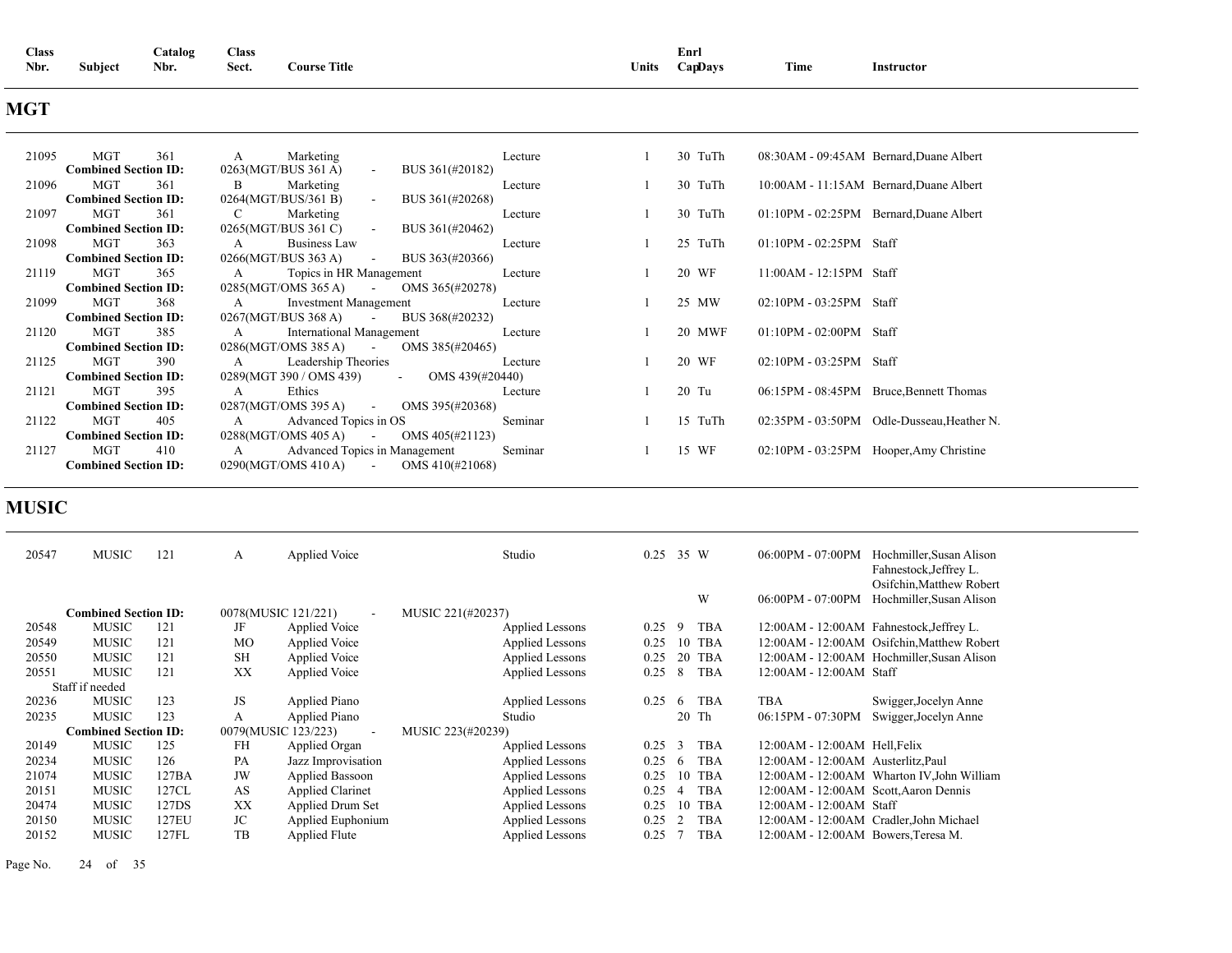| <b>Class</b><br>Nbr. | Subject                          | Catalog<br>Nbr. | <b>Class</b><br>Sect. | <b>Course Title</b>                             |                                                  | Units                  | Enrl            | CapDays                  | Time                                    | <b>Instructor</b>                                                                                                  |
|----------------------|----------------------------------|-----------------|-----------------------|-------------------------------------------------|--------------------------------------------------|------------------------|-----------------|--------------------------|-----------------------------------------|--------------------------------------------------------------------------------------------------------------------|
| <b>MUSIC</b>         |                                  |                 |                       |                                                 |                                                  |                        |                 |                          |                                         |                                                                                                                    |
| 20153                | <b>MUSIC</b>                     | 127HN           | KB                    | Applied Horn                                    | <b>Applied Lessons</b>                           | 0.25                   | $\overline{4}$  | TBA                      | 12:00 AM - 12:00 AM Bell, Kenneth G.    |                                                                                                                    |
| 20154                | <b>MUSIC</b>                     | 127OB           | XX                    | Applied Oboe                                    | <b>Applied Lessons</b>                           | 0.25                   | $\overline{4}$  | <b>TBA</b>               | 12:00 AM - 12:00 AM Staff               |                                                                                                                    |
| 20155                | <b>MUSIC</b>                     | 127PE           | PF                    | <b>Applied Percussion</b>                       | <b>Applied Lessons</b>                           | $0.25 \quad 4$         |                 | <b>TBA</b>               | 12:00 AM - 12:00 AM Fadoul, Paul James  |                                                                                                                    |
| 20156                | <b>MUSIC</b>                     | 127SX           | AH                    | Applied Saxophone                               | <b>Applied Lessons</b>                           | $0.25$ 4               |                 | <b>TBA</b>               | 12:00AM - 12:00AM Heim, Amanda          |                                                                                                                    |
| 20157                | <b>MUSIC</b>                     | 127TB           | CW                    | <b>Applied Trombone</b>                         | <b>Applied Lessons</b>                           | $0.25$ 4               |                 | <b>TBA</b>               | 12:00AM - 12:00AM Wise, Colin Jeffrey   |                                                                                                                    |
| 20158<br>20159       | <b>MUSIC</b><br><b>MUSIC</b>     | 127TR<br>127TU  | <b>SM</b><br>JC       | <b>Applied Trumpet</b><br>Applied Tuba          | <b>Applied Lessons</b><br><b>Applied Lessons</b> | 0.25<br>$0.25 \quad 2$ | 6               | <b>TBA</b><br><b>TBA</b> | 12:00AM - 12:00AM Marx, Steven Gary     | 12:00AM - 12:00AM Cradler, John Michael                                                                            |
| 20160                | <b>MUSIC</b>                     | 128             | JH                    | <b>Applied Guitar</b>                           | <b>Applied Lessons</b>                           | 0.25                   | 6               | <b>TBA</b>               | 12:00AM - 12:00AM Hontz, James R.       |                                                                                                                    |
| 20161                | <b>MUSIC</b>                     | 129BA           | DH                    | <b>Applied Bass</b>                             | <b>Applied Lessons</b>                           | 0.25                   | $\overline{3}$  | <b>TBA</b>               | 12:00AM - 12:00AM Howell, Devin Lee     |                                                                                                                    |
| 20162                | <b>MUSIC</b>                     | 129CE           | IG                    | Applied Cello                                   | <b>Applied Lessons</b>                           | 0.25                   | - 6             | TBA                      | 12:00 AM - 12:00 AM Gomes, Ismar Sergio |                                                                                                                    |
| 20859                | <b>MUSIC</b>                     | 129VA           | AC                    | Applied Viola                                   | <b>Applied Lessons</b>                           | 0.25                   |                 | 10 TBA                   | TBA                                     | Cordle, Adam Paul                                                                                                  |
| 20544                | <b>MUSIC</b>                     | 129VN           | A                     | Applied Violin                                  | Studio                                           | 0.25                   |                 | 15 W                     | 07:30PM - 09:00PM Staff                 |                                                                                                                    |
|                      |                                  |                 |                       |                                                 |                                                  |                        |                 | Tu                       | 11:30AM - 01:00PM Staff                 |                                                                                                                    |
|                      | <b>Combined Section ID:</b>      |                 |                       | 0115(MUSIC 129VN/229VN)                         | MUSIC 229VN(#20545)                              |                        |                 |                          |                                         |                                                                                                                    |
| Staff                |                                  |                 |                       |                                                 |                                                  |                        |                 |                          |                                         |                                                                                                                    |
| 20224                | <b>MUSIC</b>                     | 158             | A                     | Applied Studies II                              | <b>Applied Lessons</b>                           | $\mathbf{1}$           | 8               | TBA                      | 12:00AM - 12:00AM Staff                 |                                                                                                                    |
| 20238                | <b>MUSIC</b>                     | 221             | $\rm{JF}$             | Voice                                           | <b>Applied Lessons</b>                           | 0.25                   | 9               | <b>TBA</b>               |                                         | 12:00AM - 12:00AM Fahnestock, Jeffrey L.                                                                           |
| 20454                | <b>MUSIC</b>                     | 221             | XX                    | Voice                                           | <b>Applied Lessons</b>                           | $0.25 \quad 4$         |                 | <b>TBA</b>               | 12:00PM - 12:00PM Staff                 |                                                                                                                    |
| 20248                | <b>MUSIC</b>                     | 221             | MO                    | Voice                                           | <b>Applied Lessons</b>                           | 0.25                   | 6               | <b>TBA</b>               |                                         | 12:00AM - 12:00AM Osifchin, Matthew Robert                                                                         |
| 20375                | <b>MUSIC</b>                     | 221             | SH                    | Voice                                           | <b>Applied Lessons</b>                           | $0.25$ 7               |                 | <b>TBA</b>               |                                         | 12:00AM - 12:00AM Hochmiller, Susan Alison                                                                         |
| 20237                | <b>MUSIC</b>                     | 221             | A                     | Voice                                           | Studio                                           | $0.25$ 35 W            |                 | W                        |                                         | 06:00PM - 07:00PM Hochmiller, Susan Alison<br>06:00PM - 07:00PM Hochmiller, Susan Alison<br>Fahnestock, Jeffrey L. |
|                      |                                  |                 |                       |                                                 |                                                  |                        |                 |                          |                                         | Osifchin, Matthew Robert                                                                                           |
|                      | <b>Combined Section ID:</b>      |                 |                       | 0078(MUSIC 121/221)<br>$\blacksquare$           | MUSIC 121(#20547)                                |                        |                 |                          |                                         |                                                                                                                    |
|                      | Meeting in Schm 222              |                 |                       |                                                 |                                                  |                        |                 |                          |                                         |                                                                                                                    |
| 20369                | Staff, if needed<br><b>MUSIC</b> | 223             | JS                    | Applied Piano                                   | <b>Applied Lessons</b>                           | 0.25                   |                 | 18 TBA                   |                                         | 12:00 AM - 12:00 AM Swigger, Jocelyn Anne                                                                          |
| 20239                | <b>MUSIC</b>                     | 223             | A                     | Applied Piano                                   | Studio                                           |                        |                 | 20 Th                    |                                         | 06:15PM - 07:30PM Swigger, Jocelyn Anne                                                                            |
|                      | <b>Combined Section ID:</b>      |                 |                       | 0079(MUSIC 123/223)<br>$\overline{\phantom{a}}$ | MUSIC 123(#20235)                                |                        |                 |                          |                                         |                                                                                                                    |
| 20164                | <b>MUSIC</b>                     | 225             | FH                    | Applied Organ                                   | <b>Applied Lessons</b>                           | 0.25 3 TBA             |                 |                          | 12:00AM - 12:00AM Hell, Felix           |                                                                                                                    |
| 20222                | <b>MUSIC</b>                     | 227BA           | JW                    | <b>Applied Bassoon</b>                          | <b>Applied Lessons</b>                           | 0.25 3 TBA             |                 |                          |                                         | 12:00AM - 12:00AM Wharton IV, John William                                                                         |
| 20272                | <b>MUSIC</b>                     | 227CL           | AS                    | <b>Applied Clarinet</b>                         | <b>Applied Lessons</b>                           | 0.25 12 TBA            |                 |                          | 12:00 AM - 12:00 AM Scott, Aaron Dennis |                                                                                                                    |
| 20165                | <b>MUSIC</b>                     | 227EU           | <b>CW</b>             | Applied Euphonium                               | <b>Applied Lessons</b>                           | 0.25 2 TBA             |                 |                          | 12:00AM - 12:00AM Wise, Colin Jeffrey   |                                                                                                                    |
| 20166                | <b>MUSIC</b>                     | 227FL           | TB                    | <b>Applied Flute</b>                            | <b>Applied Lessons</b>                           | 0.25                   | $6\phantom{.0}$ | <b>TBA</b>               | 12:00AM - 12:00AM Bowers, Teresa M.     |                                                                                                                    |
| 20167                | <b>MUSIC</b>                     | 227HN           | KB                    | Applied Horn                                    | <b>Applied Lessons</b>                           | $0.25$ 4               |                 | <b>TBA</b>               | 12:00AM - 12:00AM Bell, Kenneth G.      |                                                                                                                    |
| 20168                | <b>MUSIC</b>                     | 227OB           | XX                    | Applied Oboe                                    | <b>Applied Lessons</b>                           | $0.25 \quad 4$         |                 | <b>TBA</b>               | 12:00AM - 12:00AM Staff                 |                                                                                                                    |
| 20169                | <b>MUSIC</b>                     | 227PE           | PF                    | <b>Applied Percussion</b>                       | <b>Applied Lessons</b>                           | 0.25                   | $\overline{4}$  | <b>TBA</b>               | 12:00 AM - 12:00 AM Fadoul, Paul James  |                                                                                                                    |
| 20170                | <b>MUSIC</b>                     | 227SX           | AH                    | Applied Saxophone                               | <b>Applied Lessons</b>                           | 0.25 12 TBA            |                 |                          | 12:00AM - 12:00AM Heim, Amanda          |                                                                                                                    |
| 20171                | <b>MUSIC</b>                     | 227TB           | CW                    | <b>Applied Trombone</b>                         | <b>Applied Lessons</b>                           | 0.25                   |                 | 4 TBA                    | 12:00AM - 12:00AM Wise, Colin Jeffrey   |                                                                                                                    |
| 20172                | <b>MUSIC</b>                     | 227TR           | <b>SM</b>             | <b>Applied Trumpet</b>                          | <b>Applied Lessons</b>                           | 0.25                   | $6\phantom{.0}$ | <b>TBA</b>               | 12:00AM - 12:00AM Marx, Steven Gary     |                                                                                                                    |
| 20173                | <b>MUSIC</b>                     | 227TU           | $\rm JC$              | Applied Tuba                                    | <b>Applied Lessons</b>                           | 0.25 2 TBA             |                 |                          |                                         | 12:00AM - 12:00AM Cradler, John Michael                                                                            |
| 20174                | <b>MUSIC</b>                     | 228             | JH                    | <b>Applied Guitar</b>                           | <b>Applied Lessons</b>                           | $0.25 \quad 4$         |                 | <b>TBA</b>               | 12:00 AM - 12:00 AM Hontz, James R.     |                                                                                                                    |
| 20175                | <b>MUSIC</b>                     | 229BA           | DH                    | <b>Applied Bass</b>                             | <b>Applied Lessons</b>                           | $0.25$ 4               |                 | <b>TBA</b>               | 12:00AM - 12:00AM Howell, Devin Lee     |                                                                                                                    |
| 20176                | <b>MUSIC</b>                     | 229CE           | IG                    | Applied Cello                                   | <b>Applied Lessons</b>                           | 0.25                   | 6               | <b>TBA</b>               | 12:00 AM - 12:00 AM Gomes, Ismar Sergio |                                                                                                                    |
| 20381                | <b>MUSIC</b>                     | 229HP           | XX                    | Applied Harp                                    | <b>Applied Lessons</b>                           | 0.25 12 TBA            |                 |                          | 12:00AM - 12:00AM Staff                 |                                                                                                                    |
|                      | Staff, if needed                 |                 |                       |                                                 |                                                  |                        |                 |                          |                                         |                                                                                                                    |

Page No. 25 of 35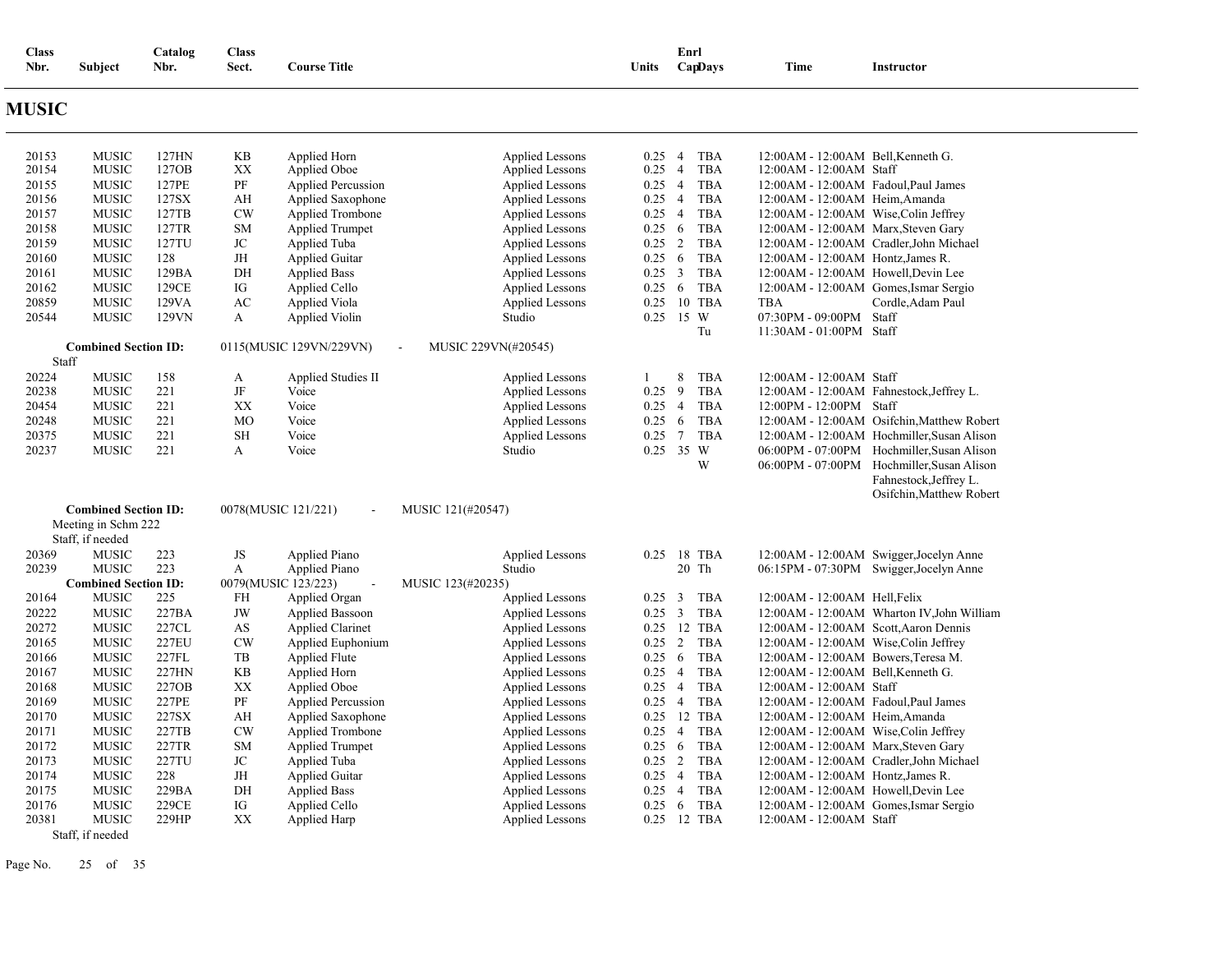| <b>Class</b> |                     | <b>Catalog</b> | Class |                     |              | --<br>Enrl     |                           |            |
|--------------|---------------------|----------------|-------|---------------------|--------------|----------------|---------------------------|------------|
| Nbr.         | $\cdots$<br>Subiect | Nbr.           | Sect. | <b>Course Title</b> | <b>Jnits</b> | <b>CanDavs</b> | <b>CONTRACTOR</b><br>Lîme | Instructor |

### **MUSIC**

| 20858<br>20545 | <b>MUSIC</b><br><b>MUSIC</b> | 229VA<br>229VN | AC<br>A   | Applied Viola<br>Applied Violin   | Applied Lessons<br>Studio | 0.25<br>0.25 | 12 TBA<br>15 W<br>Tu | 12:00 AM - 12:00 AM Cordle, Adam Paul<br>07:30PM - 09:00PM Staff<br>11:30AM - 01:00PM Staff |                          |
|----------------|------------------------------|----------------|-----------|-----------------------------------|---------------------------|--------------|----------------------|---------------------------------------------------------------------------------------------|--------------------------|
|                | <b>Combined Section ID:</b>  |                |           | 0115(MUSIC 129VN/229VN)<br>$\sim$ | MUSIC 129VN(#20544)       |              |                      |                                                                                             |                          |
| Staff          |                              |                |           |                                   |                           |              |                      |                                                                                             |                          |
| 21075          | MUSIC                        | 229VN          | XX        | Applied Violin                    | Applied Lessons           | 0.25         | 12 TBA               | 12:00 AM - 12:00 AM Staff                                                                   |                          |
| Staff          |                              |                |           |                                   |                           |              |                      |                                                                                             |                          |
| 20737          | <b>MUSIC</b>                 | 252            | AD        | <b>Applied Composition</b>        | Lecture                   | 0.25         | 5 Tu                 | $01:00PM - 02:00PM$                                                                         | Dorman, Avner            |
| 20220          | <b>MUSIC</b>                 | 258            | A         | <b>Applied Studies IV</b>         | Applied Lessons           |              | 12 TBA               | 12:00 AM - 12:00 AM Staff                                                                   |                          |
| 20576          | <b>MUSIC</b>                 | 258            | AH        | <b>Applied Studies IV</b>         | Applied Lessons           |              | 12 TBA               | <b>TBA</b>                                                                                  | Heim, Amanda             |
| 20574          | <b>MUSIC</b>                 | 258            | <b>SH</b> | <b>Applied Studies IV</b>         | Applied Lessons           |              | 12 TBA               | TBA                                                                                         | Hochmiller, Susan Alison |
| 20223          | <b>MUSIC</b>                 | 358            | A         | Applied Studies VI                | Applied Lessons           |              | 12 TBA               | 12:00 AM - 12:00 AM                                                                         | Staff                    |
| 20578          | <b>MUSIC</b>                 | 358            | TB        | Applied Studies VI                | Applied Lessons           |              | 12 TBA               | <b>TBA</b>                                                                                  | Bowers, Teresa M.        |
| 20573          | <b>MUSIC</b>                 | 358            | <b>SH</b> | Applied Studies VI                | Applied Lessons           |              | 12 TBA               | <b>TBA</b>                                                                                  | Hochmiller, Susan Alison |
| 20221          | MUSIC                        | 458            | A         | Applied Studies VIII              | Applied Lessons           |              | 12 TBA               | 12:00AM - 12:00AM                                                                           | Staff                    |
| 20579          | <b>MUSIC</b>                 | 458            | AC        | Applied Studies VIII              | Applied Lessons           |              | 12 TBA               | <b>TBA</b>                                                                                  | Cordle, Adam Paul        |
| 20577          | <b>MUSIC</b>                 | 458            | AWS       | Applied Studies VIII              | Applied Lessons           |              | 12 TBA               | <b>TBA</b>                                                                                  | Staff                    |
| 20575          | <b>MUSIC</b>                 | 458            | IG        | Applied Studies VIII              | Applied Lessons           |              | 12 TBA               | <b>TBA</b>                                                                                  | Gomes, Ismar Sergio      |
| 20580          | <b>MUSIC</b>                 | 458            | <b>MO</b> | Applied Studies VIII              | <b>Applied Lessons</b>    |              | 12 TBA               | <b>TBA</b>                                                                                  | Osifchin, Matthew Robert |

# **MUS\_CLAS**

| 20408 | MUS CLAS102                                                            | А              | World Music                     | Lecture  |      | <b>20 MWF</b> | $01:10PM - 02:00PM$                 | Leal, Cesar Andres                       |
|-------|------------------------------------------------------------------------|----------------|---------------------------------|----------|------|---------------|-------------------------------------|------------------------------------------|
| 20379 | MUS CLAS111                                                            | A              | <b>Fundamentals of Music</b>    | Lecture  |      | 12 MWF        | 09:00AM - 09:50AM Cordle, Adam Paul |                                          |
|       | Pre-req: Being able to match pitch and read either treble or bass clef |                |                                 |          |      |               |                                     |                                          |
| 20552 | MUS CLAS121                                                            | A              | Teaching Classroom Piano        | Lecture  | 0.25 | 10 MW         |                                     | 08:00AM - 08:50AM Foster, Timothy Biddle |
| 20291 | MUS CLAS142                                                            | A              | Theory II                       | Lecture  |      | 18 MWF        |                                     | 09:00AM - 09:50AM O'Hara, William Evan   |
| 20292 | MUS CLAS142                                                            | B              | Theory II                       | Lecture  |      | 18 MWF        | 09:00AM - 09:50AM Dorman, Avner     |                                          |
| 20293 | MUS CLAS142                                                            | A <sub>1</sub> | Theory II                       | Activity |      | 12 TuTh       | 09:00AM - 09:50AM Staff             |                                          |
|       | Staff, pending enrollment                                              |                |                                 |          |      |               |                                     |                                          |
| 20294 | MUS CLAS142                                                            | B1             | Theory II                       | Activity |      | 12 TuTh       | 10:00AM - 10:50AM Cordle, Adam Paul |                                          |
| 21069 | MUS CLAS142                                                            | C <sub>1</sub> | Theory II                       | Activity |      | 12 TuTh       | 09:00AM - 09:50AM Cordle, Adam Paul |                                          |
| 20734 | MUS CLAS149                                                            | A              | Social Foundations of Music Ed  | Lecture  |      | 15 MW         | $02:10PM - 03:25PM$                 | Talbot, Brent Cumner                     |
| 21070 | MUS CLAS150                                                            | A              | Teaching and Learning Woodwind  | Lecture  | 0.25 | 12 MW         | 08:00AM - 08:50AM Heim, Amanda      |                                          |
| 20147 | MUS CLAS205                                                            | А              | Conducting I                    | Lecture  |      | 16 MWF        | $01:10PM - 02:00PM$                 | McCutcheon,Russell Gene                  |
| 21071 | MUS CLAS208                                                            | A              | Vocal Diction 2                 | Lecture  | 0.5  | 12 MW         |                                     | 11:00AM - 11:50AM Fahnestock, Jeffrey L. |
| 20554 | MUS CLAS210                                                            | А              | Musicology I                    | Lecture  |      | $15$ F        | $02:10PM - 03:00PM$                 | Robertson, Marta                         |
|       |                                                                        |                |                                 |          |      | <b>MW</b>     | $02:10PM - 03:25PM$                 | Robertson, Marta                         |
|       | Topic: Western Music in the Medieval Through Romantic Eras             |                |                                 |          |      |               |                                     |                                          |
| 20555 | MUS CLAS210                                                            | B              | Musicology I                    | Lecture  |      | 15 F          | 11:00AM - 11:50AM Robertson, Marta  |                                          |
|       |                                                                        |                |                                 |          |      | <b>MW</b>     | 11:00AM - 12:15PM Robertson, Marta  |                                          |
|       | Topic: Western Music in the Medieval Through Romantic Eras             |                |                                 |          |      |               |                                     |                                          |
| 20556 | MUS CLAS212                                                            | A              | Introduction to Ethnomusicology | Lecture  |      | 25 TuTh       | 02:35PM - 03:50PM                   | Austerlitz, Paul                         |
|       | Topic: Intro to Ethnomusicology                                        |                |                                 |          |      |               |                                     |                                          |
| 20285 | MUS CLAS242                                                            | A              | Theory IV                       | Lecture  |      | 25 MWF        | 10:00AM - 10:50AM Dorman, Avner     |                                          |
|       |                                                                        |                |                                 |          |      |               |                                     |                                          |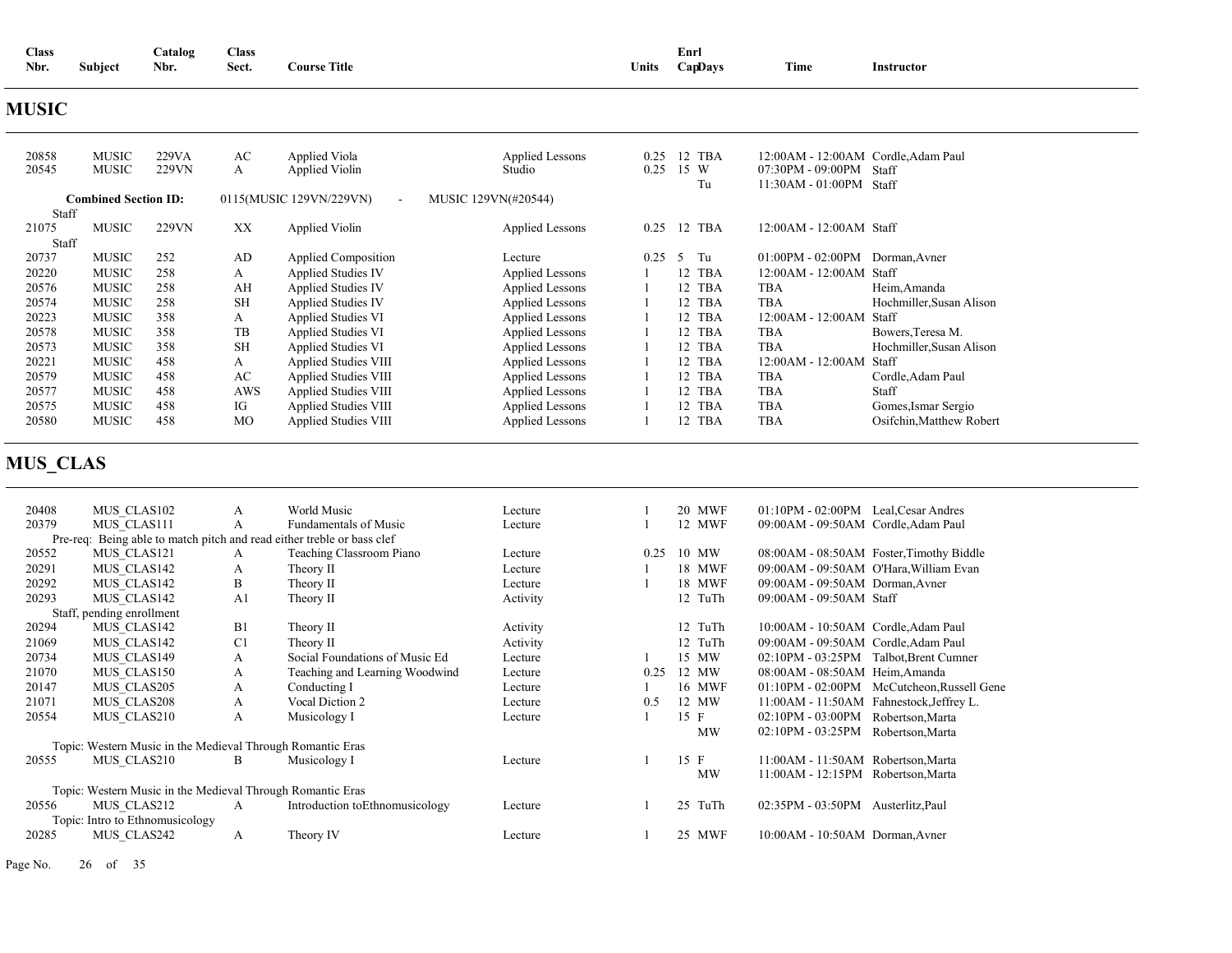| <b>Class</b><br>Nbr.    | Subject                                                                 | Catalog<br>Nbr.                                   | <b>Class</b><br>Sect. | <b>Course Title</b>                                                                   |                                 | <b>Units</b> | Enrl | CapDays            | Time                                                                                                  | Instructor                                                              |
|-------------------------|-------------------------------------------------------------------------|---------------------------------------------------|-----------------------|---------------------------------------------------------------------------------------|---------------------------------|--------------|------|--------------------|-------------------------------------------------------------------------------------------------------|-------------------------------------------------------------------------|
| <b>MUS CLAS</b>         |                                                                         |                                                   |                       |                                                                                       |                                 |              |      |                    |                                                                                                       |                                                                         |
| 20286<br>20287<br>20148 | MUS CLAS242<br>MUS CLAS242<br>MUS CLAS250                               |                                                   | A1<br>A2<br>A         | Theory IV<br>Theory IV<br>Opera Workshop                                              | Activity<br>Activity<br>Lecture |              | 25 F | 12 TuTh<br>12 TuTh | 10:00AM - 10:50AM Heim, Amanda<br>09:00AM - 09:50AM Heim, Amanda<br>04:00PM - 06:00PM Crowne, Scott F |                                                                         |
|                         |                                                                         |                                                   |                       |                                                                                       |                                 |              |      | F                  | 04:00PM - 06:00PM Crowne, Scott F                                                                     | Hochmiller, Susan Alison<br>Hochmiller, Susan Alison                    |
|                         |                                                                         |                                                   |                       |                                                                                       |                                 |              |      | M<br>M             | 04:00PM - 06:00PM Crowne, Scott F<br>$04:00\text{PM}$ - $06:00\text{PM}$                              | Hochmiller, Susan Alison<br>Crowne, Scott F<br>Hochmiller, Susan Alison |
|                         |                                                                         | Monday and Friday 4 to 6 pm will meet in SCHM 222 |                       |                                                                                       |                                 |              |      |                    |                                                                                                       |                                                                         |
| 21072                   | MUS CLAS318<br><b>Combined Section ID:</b><br>Cross-listed with AFS 318 |                                                   | A                     | Africana Music: Juju to Hiphop<br>0255(AFS/MUS CLAS 318)<br>AFS 318(#20931)<br>$\sim$ | Lecture                         |              |      | 25 TuTh            | 10:00AM - 11:15AM Austerlitz, Paul                                                                    |                                                                         |
| 20553                   | MUS CLAS321                                                             | AFS seats 15; MUS CLAS 10 seats                   | A                     | Teaching Adolescents Music                                                            | Lecture                         |              |      | 12 TuTh            | 01:10PM - 02:25PM Talbot, Brent Cumner                                                                |                                                                         |
| 20306                   | MUS CLAS332<br>PT/FT Faculty                                            |                                                   | A                     | Lit of the Applied Instrument                                                         | Applied Lessons                 | 0.5          |      | 10 TBA             | 12:00AM - 12:00AM Staff                                                                               |                                                                         |
| 20307                   | MUS CLAS334<br>PT/FT Faculty                                            |                                                   | A                     | Pedagogy of Applied Music                                                             | <b>Applied Lessons</b>          | 0.5          | 6    | <b>TBA</b>         | 12:00 AM - 12:00 AM Staff                                                                             |                                                                         |
| 21073                   | MUS CLAS342                                                             |                                                   | A                     | Theory VI: Form and Analysis                                                          | Lecture                         |              |      | 12 MW              |                                                                                                       | 02:10PM - 03:25PM O'Hara, William Evan                                  |
| 20230                   | MUS CLAS440                                                             |                                                   | A                     | Music Student Teaching Seminar                                                        | Lecture                         |              |      | 7 W                | 07:00PM - 09:00PM Talbot.Brent Cumner                                                                 |                                                                         |
| 20308                   | MUS CLAS442                                                             |                                                   | A                     | Topics Seminar                                                                        | Seminar                         |              | 14 F | TuTh               | 01:10PM - 02:00PM Leal, Cesar Andres<br>01:10PM - 02:25PM Leal, Cesar Andres                          |                                                                         |
|                         | Topic: Sound Studies                                                    |                                                   |                       |                                                                                       |                                 |              |      |                    |                                                                                                       |                                                                         |
| 20469                   | MUS_CLAS476                                                             |                                                   | A                     | Music Student Teaching                                                                | Individualized Study            | 3            |      | 12 TBA             | <b>TBA</b>                                                                                            | Talbot, Brent Cumner                                                    |

## **MUS\_ENS**

| 20347 | MUS ENS 161                               | RM        | Wind Symphony        | Ensemble | 0.25 | 50 MW   |                                     | 04:00PM - 06:00PM McCutcheon.Russell Gene |
|-------|-------------------------------------------|-----------|----------------------|----------|------|---------|-------------------------------------|-------------------------------------------|
|       | MUS ENS 161 held in SCHM222 WF 4 to 6 pm  |           |                      |          |      |         |                                     |                                           |
| 20345 | MUS ENS 163                               | <b>SM</b> | <b>Symphony Band</b> | Ensemble | 0.25 | 99 M    | 07:30PM - 09:30PM Marx, Steven Gary |                                           |
| 20346 | MUS ENS 165                               | <b>CS</b> | Orchestra            | Ensemble | 0.25 | 70 TuTh | 07:30PM - 09:30PM Leal.Cesar Andres |                                           |
|       | MUS ENS 165 Orchestra held in SCHM222     |           |                      |          |      |         |                                     |                                           |
| 20350 | MUS ENS 171                               | PC        | Jazz Ensemble        | Ensemble | 0.25 | 25 W    | 07:30PM - 09:30PM Carr, Paul        |                                           |
|       | MUS ENS 171 Jazz Ensemble held in SCHM117 |           |                      |          |      |         |                                     |                                           |
| 20348 | MUS ENS 181                               | <b>RN</b> | College Choir        | Ensemble | 0.25 | 75 TuTh | 04:00PM - 06:00PM Natter.Robert     |                                           |
|       |                                           |           |                      |          |      | TuTh    | 04:00PM - 06:00PM Natter.Robert     |                                           |
| 20349 | MUS ENS 182                               | <b>RN</b> | Concert Choir        | Ensemble | 0.25 | 100W    | 07:30PM - 09:30PM Natter, Robert    |                                           |
|       |                                           |           |                      |          |      | W       | 07:30PM - 09:30PM Natter, Robert    |                                           |
| 20409 | MUS ENS 183                               | <b>RN</b> | Audeamus             | Ensemble | 0.25 | 50 Tu   | 11:30AM - 01:00PM Natter, Robert    |                                           |
|       |                                           |           |                      |          |      | Tu      | 11:30AM - 01:00PM Natter, Robert    |                                           |
| 20382 | MUS ENS 191                               | XX        | Chamber Music        | Ensemble | 0.25 | 20 TBA  | 12:00 AM - 12:00 AM Staff           |                                           |
| Staff |                                           |           |                      |          |      |         |                                     |                                           |
| 20370 | MUS ENS 192                               | XX        | Sunderman Strings    | Ensemble | 0.25 | 20 M    | 04:00PM - 06:00PM                   | Staff                                     |
| Staff |                                           |           |                      |          |      |         |                                     |                                           |

Page No. 27 of 35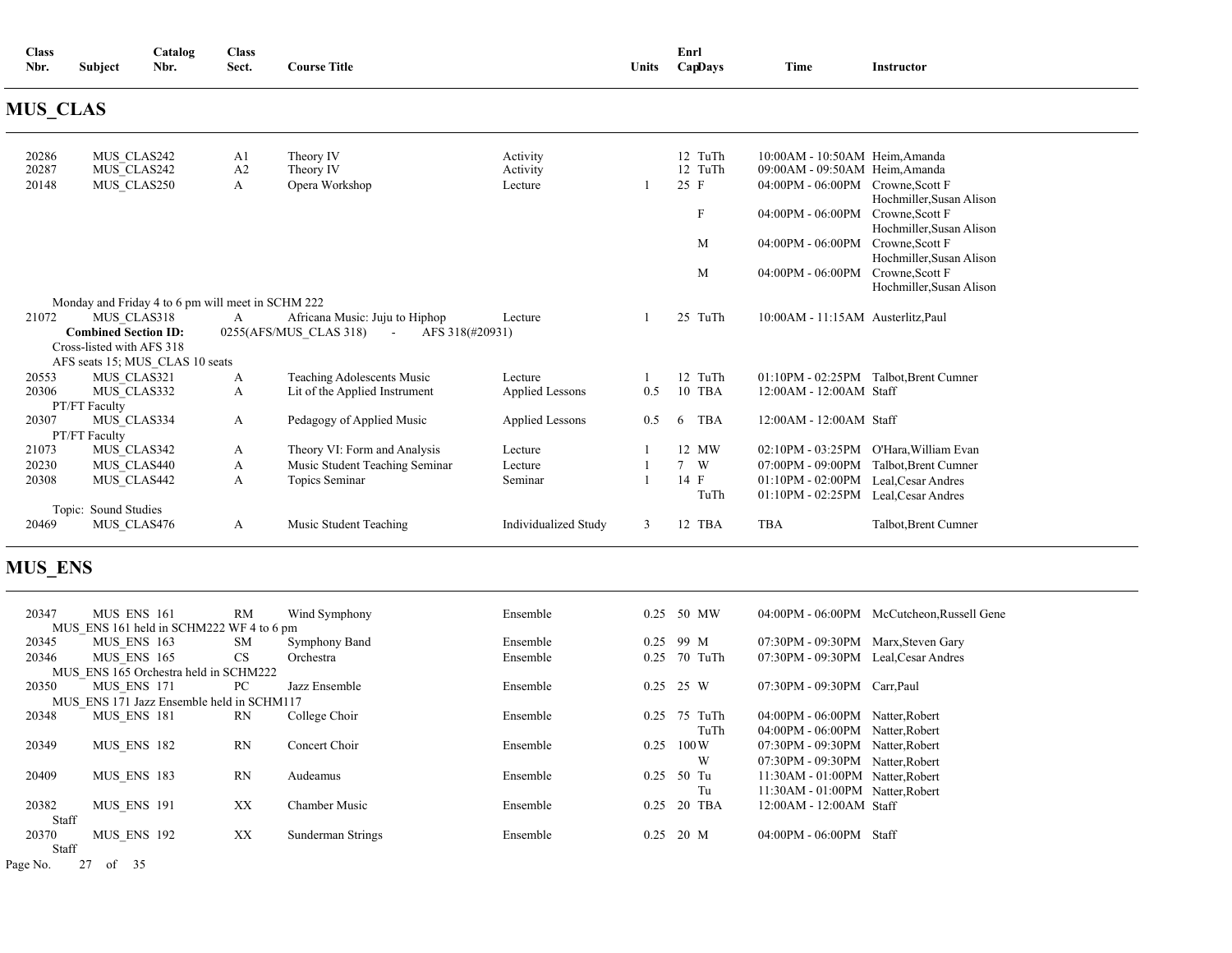| <b>Class</b><br>Nbr. | <b>Subject</b> | Catalog<br>Nbr. | <b>Class</b><br>Sect. | <b>Course Title</b> | <b>Units</b> | Enrl<br>CapDays | Time | Instructor |  |
|----------------------|----------------|-----------------|-----------------------|---------------------|--------------|-----------------|------|------------|--|
| <b>MUS ENS</b>       |                |                 |                       |                     |              |                 |      |            |  |

#### **MUS\_ENS**

| 20455<br>20344 | MUS ENS 193<br>MUS ENS 194    | PF<br>PA | Percussion Ensemble<br>Jazz Dispatch | Ensemble<br>Ensemble | $0.25$ 10 F<br>$0.25 \t 6 \t Tu$ | 04:00PM - 06:00PM<br>04:00PM - 06:00PM Austerlitz, Paul | Fadoul.Paul James   |
|----------------|-------------------------------|----------|--------------------------------------|----------------------|----------------------------------|---------------------------------------------------------|---------------------|
|                | Jazz Dispatch held in SCHM117 |          |                                      |                      |                                  |                                                         |                     |
| 20351          | MUS ENS 195                   | RN       | Camerata                             | Ensemble             | $0.25$ 20 W                      | 04:00PM - 06:00PM                                       | Natter.Robert       |
| 20557          | MUS ENS 197                   | BT       | Gamelan Gita Semara                  | Ensemble             | $0.25$ 25 Su                     | 04:00PM - 06:00PM                                       | Talbot.Brent Cumner |
|                | Meets Sunday                  |          |                                      |                      |                                  |                                                         |                     |

### **OMS**

Page No. 28 of 35

| 20186 | 235<br><b>OMS</b>                             | <b>Statistical Methods</b><br>A                 | Lecture         | 20 TuTh | 10:00AM - 11:15AM Maras, Marta |                                            |
|-------|-----------------------------------------------|-------------------------------------------------|-----------------|---------|--------------------------------|--------------------------------------------|
|       | <b>Combined Section ID:</b>                   | 0268(MGT/OMS 235 A)<br>$\sim 100$               | MGT 235(#21103) |         |                                |                                            |
|       | Enrollment Limit: FY & Sophomores Only.       |                                                 |                 |         |                                |                                            |
| 20187 | <b>OMS</b><br>235                             | <b>Statistical Methods</b><br>B                 | Lecture         | 20 TuTh | 02:35PM - 03:50PM Maras, Marta |                                            |
|       | <b>Combined Section ID:</b>                   | 0269(MGT/OMS 235 B)<br>$\sim 100$ km s $^{-1}$  | MGT 235(#21104) |         |                                |                                            |
|       | Enrollment Limit: FY & Sophomores Only.       |                                                 |                 |         |                                |                                            |
| 20321 | <b>OMS</b><br>235                             | <b>Statistical Methods</b><br>LA1               | Laboratory      | $12$ Tu | 07:00PM - 08:00PM Maras, Marta |                                            |
|       | <b>Combined Section ID:</b>                   | 0270(MGT/OMS 235 LA1)                           | MGT 235(#21105) |         |                                |                                            |
| 20322 | <b>OMS</b><br>235                             | LA <sub>2</sub><br><b>Statistical Methods</b>   | Laboratory      | $12$ Tu | 08:00PM - 09:00PM Maras, Marta |                                            |
|       | <b>Combined Section ID:</b>                   | 0271(MGT/OMS 235 LA2)                           | MGT 235(#21106) |         |                                |                                            |
| 20323 | <b>OMS</b><br>235                             | LB1<br><b>Statistical Methods</b>               | Laboratory      | $12$ Th | 07:00PM - 08:00PM Maras, Marta |                                            |
|       | <b>Combined Section ID:</b>                   | 0272(MGT/OMS 235 LB1)<br>$\sim$                 | MGT 235(#21107) |         |                                |                                            |
| 20324 | <b>OMS</b><br>235                             | <b>Statistical Methods</b><br>LB <sub>2</sub>   | Laboratory      | 12 Th   | 08:00PM - 09:00PM Maras, Marta |                                            |
|       | <b>Combined Section ID:</b>                   | 0273(MGT/OMS 235 LB2)                           | MGT 235(#21108) |         |                                |                                            |
| 20180 | 270<br><b>OMS</b>                             | Organizational Behavior<br>$\mathbf{A}$         | Lecture         | 30 MWF  |                                | 10:00AM - 10:50AM Hooper, Amy Christine    |
|       | <b>Combined Section ID:</b>                   | 0274(MGT/OMS 270 A)<br>$\sim 100$ m $^{-1}$     | MGT 270(#21109) |         |                                |                                            |
|       | Enrollment Limits: 20 total seats for FY/Soph |                                                 |                 |         |                                |                                            |
| 20181 | <b>OMS</b><br>270                             | Organizational Behavior<br>B                    | Lecture         | 30 MWF  |                                | 11:00AM - 11:50AM Hooper, Amy Christine    |
|       | <b>Combined Section ID:</b>                   | 0275(MGT/OMS 270 B) -                           | MGT 270(#21110) |         |                                |                                            |
|       | Enrollment Limits: 20 total seats for FY/Soph |                                                 |                 |         |                                |                                            |
| 20304 | 270<br><b>OMS</b>                             | Organizational Behavior<br>$\mathbf C$          | Lecture         | 30 TuTh | $02:35PM - 03:50PM$ Staff      |                                            |
|       | <b>Combined Section ID:</b>                   | 0276(MGT/OMS 270 C) -                           | MGT 270(#21111) |         |                                |                                            |
|       | Enrollment Limits: 20 total seats for FY/Soph |                                                 |                 |         |                                |                                            |
| 20231 | <b>OMS</b><br>301                             | Research Methods<br>$\mathbf{A}$                | Lecture         | 24 MW   |                                | 10:00AM - 10:50AM Radzevick, Joseph Robert |
|       | <b>Combined Section ID:</b>                   | 0277(MGT/OMS 301 A) -                           | MGT 301(#21112) |         |                                |                                            |
|       | Tuesday-Lecture; Thursday-Lab                 |                                                 |                 |         |                                |                                            |
| 20333 | <b>OMS</b><br>301                             | LA1<br>Research Methods                         | Laboratory      | 24 F    |                                | 10:00AM - 10:50AM Radzevick, Joseph Robert |
|       | <b>Combined Section ID:</b>                   | 0279(MGT/OMS 301 LA1)                           | MGT 301(#21114) |         |                                |                                            |
| 20245 | 301<br><b>OMS</b>                             | B<br>Research Methods                           | Lecture         | 24 MW   |                                | 11:00AM - 11:50AM Radzevick, Joseph Robert |
|       | <b>Combined Section ID:</b>                   | 0278(MGT/OMS/301 B)<br>$\overline{\phantom{a}}$ | MGT 301(#21113) |         |                                |                                            |
|       | Tuesday-Lecture; Thursday-Lab                 |                                                 |                 |         |                                |                                            |
| 20334 | <b>OMS</b><br>301                             | LB1<br><b>Research Methods</b>                  | Laboratory      | 24 F    |                                | 11:00AM - 11:50AM Radzevick, Joseph Robert |
|       | <b>Combined Section ID:</b>                   | 0280(MGT/OMS 301 LB1)<br>$\sim$                 | MGT 301(#21115) |         |                                |                                            |
| 20240 | 303<br><b>OMS</b>                             | A<br>Systems Thinking                           | Lecture         | 24 TuTh |                                | 10:00 AM - 11:15 AM Bruce, Bennett Thomas  |
|       | <b>Combined Section ID:</b>                   | 0281(MGT/OMS 303 A)                             | MGT 303(#21116) |         |                                |                                            |
| 20367 | 304<br><b>OMS</b>                             | Decision Making<br>A                            | Lecture         | 24 MW   |                                | 02:10PM - 03:25PM Radzevick, Joseph Robert |
|       | <b>Combined Section ID:</b>                   | 0282(MGT/OMS 304 A)                             | MGT 304(#21117) |         |                                |                                            |
|       |                                               |                                                 |                 |         |                                |                                            |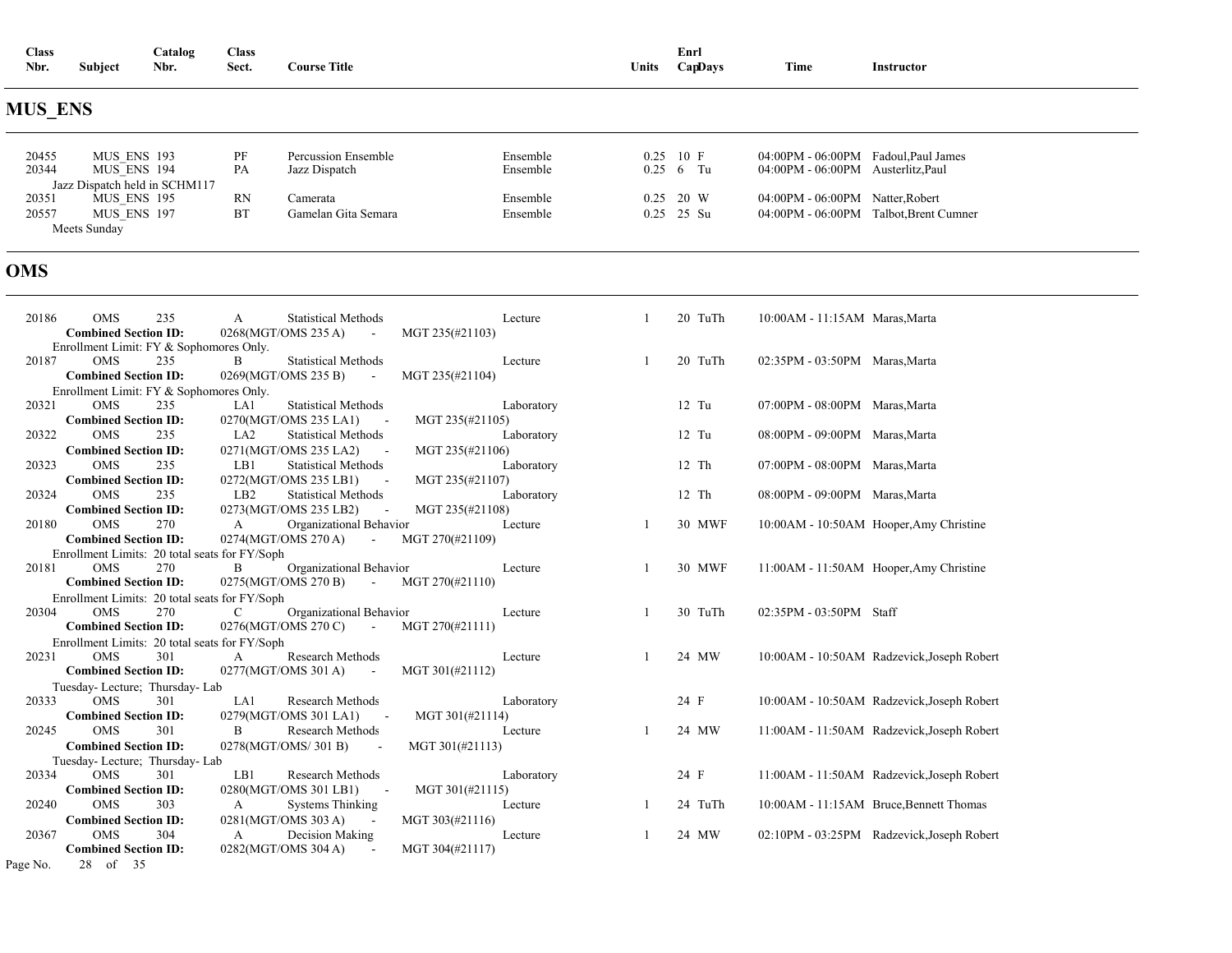| <b>Class</b> |         | _atalog<br>$\sim$ | <b>Class</b> |                     |              | Enrl    |      |            |  |
|--------------|---------|-------------------|--------------|---------------------|--------------|---------|------|------------|--|
| Nbr.         | Subject | Nbr.              | Sect.        | <b>Course Title</b> | <b>Units</b> | CapDavs | Time | Instructor |  |

### **OMS**

| 20279 | 330<br><b>OMS</b>           | Organizational Culture<br>A                                 | Lecture | 20 TuTh |                                       | 02:35PM - 03:50PM Bruce, Bennett Thomas    |
|-------|-----------------------------|-------------------------------------------------------------|---------|---------|---------------------------------------|--------------------------------------------|
|       | <b>Combined Section ID:</b> | $0283(MGT/OMS 330 A)$ - MGT 330(#21118)                     |         |         |                                       |                                            |
| 20718 | <b>OMS</b><br>338           | White Collar Crime 21st Cent<br>A                           | Lecture | 20 TuTh | $02:35PM - 03:50PM$ Staff             |                                            |
|       | <b>Combined Section ID:</b> | 0284(MGT/0MS 338 A)<br>MGT 338(#21124)<br><b>Contractor</b> |         |         |                                       |                                            |
| 21154 | <b>OMS</b><br>350           | Labor Relations<br>A                                        | Lecture | 20 TuTh | 02:35PM - 03:50PM Selvaraj, Patturaja |                                            |
|       | <b>Combined Section ID:</b> | $0291(MGT/OMS 350 A)$ -<br>MGT 350(#21132)                  |         |         |                                       |                                            |
|       | Cross-listed with MGT 350   |                                                             |         |         |                                       |                                            |
|       | Pre-Req of MGT or OMS 270   |                                                             |         |         |                                       |                                            |
| 20278 | OMS<br>365                  | Topics in HR Management<br>A                                | Lecture | 20 WF   | $11:00AM - 12:15PM$ Staff             |                                            |
|       | <b>Combined Section ID:</b> | $0285(MGT/OMS 365 A)$ - MGT 365(#21119)                     |         |         |                                       |                                            |
| 20465 | OMS<br>385                  | <b>International Management</b><br>A                        | Lecture | 20 MWF  | $01:10PM - 02:00PM$ Staff             |                                            |
|       | <b>Combined Section ID:</b> | $0286(MGT/OMS 385 A)$ - MGT 385(#21120)                     |         |         |                                       |                                            |
| 20368 | <b>OMS</b><br>395           | Organizational Ethics<br>A                                  | Lecture | 20 Tu   |                                       | 06:15PM - 08:45PM Bruce, Bennett Thomas    |
|       | <b>Combined Section ID:</b> | $0287(MGT/OMS 395 A)$ - MGT 395(#21121)                     |         |         |                                       |                                            |
| 21123 | OMS<br>405                  | Advanced Topics in IOD and OS<br>A                          | Seminar | 15 TuTh |                                       | 02:35PM - 03:50PM Odle-Dusseau, Heather N. |
|       | <b>Combined Section ID:</b> | $0288(MGT/OMS 405 A)$ MGT 405(#21122)                       |         |         |                                       |                                            |
| 21068 | <b>OMS</b><br>410           | Advanced Topics in Intra-organ<br>A                         | Seminar | 15 WF   |                                       | 02:10PM - 03:25PM Hooper, Amy Christine    |
|       | <b>Combined Section ID:</b> | $0290(MGT/OMS 410 A)$ - MGT 410(#21127)                     |         |         |                                       |                                            |
| 20440 | 439<br>OMS                  | Leadership Theories<br>A                                    | Lecture | 20 WF   | $02:10PM - 03:25PM$ Staff             |                                            |
|       | <b>Combined Section ID:</b> | MGT 390(#21125)<br>0289(MGT 390 / OMS 439)<br>$\sim 100$    |         |         |                                       |                                            |

### **PHIL**

| 20196 | PHIL                                   | 101 |                                               | Introduction to Philosophy                                                                                                                    | Lecture |  | 30 MW   | $11:00AM - 12:15PM$ Staff           |                                                 |
|-------|----------------------------------------|-----|-----------------------------------------------|-----------------------------------------------------------------------------------------------------------------------------------------------|---------|--|---------|-------------------------------------|-------------------------------------------------|
|       |                                        |     |                                               | No more than 10 Jr and/or Sr total (unless w/instructor permission); no more than 10 SO; FY no limit except total cap of 30; no prerequisites |         |  |         |                                     |                                                 |
| 20197 | PHIL                                   | 101 | <sub>B</sub>                                  | Introduction to Philosophy                                                                                                                    | Lecture |  | 30 TuTh |                                     | 10:00AM - 11:15AM Valmisa Oviedo, Mercedes Mari |
|       |                                        |     |                                               | No more than 10 Jr and/or Sr total (unless w/instructor permission); no more than 10 SO; FY no limit except total cap of 30; no prerequisites |         |  |         |                                     |                                                 |
| 20410 | PHIL                                   | 105 |                                               | Contemporary Moral Issues                                                                                                                     | Lecture |  | 30 TuTh | 10:00AM - 11:15AM Greene, Nathifa   |                                                 |
|       |                                        |     |                                               | No more than 10 Jr and/or Sr total (unless w/instructor permission); no more than 10 SO; FY no limit except total cap of 30; no prerequisites |         |  |         |                                     |                                                 |
| 21062 | PHIL                                   | 150 | A                                             | Stand-up Philosophy                                                                                                                           | Lecture |  | 30 MWF  | 11:00AM - 11:50AM Gimbel, Steven J. |                                                 |
| 20665 | PHIL                                   | 212 | A                                             | Philosophical Methods                                                                                                                         | Lecture |  | 25 MW   |                                     | 02:10PM - 03:25PM Mullen, Gary Anthony          |
| 21064 | PHIL                                   | 215 | A                                             | Latin Amer and Caribbean Phil                                                                                                                 | Lecture |  | 25 TuTh | 02:35PM - 03:50PM Greene, Nathifa   |                                                 |
| 20666 | PHIL                                   | 222 | A                                             | Phil Perspectives on Justice                                                                                                                  | Lecture |  | 25 TuTh | 08:30AM - 09:45AM Staff             |                                                 |
| 20668 | PHIL                                   | 225 | A                                             | Existentialism                                                                                                                                | Lecture |  | 25 TuTh | $01:10PM - 02:25PM$                 | Staff                                           |
| 21063 | PHIL                                   | 233 | A                                             | Philosophy of Science                                                                                                                         | Lecture |  | 25 MWF  | 12:00PM - 12:50PM                   | Gimbel, Steven J.                               |
| 20384 | PHIL                                   | 240 | A                                             | World Philosophy                                                                                                                              | Lecture |  | 25 TuTh | $01:10PM - 02:25PM$                 | Valmisa Oviedo, Mercedes Mari                   |
|       |                                        |     | One PHIL course or FYS taught by PHIL faculty |                                                                                                                                               |         |  |         |                                     |                                                 |
| 21061 | PHIL                                   | 247 | А                                             | Philosophy of Race                                                                                                                            | Lecture |  | 25 MW   | 02:10PM - 03:25PM Staff             |                                                 |
| 21076 | PHIL                                   | 253 | A                                             | Philosophy of Technology                                                                                                                      | Lecture |  | 15 TuTh | $10:00AM - 11:15AM$ Staff           |                                                 |
| 20385 | PHIL                                   | 400 | А                                             | Senior Seminar                                                                                                                                | Seminar |  | 30 M    |                                     | 06:30PM - 09:00PM Mullen, Gary Anthony          |
|       | Senior Status with major in Philosophy |     |                                               |                                                                                                                                               |         |  |         |                                     |                                                 |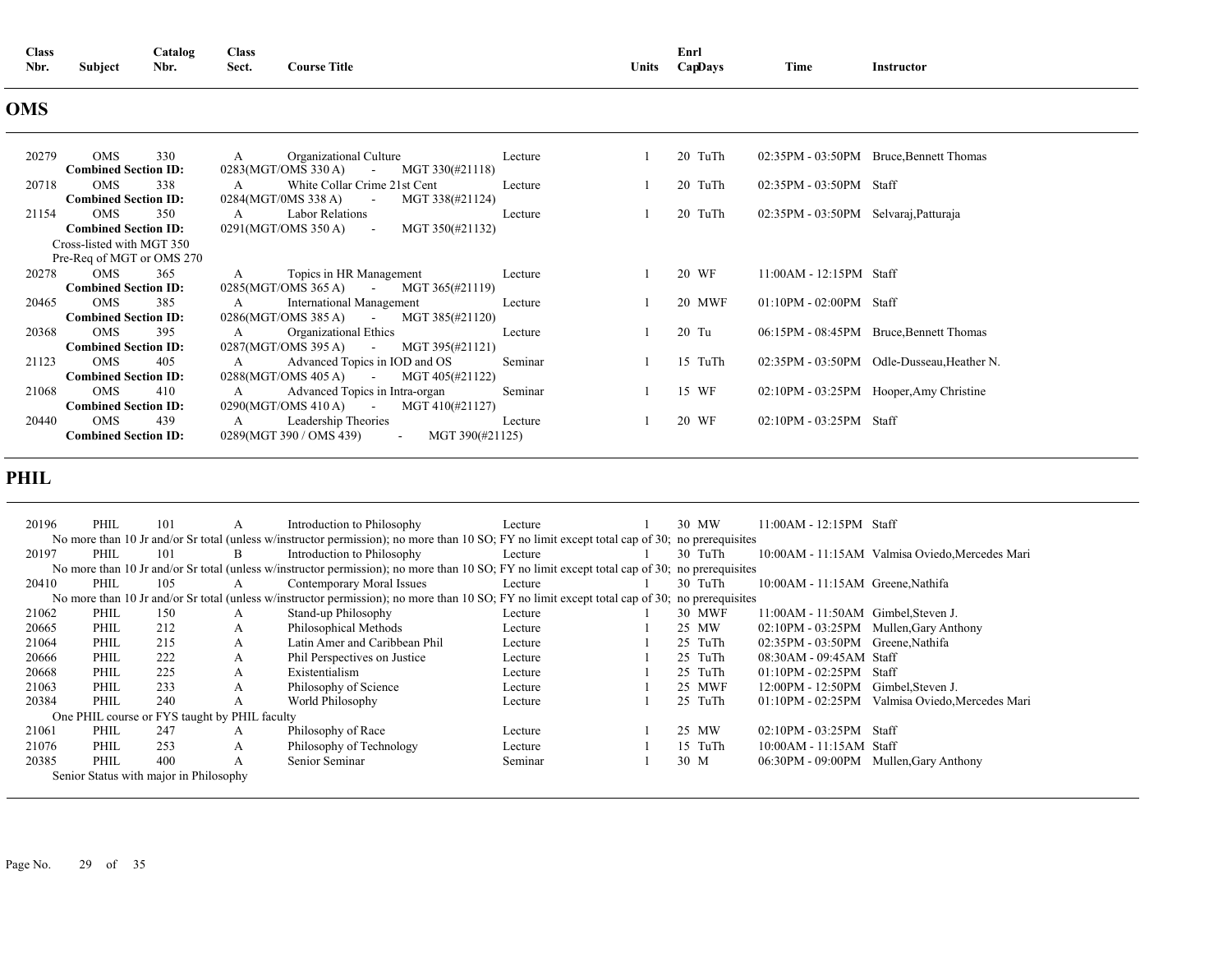| <b>Class</b><br>Nbr. | <b>Subject</b>              | Catalog<br>Nbr.                           | <b>Class</b><br>Sect. | <b>Course Title</b>                             |             | <b>Units</b>   | Enrl<br>CapDays | Time                                 | Instructor                              |
|----------------------|-----------------------------|-------------------------------------------|-----------------------|-------------------------------------------------|-------------|----------------|-----------------|--------------------------------------|-----------------------------------------|
| <b>PHY</b>           |                             |                                           |                       |                                                 |             |                |                 |                                      |                                         |
| 21024                | PHY                         | 101                                       | A                     | The Evolving Universe                           | Lecture     | -1             | 20 MWF          | $01:10PM - 02:00PM$ Ding, Yunhua     |                                         |
| 21025                | PHY                         | 101                                       | L1                    | The Evolving Universe                           | Laboratory  |                | 20 Tu           | 07:00PM - 10:00PM Staff              |                                         |
| 20093                | PHY                         | 104                                       | A                     | <b>Elementary Physics</b>                       | Lecture     | $\mathbf{1}$   | <b>40 MWF</b>   |                                      | 10:00AM - 10:50AM Johnson, Ryan Edward  |
| 20094                | PHY                         | 104                                       | B                     | <b>Elementary Physics</b>                       | Lecture     | $\mathbf{1}$   | <b>40 MWF</b>   |                                      | 11:00AM - 11:50AM Johnson, Ryan Edward  |
| 20095                | PHY                         | 104                                       | L1                    | <b>Elementary Physics</b>                       | Laboratory  |                | 40 Th           | 01:00PM - 03:50PM Bryson, John Mark  |                                         |
| 20096                | PHY                         | 104                                       | L2                    | <b>Elementary Physics</b>                       | Laboratory  |                | 40 F            | 01:00PM - 03:50PM Good, Timothy N.   |                                         |
| 20178                | PHY                         | 110                                       | A                     | <b>Introductory Physics II</b>                  | Lecture     | -1             | <b>40 MWF</b>   | 10:00AM - 10:50AM Ding, Yunhua       |                                         |
|                      | Prerequisite: PHY           | 109 or permission of instructor           |                       |                                                 |             |                |                 |                                      |                                         |
| 20179                | PHY                         | 110                                       | L1                    | <b>Introductory Physics II</b>                  | Laboratory  |                | 40 W            | 07:00PM - 10:00PM Ding, Yunhua       |                                         |
| 20097                | PHY                         | 112                                       | $\mathbf{A}$          | Introductory Modern Physics II                  | Lecture     |                | 24 Tu           | 11:25AM - 12:40PM Andresen.Kurt      |                                         |
|                      |                             |                                           |                       |                                                 |             |                | <b>MWF</b>      | 10:00AM - 10:50AM Andresen, Kurt     |                                         |
|                      |                             | First Years Only or Consent of Instructor |                       |                                                 |             |                |                 |                                      |                                         |
| 20098                | PHY                         | 112                                       | L1                    | Introductory Modern Physics II                  | Laboratory  |                | 12 M            | 01:00PM - 03:50PM Andresen, Kurt     |                                         |
| 20099                | PHY                         | 112                                       | L2                    | Introductory Modern Physics II                  | Laboratory  |                | 12 M            |                                      | 07:00PM - 10:00PM Puckett, James Graham |
| 20100                | PHY                         | 255                                       | A                     | Math Techniques for Physicists                  | Lecture     |                | 20 MWF          | 09:00AM - 09:50AM Sato, Yoshihiro    |                                         |
| 20398                | PHY                         | 310                                       | A                     | Intro to Quantum Mechanics                      | Lecture     |                | 20 MWF          | 12:00PM - 12:50PM Sato, Yoshihiro    |                                         |
| 20662                | <b>PHY</b>                  | 312                                       | $\mathbf{A}$          | Thermodynamics & Stat Physics                   | Lecture     | $\overline{1}$ | <b>20 MWF</b>   | 01:10PM - 02:00PM Staff              |                                         |
| 21026                | PHY                         | 330                                       | A                     | Electricity & Magnetism                         | Lecture     | -1             | 20 MWF          | $11:00AM - 11:50AM$ Good, Timothy N. |                                         |
| 21027                | <b>PHY</b>                  | 335                                       | A                     | <b>Computational Physics</b>                    | Lecture     | $\overline{1}$ | 15 Th           | 01:10PM - 03:40PM Sato, Yoshihiro    |                                         |
| 20935                | PHY                         | 358                                       | $\mathbf{A}$          | X-Lab: Salty and Fatty                          | Lecture/Lab | $\mathbf{1}$   | 12 TuTh         | 01:10PM - 04:00PM Frey, Shelli Lynne |                                         |
|                      |                             |                                           |                       |                                                 |             |                |                 |                                      | Andresen, Kurt                          |
|                      | <b>Combined Section ID:</b> |                                           |                       | 0242(CHEM/PHY358)<br>CHEM 358(#20934)<br>$\sim$ |             |                |                 |                                      |                                         |
|                      | Cross-listed with CHEM 358  |                                           |                       |                                                 |             |                |                 |                                      |                                         |
| <b>POL</b>           |                             |                                           |                       |                                                 |             |                |                 |                                      |                                         |
| 20131                | POL                         | 101                                       | A                     | American Government                             | Lecture     |                | 25 TuTh         |                                      | 08:30AM - 09:45AM Travis, Donald Stuart |
| 20132                | POL                         | 101                                       | B                     | American Government                             | Lecture     |                | 25 TuTh         |                                      | 01:10PM - 02:25PM Travis, Donald Stuart |
| 20690                | POL                         | 101                                       | $\mathbf C$           | American Government                             | Lecture     |                | 25 TuTh         | 02:10PM - 03:25PM Staff              |                                         |
| 20466                | POL                         | 102                                       | A                     | Intro to Political Thought                      | Lecture     |                | 25 MWF          | 09:00AM - 09:50AM Pham, Kevin Doan   |                                         |
| 20133                | POL                         | 103                                       | A                     | Intro International Relations                   | Lecture     |                | 25 TuTh         | 08:30AM - 09:45AM Reid, Lindsay      |                                         |
| 20134                | POL                         | 103                                       | B                     | Intro International Relations                   | Lecture     |                | 25 TuTh         | 10:00AM - 11:15AM Reid, Lindsay      |                                         |
| 20135                | POL                         | 104                                       | A                     | Intro to Comparative Politics                   | Lecture     |                | 25 MWF          |                                      | 02:10PM - 03:00PM Page, Douglas DuPre   |
| 21138                | POL                         | 104                                       | B                     | Intro to Comparative Politics                   | Lecture     |                | 25 TuTh         | 10:00AM - 11:15AM Woo, Ae sil        |                                         |
| 21139                | POL                         | 104                                       | $\mathbf C$           | Intro to Comparative Politics                   | Lecture     |                | 25 TuTh         | 01:10PM - 02:25PM Woo, Ae sil        |                                         |
| 20136                | POL                         | 215                                       | A                     | Methods of Political Science                    | Lecture     |                | 16 MWF          |                                      | 09:00AM - 09:50AM Larson, Bruce Anders  |
| 20288                | POL                         | 215                                       | B                     | Methods of Political Science                    | Lecture     |                | 16 MWF          |                                      | 10:00AM - 10:50AM Boddery, Scott Simon  |
| 20778                | POL                         | 215                                       | $\mathbf C$           | Methods of Political Science                    | Lecture     |                | 16 MWF          |                                      | 02:10PM - 03:25PM Boddery, Scott Simon  |
| 21028                | POL                         | 223                                       | A                     | U.S. Congress                                   | Lecture     |                | 25 MWF          |                                      | 10:00AM - 10:50AM Larson, Bruce Anders  |
|                      |                             |                                           |                       |                                                 |             |                |                 |                                      |                                         |

|       | 2077 N<br>PUL.      | 212 |   | Methods of Political Science   | Lecture |         | 10 MWF        |                                 | UZ:10PM - 03:23PM BOddery, Scott Simor  |
|-------|---------------------|-----|---|--------------------------------|---------|---------|---------------|---------------------------------|-----------------------------------------|
| 21028 | POL                 | 223 |   | U.S. Congress                  | Lecture |         | 25 MWF        |                                 | 10:00AM - 10:50AM Larson, Bruce Anders  |
| 21030 | <b>POL</b>          | 252 | А | North-South Dialogue           | Lecture |         | 25 TuTh       |                                 | 01:10PM - 02:25PM Hartzell, Caroline A. |
|       | 20435<br>POL        | 253 |   | Nationalism and Ethnic Conflic | Lecture | 25 MW   |               |                                 | $02:10PM - 03:25PM$ Akbaba, Yasemin     |
| 21140 | <b>POL</b>          | 255 | А | Film, Fiction& World Politics  | Lecture | 25 MW   |               |                                 | $11:00AM - 12:15PM$ Akbaba.Yasemin      |
|       | 20436<br><b>POL</b> | 302 | А | Theories of Global Violence    | Lecture |         | <b>20 MWF</b> |                                 | 02:10PM - 03:00PM Pham.Kevin Doan       |
| 20691 | <b>POL</b>          | 303 | А | Topics in Internat'l Politics  | Lecture | $20$ Tu |               | 06:30PM - 09:00PM               | Eager, Paige Whaley                     |
| 20467 | POL                 | 304 |   | How to be a Dictator           | Lecture |         | 25 TuTh       | $02:10PM - 03:25PM$ Woo, Ae sil |                                         |
|       |                     |     |   |                                |         |         |               |                                 |                                         |

Page No. 30 of 35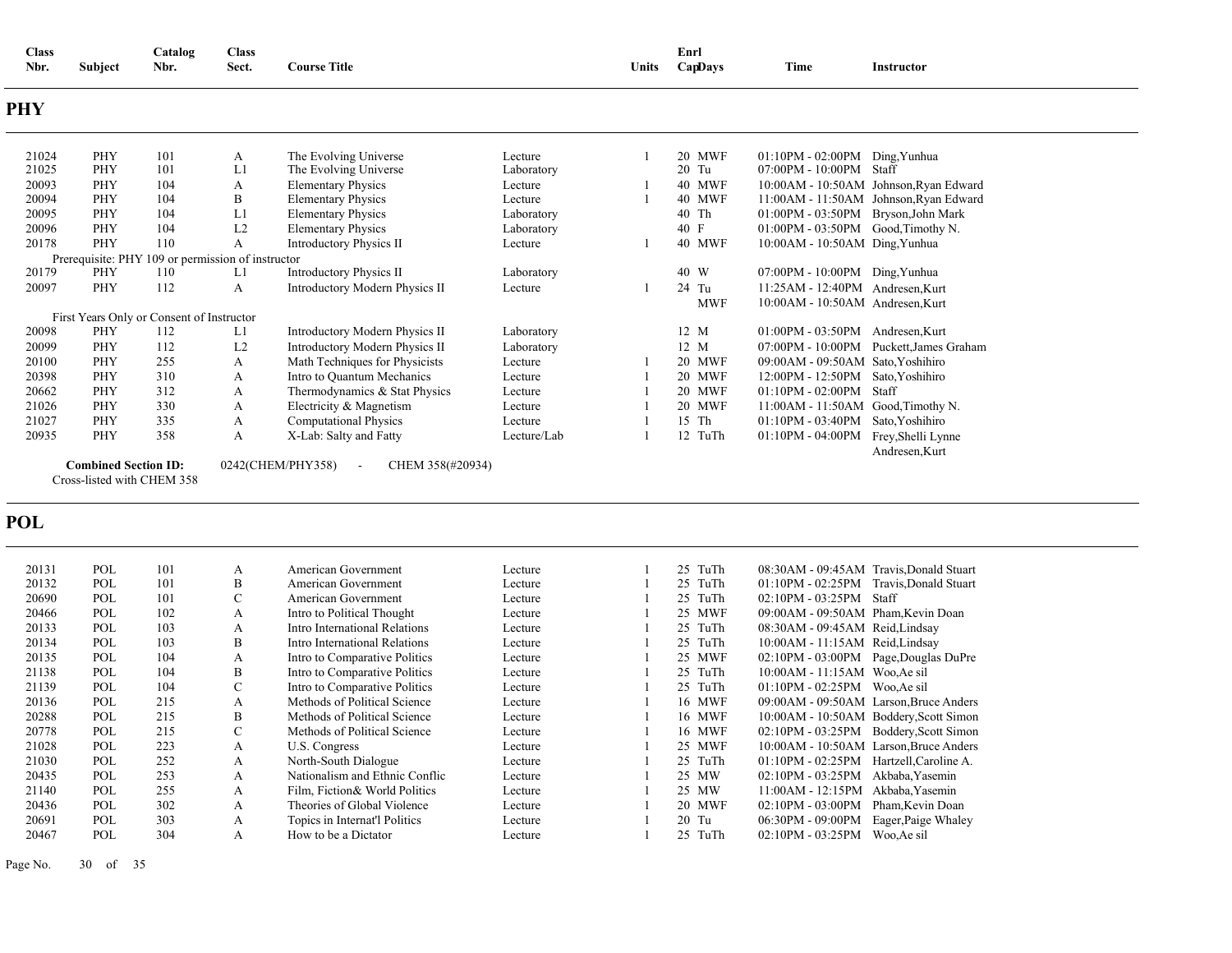| <b>Class</b><br>Nbr. | <b>Subject</b>                               | Catalog<br>Nbr.                          | <b>Class</b><br>Sect. | <b>Course Title</b>                                           |                    | <b>Units</b>   | Enrl<br>CapDays  | Time                                  | Instructor                                                                          |
|----------------------|----------------------------------------------|------------------------------------------|-----------------------|---------------------------------------------------------------|--------------------|----------------|------------------|---------------------------------------|-------------------------------------------------------------------------------------|
| <b>POL</b>           |                                              |                                          |                       |                                                               |                    |                |                  |                                       |                                                                                     |
| 21031                | POL                                          | 322                                      | A                     | Constitutional Law II                                         | Lecture            |                | 20 MWF           |                                       | 01:10PM - 02:00PM Boddery, Scott Simon                                              |
| 20391<br>20918       | POL<br>POL                                   | 324<br>333                               | A<br>A                | <b>Executive Policy Making</b><br><b>Environmental Policy</b> | Seminar<br>Lecture | 1              | 20 Tu<br>18 TuTh |                                       | 01:10PM - 03:40PM Warshaw, Shirley Anne<br>10:00AM - 11:15AM Wilson PhD, Randall K. |
|                      | <b>Combined Section ID:</b>                  |                                          |                       | 0238(ES 333/ POL 333)<br>ES 333(#20917)                       |                    |                |                  |                                       |                                                                                     |
|                      | Cross-listed with ES 333                     |                                          |                       |                                                               |                    |                |                  |                                       |                                                                                     |
|                      |                                              | Seats: 12 ES Majors; 6 POL Majors        |                       |                                                               |                    |                |                  |                                       |                                                                                     |
| 20688                | POL                                          | 347                                      | A                     | Global Conflict Management                                    | Lecture            |                | 20 TuTh          | 02:35PM - 03:50PM Reid, Lindsay       |                                                                                     |
| 20470                | POL                                          | 401                                      | A                     | Capstone-American Government                                  | Seminar            | $\overline{1}$ | 16 W             |                                       | 01:10PM - 03:40PM Larson, Bruce Anders                                              |
|                      |                                              | Seniors Only; Political Science Capstone |                       |                                                               |                    |                |                  |                                       |                                                                                     |
| 20138                | POL                                          | 404                                      | A                     | Capstone-Comparative Politics                                 | Seminar            | 1              | 16 MWF           |                                       | 10:00AM - 10:50AM Page, Douglas DuPre                                               |
|                      |                                              | Seniors Only; Political Science Capstone |                       |                                                               |                    |                |                  |                                       |                                                                                     |
| <b>PP</b>            |                                              |                                          |                       |                                                               |                    |                |                  |                                       |                                                                                     |
|                      |                                              |                                          |                       |                                                               |                    |                |                  |                                       |                                                                                     |
| 20513                | PP                                           | 221                                      | A                     | Intro to Public Policy                                        | Lecture            |                | 25 MWF           | 10:00AM - 10:50AM Douds, Anne         |                                                                                     |
| 20964                | PP                                           | 305                                      | A                     | Adv Public Policy Analysis                                    | Lecture            |                | 15 MWF           | $11:00AM - 11:50AM$ Douds, Anne       |                                                                                     |
| 20395                | PP                                           | 401                                      | A                     | Adv Topics in Public Policy                                   | Seminar            |                | 16 M             | $01:10PM - 03:40PM$ Douds, Anne       |                                                                                     |
| 20962                | PP                                           | 401                                      | B                     | Adv Topics in Public Policy                                   | Seminar            |                | 16 W             | 01:10PM - 03:40PM Staff               |                                                                                     |
| <b>PSYCH</b>         |                                              |                                          |                       |                                                               |                    |                |                  |                                       |                                                                                     |
| 20514                | <b>PSYCH</b><br>Seats: 4 JR/SR; 4 SO; 22 FY  | 101                                      | A                     | Introduction to Psychology                                    | Lecture            | 1              | 30 TuTh          |                                       | 08:30AM - 09:45AM Delaney, Katherine W.                                             |
| 20515                | <b>PSYCH</b><br>Seats: 4 JR/SR: 4 SO ; 22 FY | 101                                      | B                     | Introduction to Psychology                                    | Lecture            | -1             | 30 TuTh          |                                       | 10:00AM - 11:15AM Delaney, Katherine W.                                             |
| 20516                | <b>PSYCH</b><br>Seats: 4 JR/SR; 4 SO; 22 FY  | 101                                      | $\mathsf{C}$          | Introduction to Psychology                                    | Lecture            | 1              | 30 TuTh          | 01:10PM - 02:25PM Meier, Brian P.     |                                                                                     |
| 20518                | <b>PSYCH</b><br>Seats: 4 JR/SR; 4 SO; 22 FY  | 101                                      | D                     | Introduction to Psychology                                    | Lecture            | 1              | 30 MWF           |                                       | 10:00AM - 10:50AM Barlett, Natalie Dawn                                             |
| 20517                | <b>PSYCH</b><br>Seats: 4 JR/SR; 4 SO; 22 FY  | 101                                      | E                     | Introduction to Psychology                                    | Lecture            | -1             | 30 MWF           | 10:00AM - 10:50AM Tarner, Nina Louise |                                                                                     |
| 20387                | <b>PSYCH</b>                                 | 205<br>Declared Psychology Majors Only   | A                     | <b>Introduction to Statistics</b>                             | Lecture            | $\mathbf{1}$   | 24 TuTh          | 08:30AM - 09:45AM McCall, Daniel D.   |                                                                                     |
| 20388                | <b>PSYCH</b>                                 | 205                                      | LA1                   | Introduction to Statistics                                    | Laboratory         |                | 24 W             | 01:10PM - 04:00PM McCall, Daniel D.   |                                                                                     |
| 20519                | <b>PSYCH</b>                                 | 210                                      | A                     | Cultural Psychology                                           | Lecture            |                | 30 MW            | 11:00AM - 12:15PM Mukherjee, Sahana   |                                                                                     |
| 20614                | <b>PSYCH</b>                                 | 214                                      | A                     | Social Psychology                                             | Lecture            |                | 30 TuTh          | 10:00AM - 11:15AM Meier, Brian P.     |                                                                                     |
| 20364                | <b>PSYCH</b>                                 | 215                                      | A                     | Human Cognition                                               | Lecture            | $\mathbf{1}$   | 30 TuTh          | 01:10PM - 02:25PM Clark, Erin R.      |                                                                                     |
| 20446                | <b>PSYCH</b>                                 | 216                                      | A                     | Sensation and Perception                                      | Lecture            |                | 30 MWF           | 01:10PM - 02:00PM Tarner, Nina Louise |                                                                                     |
| 20520                | <b>PSYCH</b>                                 | 221                                      | A                     | Personality Psychology                                        | Lecture            |                | 30 MWF           |                                       | 11:00AM - 12:15PM Berenson, Kathy Rae                                               |
| 21003                | <b>PSYCH</b>                                 | 226                                      | A                     | Dev Psychology: Adolescence                                   | Lecture            |                | 30 TuTh          |                                       | 01:10PM - 02:25PM Delaney, Katherine W.                                             |
| 20615                | <b>PSYCH</b>                                 | 229                                      | A                     | Human Growth & Devel: Lifespan                                | Lecture            |                | 30 MWF           |                                       | 09:00AM - 09:50AM Barlett, Natalie Dawn                                             |
| 20616                | <b>PSYCH</b>                                 | 237                                      | А                     | Psychopharmacology                                            | Lecture            |                | 30 TuTh          | 08:30AM - 09:45AM Siviy, Stephen M.   |                                                                                     |
| 20621                | <b>PSYCH</b>                                 | 305                                      | A                     | <b>Experimental Methods</b>                                   | Lecture            | $\mathbf{1}$   | 15 TuTh          | 08:30AM - 09:45AM D'Agostino, Paul R. |                                                                                     |

Prerequisite: Two 200-level Psych Courses + PSYCH 205 with grade of C or better or permission of Instructor

Page No. 31 of 35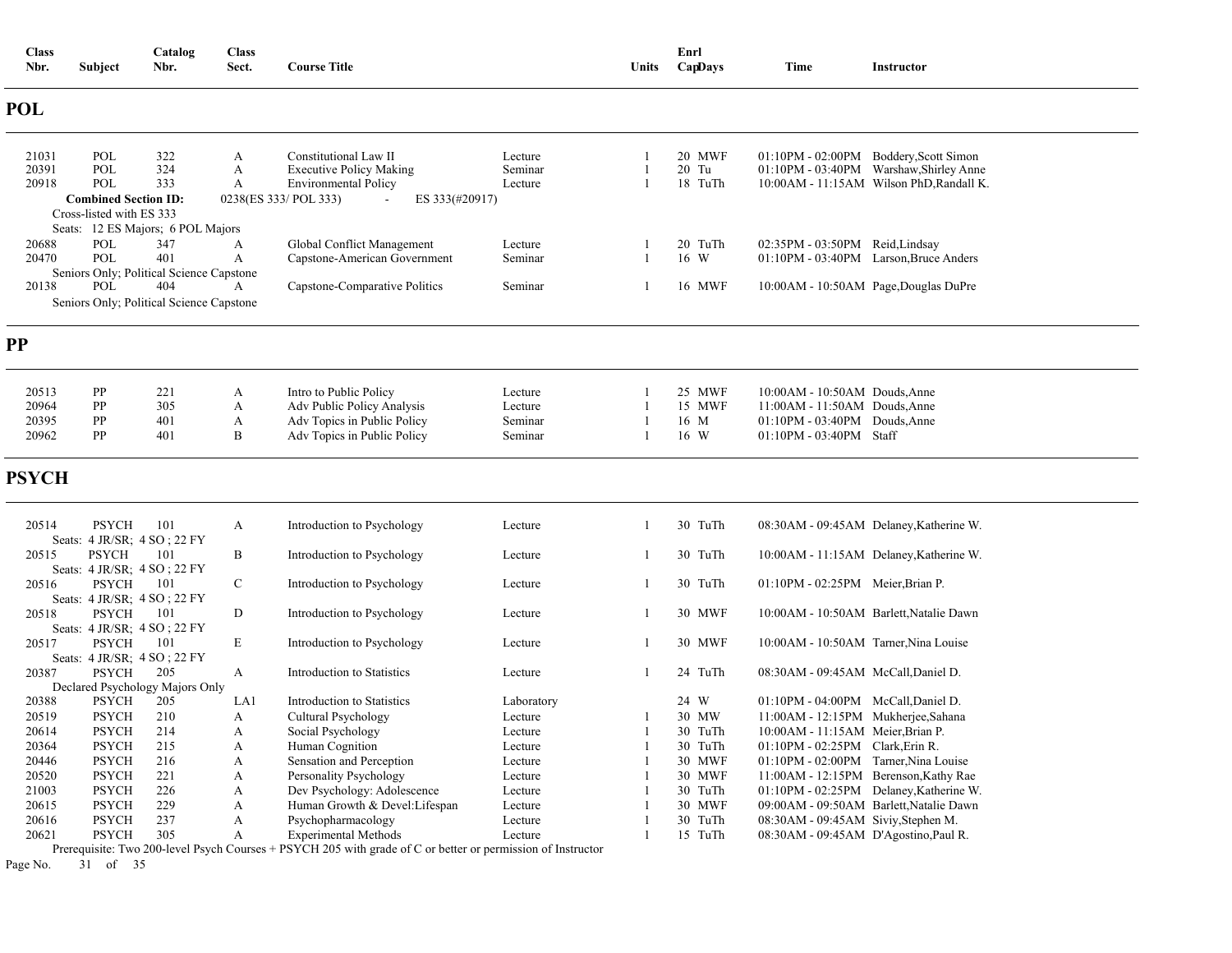| <b>Class</b> |                     | atalog | <b>Class</b><br>- - - - - |                       |       | Enri           |      |            |
|--------------|---------------------|--------|---------------------------|-----------------------|-------|----------------|------|------------|
| Nbr.         | $\cdots$<br>Subiect | Nbr.   | Sect.                     | <b>Title</b><br>ourse | ∪nits | <b>CapDays</b> | Time | Instructor |

### **PSYCH**

| 20622 | <b>PSYCH</b> | 305 | LA1                                                   | <b>Experimental Methods</b>                                                                                 | Laboratory | $15$ Tu | $01:10PM - 04:00PM$ | D'Agostino, Paul R.                           |
|-------|--------------|-----|-------------------------------------------------------|-------------------------------------------------------------------------------------------------------------|------------|---------|---------------------|-----------------------------------------------|
| 20623 | <b>PSYCH</b> | 305 | В                                                     | <b>Experimental Methods</b>                                                                                 | Lecture    | 30 TuTh | $01:10PM - 02:25PM$ | Goubet, Nathalie                              |
|       |              |     |                                                       | Prerequisite: Two 200-level Psych Courses + PSYCH 205 with grade of C or better or permission of Instructor |            |         |                     |                                               |
| 20624 | <b>PSYCH</b> | 305 | LB1                                                   | <b>Experimental Methods</b>                                                                                 | Laboratory | 15 M    | $01:10PM - 04:00PM$ | Goubet.Nathalie                               |
| 20626 | <b>PSYCH</b> | 305 | LB2                                                   | <b>Experimental Methods</b>                                                                                 | Laboratory | 15 W    | $01:10PM - 04:00PM$ | Goubet, Nathalie                              |
| 21004 | <b>PSYCH</b> | 310 | A                                                     | Lab in Cultural Psychology                                                                                  | Lecture    | 12 MW   | $02:10PM - 03:25PM$ | Mukherjee, Sahana                             |
| 21005 | <b>PSYCH</b> | 310 | LA1                                                   | Lab in Cultural Psychology                                                                                  | Laboratory | 12 TBA  | TBA                 | Mukherjee, Sahana                             |
| 20617 | <b>PSYCH</b> | 314 | A                                                     | Lab in Social Psychology                                                                                    | Lecture    | 12 TuTh |                     | 10:00 AM - 11:15 AM Barlett, Christopher Paul |
| 20618 | <b>PSYCH</b> | 314 | LA1                                                   | Lab in Social Psychology                                                                                    | Laboratory | 12 Th   | $01:10PM - 04:00PM$ | Barlett, Christopher Paul                     |
| 20457 | <b>PSYCH</b> | 315 | A                                                     | Lab in Thinking and Cognition                                                                               | Lecture    | 12 TuTh | $10:00AM - 11:15AM$ | Fincher-Kiefer, Rebecca H.                    |
| 20458 | <b>PSYCH</b> | 315 | LA1                                                   | Lab in Thinking and Cognition                                                                               | Laboratory | 12 TBA  | TBA                 | Fincher-Kiefer, Rebecca H.                    |
| 20447 | <b>PSYCH</b> | 328 | A                                                     | Lab in Social & Emotional Dev                                                                               | Lecture    | 12 TuTh | $01:10PM - 02:25PM$ | Cain, Kathleen M.                             |
| 20448 | <b>PSYCH</b> | 328 | LA1                                                   | Lab in Social & Emotional Dev                                                                               | Laboratory | 12 TBA  | TBA                 | Cain, Kathleen M.                             |
| 20619 | <b>PSYCH</b> | 336 | A                                                     | Lab in Behavioral Neuroscience                                                                              | Lecture    | 12 TuTh | $01:10PM - 02:25PM$ | Siviy, Stephen M.                             |
| 20620 | <b>PSYCH</b> | 336 | LA1                                                   | Lab in Behavioral Neuroscience                                                                              | Laboratory | 12 W    | TBA                 | Siviy, Stephen M.                             |
| 20102 | <b>PSYCH</b> | 341 | А                                                     | History Psychological Science                                                                               | Lecture    | 30 MW   | 11:00AM - 12:15PM   | Cain, Kathleen M.                             |
| 20521 | <b>PSYCH</b> | 400 | А                                                     | Applied Clinical Science                                                                                    | Seminar    | 16 TuTh | 02:35PM - 03:50PM   | Berenson, Kathy Rae                           |
|       |              |     | Pre-Req: PSYCH 222 or 223 or permission of Instructor |                                                                                                             |            |         |                     |                                               |

### **REL**

| 20434 | REL                         | 105                                | A            | Bible & Modern Moral Issues                    | Lecture | 25<br>TuTh | $01:10PM - 02:25PM$                  | Myers, Charles D.                           |
|-------|-----------------------------|------------------------------------|--------------|------------------------------------------------|---------|------------|--------------------------------------|---------------------------------------------|
| 21137 | <b>REL</b>                  | 134                                | A            | Religion in America                            | Lecture | 25<br>TuF  | 11:25AM - 12:40PM                    | Walsh, David                                |
|       |                             | Seats: $6 FY : 6 Soph : 13 Jr/Sr$  |              |                                                |         |            |                                      |                                             |
| 21086 | REL                         | 137                                | A            | The Body in Religion                           | Lecture | 25<br>TuTh |                                      | 10:00 AM - 11:15 AM Sijapati, Megan Adamson |
|       | Seats: 12 FY; 13 Soph       |                                    |              |                                                |         |            |                                      |                                             |
| 20676 | REL                         | 204                                | A            | The Hebrew Scriptures                          | Lecture | 25 MW      | $11:00AM - 12:15PM$                  | Myers, Charles D.                           |
| 21085 | <b>REL</b>                  | 247                                | A            | Intro Religions of South Asia                  | Lecture | 25 TuTh    | $01:10PM - 02:25PM$                  | Sijapati, Megan Adamson                     |
| 20996 | <b>REL</b>                  | 251                                | A            | Intr Chinese Classical Thought                 | Lecture | 25 TuTh    | 10:00AM - 11:15AM Sommer, Deborah A. |                                             |
|       | <b>Combined Section ID:</b> |                                    |              | 0247(REL 251/351)<br>REL 351(#20997)<br>$\sim$ |         |            |                                      |                                             |
|       | Combined with REL 351       |                                    |              |                                                |         |            |                                      |                                             |
| 20998 | <b>REL</b>                  | 252                                | A            | Introduction to Daoist Healing                 | Lecture | 25 MW      | $11:00AM - 12:15PM$                  | Sommer, Deborah A.                          |
|       | <b>Combined Section ID:</b> |                                    |              | 0248(REL 252/352)<br>REL 352(#20999)<br>$\sim$ |         |            |                                      |                                             |
|       | Combined with REL 352       |                                    |              |                                                |         |            |                                      |                                             |
| 21000 | REL                         | 314                                | $\mathbf{A}$ | The Apostle Paul                               | Seminar | 15 TuTh    | 02:35PM - 03:50PM Myers, Charles D.  |                                             |
| 20997 | <b>REL</b>                  | 351                                | А            | Intr Chinese Classical Thought                 | Lecture | 25 TuTh    | 10:00AM - 11:15AM Sommer, Deborah A. |                                             |
|       | <b>Combined Section ID:</b> |                                    |              | REL 251(#20996)<br>0247(REL 251/351)<br>$\sim$ |         |            |                                      |                                             |
|       | Combined with REL 251       |                                    |              |                                                |         |            |                                      |                                             |
| 20999 | REL                         | 352                                | A            | Introduction to Daoist Healing                 | Lecture | 25 MW      | $11:00AM - 12:15PM$                  | Sommer, Deborah A.                          |
|       | <b>Combined Section ID:</b> |                                    |              | 0248(REL 252/352)<br>REL 252(#20998)           |         |            |                                      |                                             |
|       | Combined with REL 252       |                                    |              |                                                |         |            |                                      |                                             |
| 21001 | REL                         | 362                                | A            | Violence/NonViolence:GlobalRel                 | Seminar | 15 M       | $01:10PM - 03:40PM$                  | Sijapati, Megan Adamson                     |
| 20499 | REL                         | 400                                | A            | Capstone Experience                            | Seminar | 15 W       | $01:10PM - 03:40PM$                  | Walsh, David                                |
|       |                             | Capstone Experience in Rel Studies |              |                                                |         |            |                                      |                                             |
|       | Seniors Only                |                                    |              |                                                |         |            |                                      |                                             |
|       |                             |                                    |              |                                                |         |            |                                      |                                             |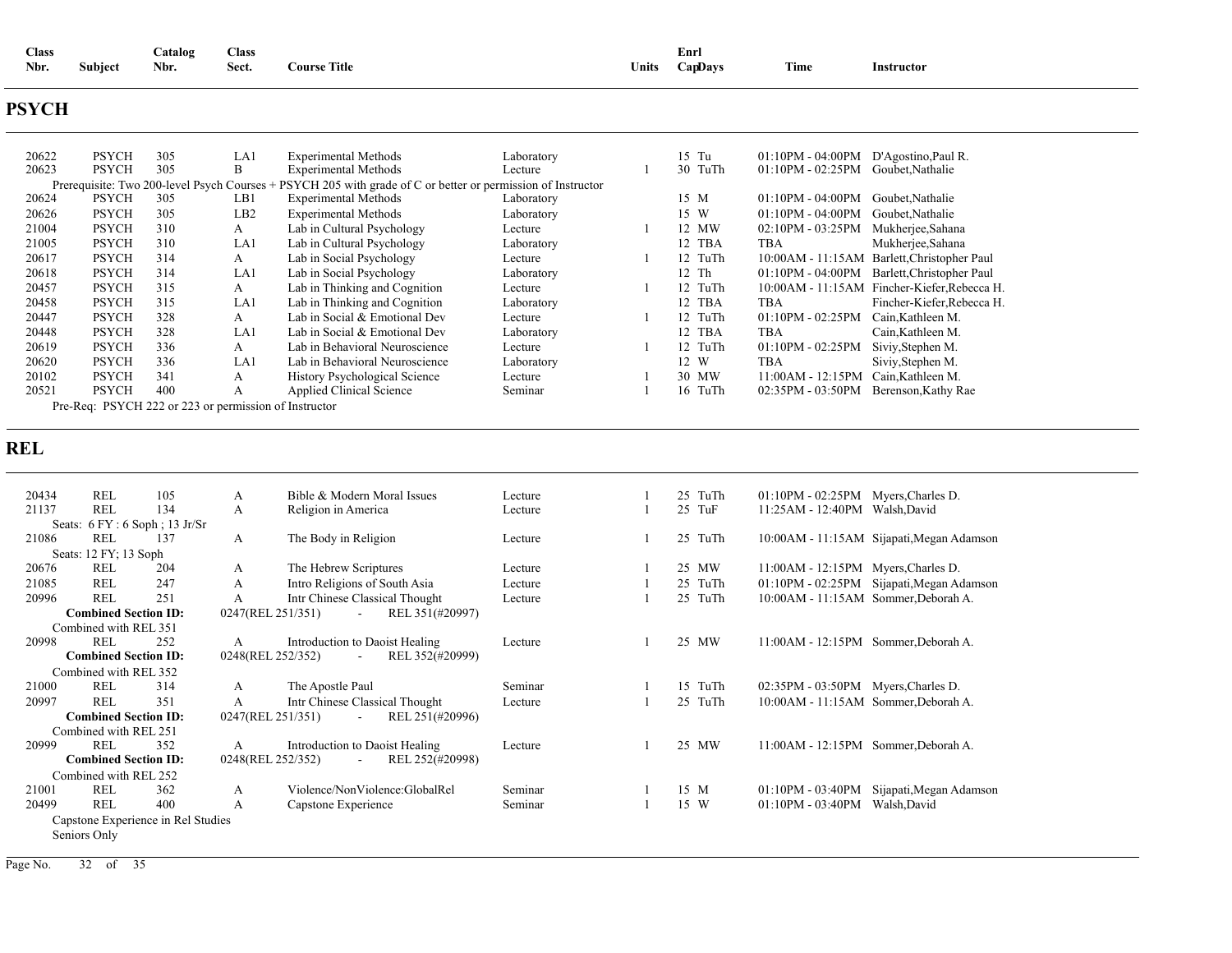| <b>Class</b> |                | Catalog | <b>Class</b>           |                     |       | Enrl    |      |            |
|--------------|----------------|---------|------------------------|---------------------|-------|---------|------|------------|
| Nbr.         | <b>Subject</b> | Nbr.    | $\sim$ $\sim$<br>Sect. | <b>Course Title</b> | Units | CapDays | Time | Instructor |
|              |                |         |                        |                     |       |         |      |            |

## **SOC**

| 20985 | <b>SOC</b>                  | 101                                         | A                                                       | Introduction to Sociology                        | Lecture    | 25 MWF        | $11:00AM - 12:15PM$                    | Staff                                      |
|-------|-----------------------------|---------------------------------------------|---------------------------------------------------------|--------------------------------------------------|------------|---------------|----------------------------------------|--------------------------------------------|
| 20421 | <b>SOC</b>                  | 101                                         | B                                                       | Introduction to Sociology                        | Lecture    | 25 MWF        | 02:10PM - 03:25PM                      | Staff                                      |
|       |                             | Enrollment Limit: 2 Sr, 4 Jr, 8 Soph; 11 FY |                                                         |                                                  |            |               |                                        |                                            |
| 20415 | <b>SOC</b>                  | 103                                         | A                                                       | Introduction to Sociology                        | Lecture    | 25 MW         | 02:10PM - 03:25PM                      | Lair, Craig Dennis                         |
|       |                             | Enrollment Limit: 2 Sr, 4 Jr, 8 Soph; 11 FY |                                                         |                                                  |            |               |                                        |                                            |
| 20406 | SOC.                        | 103                                         | B                                                       | Introduction to Sociology                        | Lecture    | 25<br>TuTh    | $02:35PM - 03:50PM$                    | Standlee, Alecea Irene                     |
|       |                             | Enrollment Limit: 2 Sr, 4 Jr, 8 Soph, 11 FY |                                                         |                                                  |            |               |                                        |                                            |
| 20986 | <b>SOC</b>                  | 208                                         | A                                                       | Global Fertility                                 | Lecture    | 25 TuTh       | 08:30AM - 09:45AM Birch, Sharon K.     |                                            |
| 20987 | <b>SOC</b>                  | 217                                         | A                                                       | Gender Inequalities                              | Lecture    | 25 MW         | 02:10PM - 03:25PM                      | Standlee, Alecea Irene                     |
| 21034 | <b>SOC</b>                  | 247                                         | А                                                       | Environment, Society & Justice                   | Lecture    | 18 TuTh       | 10:00AM - 11:15AM Hays, Cassie Megan   |                                            |
| 20417 | <b>SOC</b>                  | 250                                         | А                                                       | Sociology of Education                           | Lecture    | 18 MW         | 11:00AM - 12:15PM Harger, Brent Darren |                                            |
| 20989 | <b>SOC</b>                  | 250                                         | B                                                       | Medical Sociology                                | Lecture    | 18 TuTh       | 10:00AM - 11:15AM Lee.Jaein            |                                            |
| 20494 | <b>SOC</b>                  | 262                                         | A                                                       | Social Dev of Latin America                      | Lecture    | 20 MWF        | 10:00AM - 10:50AM Betances, Emelio R.  |                                            |
|       | <b>Combined Section ID:</b> |                                             |                                                         | 0200(LAS/SOC 262 A)<br>LAS 262(#20495)<br>$\sim$ |            |               |                                        |                                            |
|       | Cross-listed with LAS 262   |                                             |                                                         |                                                  |            |               |                                        |                                            |
| 20748 | <b>SOC</b>                  | 276                                         | A                                                       | Social & Pol Problems: Mexico                    | Lecture    | <b>20 MWF</b> | $01:10PM - 02:00PM$                    | Betances, Emelio R.                        |
|       | <b>Combined Section ID:</b> |                                             |                                                         | 0201(LAS/SOC 276 A)<br>LAS 276(#20747)           |            |               |                                        |                                            |
|       | Cross-listed with LAS 276   |                                             |                                                         |                                                  |            |               |                                        |                                            |
|       |                             |                                             | Social and Political Problems: The case study of Mexico |                                                  |            |               |                                        |                                            |
| 20142 | <b>SOC</b>                  | 296                                         | A                                                       | Intro to Sociological Theory                     | Lecture    | 14 TuTh       |                                        | 10:00 AM - 11:15 AM Standlee, Alecea Irene |
| 20526 | SOC.                        | 298                                         | A                                                       | Field Methods in Soc Research                    | Lecture    | 12 MW         | 02:10PM - 03:25PM                      | Harger, Brent Darren                       |
|       |                             | Department Consent Required                 |                                                         |                                                  |            |               |                                        |                                            |
| 20990 | SOC.                        | 299                                         | A                                                       | Data Analysis and Statistics                     | Lecture    | 14 TuTh       | $01:10PM - 02:25PM$                    | Lee.Jaein                                  |
| 20991 | <b>SOC</b>                  | 299                                         | LA1                                                     | Data Analysis and Statistics                     | Laboratory | 14 W          | $01:10PM - 03:40PM$                    | Lee.Jaein                                  |
| 20418 | SOC.                        | 318                                         | A                                                       | Theories of Capitalism                           | Lecture    | 16 MW         | 11:00AM - 12:15PM Lair, Craig Dennis   |                                            |
|       |                             | <b>Instructor Permission Required</b>       |                                                         |                                                  |            |               |                                        |                                            |
| 20143 | <b>SOC</b>                  | 400                                         | А                                                       | Sociology Seminar                                | Seminar    | 8<br>Tu       | 11:55AM - 02:25PM Hays, Cassie Megan   |                                            |
|       |                             | Department Consent required                 |                                                         |                                                  |            |               |                                        |                                            |
| 20984 | <b>SOC</b>                  | 400                                         | B                                                       | Sociology Seminar                                | Seminar    | 8<br>Th       | 11:55AM - 02:25PM Hays, Cassie Megan   |                                            |
|       |                             |                                             |                                                         |                                                  |            |               |                                        |                                            |

### **SPAN**

| 20588 | <b>SPAN</b> | 101 | А               | Elementary Spanish   | Lecture | 18 MWF | 09:00AM - 09:50AM Sommers, Barbara J.           |
|-------|-------------|-----|-----------------|----------------------|---------|--------|-------------------------------------------------|
| 20955 | <b>SPAN</b> | 102 | А               | Elementary Spanish   | Lecture | 18 MWF | 08:00AM - 08:50AM Arroyo Garcia, Covadonga      |
| 20049 | <b>SPAN</b> | 102 | B               | Elementary Spanish   | Lecture | 18 MWF | 09:00AM - 09:50AM Trigo, Beatriz                |
| 20392 | <b>SPAN</b> | 102 | $\sqrt{2}$<br>◡ | Elementary Spanish   | Lecture | 18 MWF | 10:00AM - 10:50AM Sommers, Barbara J.           |
| 20393 | <b>SPAN</b> | 102 | D               | Elementary Spanish   | Lecture | 18 MWF | 10:00AM - 10:50AM Arroyo Garcia, Covadonga      |
| 20394 | <b>SPAN</b> | 102 | Е               | Elementary Spanish   | Lecture | 18 MWF | $11:00AM - 11:50AM$ Trigo, Beatriz              |
| 20472 | <b>SPAN</b> | 102 |                 | Elementary Spanish   | Lecture | 18 MWF | $12:00PM - 12:50PM$<br>Staff                    |
| 20536 | <b>SPAN</b> | 201 | А               | Intermediate Spanish | Lecture | 18 MWF | 10:00AM - 10:50AM Valiela, Isabel               |
| 20050 | <b>SPAN</b> | 201 | B               | Intermediate Spanish | Lecture | 18 MWF | 11:00AM - 11:50AM Valiela, Isabel               |
| 20361 | <b>SPAN</b> | 201 | Ü               | Intermediate Spanish | Lecture | 18 MWF | 12:00PM - 12:50PM<br>Arroyo Garcia, Covadonga   |
| 20535 | <b>SPAN</b> | 201 | D               | Intermediate Spanish | Lecture | 18 MWF | $01:10PM - 02:00PM$<br>Arroyo Garcia, Covadonga |
| 20227 | <b>SPAN</b> | 202 | А               | Intermediate Spanish | Lecture | 18 MWF | 09:00AM - 09:50AM Staff                         |
| 20051 | <b>SPAN</b> | 202 | B               | Intermediate Spanish | Lecture | 18 MWF | 10:00AM - 10:50AM Perez, Maria                  |

Page No. 33 of 35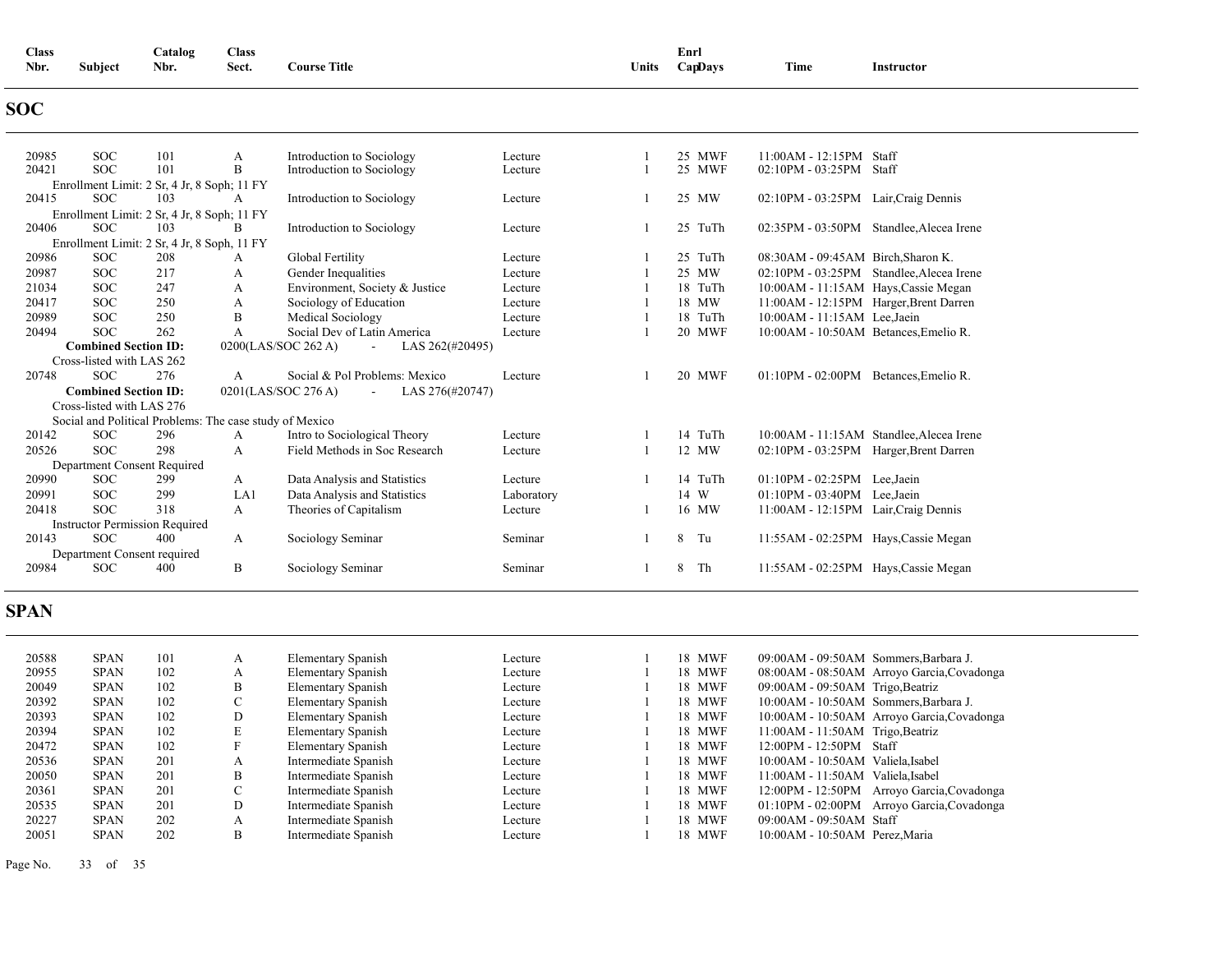| <b>Class</b> |                                | $\sim$<br><b>Catalog</b> | Class |                     |       | - Enr.  |      |            |  |
|--------------|--------------------------------|--------------------------|-------|---------------------|-------|---------|------|------------|--|
| Nbr.         | <b>Subject</b><br>$\mathbf{r}$ | Nbr.                     | Sect. | <b>Course Title</b> | Units | CapDavs | Time | Instructor |  |

### **SPAN**

| 20423 | <b>SPAN</b>               | 202 | $\mathbf{C}$                                           | Intermediate Spanish              | Lecture | 18 MWF  | $11:00AM - 11:50AM$ Perez, Maria                |
|-------|---------------------------|-----|--------------------------------------------------------|-----------------------------------|---------|---------|-------------------------------------------------|
| 20476 | <b>SPAN</b>               | 202 | D                                                      | Intermediate Spanish              | Lecture | 18 MWF  | $01:10PM - 02:00PM$<br>Staff                    |
| 20803 | <b>SPAN</b>               | 202 | E                                                      | Intermediate Spanish              | Lecture | 18 MWF  | 02:10PM - 03:00PM Perez, Maria                  |
| 20246 | <b>SPAN</b>               | 301 | A                                                      | Span Comp:Conv & Cult             | Lecture | 12 MWF  | $10:00AM - 10:50AM$ Lacayo, Aaron               |
|       | Topic: Discovering Cinema |     |                                                        |                                   |         |         |                                                 |
| 20289 | <b>SPAN</b>               | 301 | B                                                      | Span Comp:Conv & Cult             | Lecture | 12 MWF  | 12:00PM - 12:50PM<br>Lacayo, Aaron              |
|       | Topic: Discovering Cinema |     |                                                        |                                   |         |         |                                                 |
| 20362 | <b>SPAN</b>               | 301 | C                                                      | Span Comp, Conv & Cult            | Lecture | 12 MWF  | $08:00AM - 08:50AM$ Trigo, Beatriz              |
| 20741 | <b>SPAN</b>               | 305 | A                                                      | Textual Culture: Methods & Theory | Lecture | 12 TuTh | 08:30AM - 09:45AM Calvillo, Veronica            |
| 20742 | <b>SPAN</b>               | 305 | B                                                      | Textual Culture: Methods & Theory | Lecture | 12 TuTh | 10:00AM - 11:15AM Calvillo, Veronica            |
| 20743 | <b>SPAN</b>               | 305 | $\mathbf{C}$                                           | Textual Culture: Methods & Theory | Lecture | 13 MW   | 11:00AM - 12:15PM Rangelova, Radost Alexandrova |
| 20956 | <b>SPAN</b>               | 305 | D                                                      | Textual Culture: Methods & Theory | Lecture | 12 TuTh | 10:00AM - 11:15AM Rangelova, Radost Alexandrova |
| 20957 | <b>SPAN</b>               | 360 | A                                                      | Memory, Violence, and the Body    | Lecture | 12 MW   | 02:10PM - 03:25PM Lacayo, Aaron                 |
|       |                           |     | Topic: After the War: Memory, Violence and the Body in |                                   |         |         |                                                 |
|       |                           |     | Contemporary Central American Literature and Film      |                                   |         |         |                                                 |
| 20958 | <b>SPAN</b>               | 365 | А                                                      | Female Authors in Golden Age      | Lecture | 12 TuTh | 10:00 AM - 11:15 AM Oechler, Christopher Carl   |
| 20590 | <b>SPAN</b>               | 376 | A                                                      | Latin Amer Contemporary Prose     | Lecture | 15 TuTh | 02:35PM - 03:50PM<br>Rolon, Alicia              |
| 20055 | <b>SPAN</b>               | 400 | A                                                      | Seminar                           | Seminar | 12 TuTh | 08:30AM - 09:45AM Oechler, Christopher Carl     |
| 20589 | <b>SPAN</b>               | 400 | B                                                      | Seminar                           | Seminar | 12 TuTh | 02:35PM - 03:50PM Kaempfer, Alvaro              |
|       | Senior Seminar            |     |                                                        |                                   |         |         |                                                 |

### **THA**

| 20069 | THA                              | 105 |                                           | Introduction to Theatre Arts   | Lecture   |      | 25 MWF  | $10:00AM - 10:50AM$ Staff |                                          |
|-------|----------------------------------|-----|-------------------------------------------|--------------------------------|-----------|------|---------|---------------------------|------------------------------------------|
|       |                                  |     | Enrollment Limit: 15-FY, 5-SO, 3-JR, 2-SR |                                |           |      |         |                           |                                          |
| 20070 | THA                              | 120 |                                           | Fundamentals of Acting         | Lecture   |      | 18 TuTh | $10:00AM - 11:15AM$ Staff |                                          |
|       |                                  |     | Enrollment Limit: 8-FY, 6-SO, 2-JR, 2-SR  |                                |           |      |         |                           |                                          |
| 20719 | THA                              | 203 | А                                         | History of the Theatre         | Lecture   |      | 25 MW   |                           | 11:00AM - 12:15PM Russell, Susan Frances |
| 20601 | <b>THA</b>                       | 207 | A                                         | Theatre Practicum: Performance | Practicum | 0.25 | 30 TBA  | <b>TBA</b>                | Stiles.Jonathan E.                       |
| 20602 | THA                              | 208 | А                                         | Theatre Practicum: Technical   | Practicum | 0.25 | 30 TBA  | <b>TBA</b>                | Buehrer, Julie                           |
| 20598 | THA                              | 220 | А                                         | Advanced Acting                | Lecture   |      | 16 TuTh | $01:10PM - 02:25PM$       | Kauffman, Christopher Justus             |
| 20599 | THA                              | 263 | А                                         | Dance Technique                | Lecture   |      | 16 TuTh | $02:35PM - 03:50PM$       | Staff                                    |
|       | Jaeger Center Multi-Purpose Room |     |                                           |                                |           |      |         |                           |                                          |
| 21067 | THA                              | 331 |                                           | World Drama                    | Lecture   |      | 25 MW   | 02:10PM - 03:25PM         | Russell.Susan Frances                    |
|       |                                  |     |                                           |                                |           |      |         |                           |                                          |

### **WGS**

| 20280 | <b>WGS</b> | 120                                | A   | Intro to Wmn, Gndr & Sexuality | Lecture    | 20 MW  | 02:10PM - 03:25PM Reuter, Victoria Agnes |                                          |
|-------|------------|------------------------------------|-----|--------------------------------|------------|--------|------------------------------------------|------------------------------------------|
|       |            | Enrollment Limit: 8 Soph and 12 FY |     |                                |            |        |                                          |                                          |
| 20710 | WGS        | 120                                | B   | Intro to Wmn, Gndr & Sexuality | Lecture    | 20 MWF | 11:00AM - 11:50AM Devilbiss, Connie      |                                          |
|       |            | Enrollment Limit: 8 Soph and 12 FY |     |                                |            |        |                                          |                                          |
| 20738 | <b>WGS</b> | 120                                | C   | Intro to Wmn, Gndr & Sexuality | Lecture    | 20 MWF |                                          | 10:00AM - 10:50AM Russell, Susan Frances |
| 20281 | <b>WGS</b> | 120                                | DA1 | Intro to Wmn, Gndr & Sexuality | Discussion | 40 W   | 07:00PM - 08:30PM Russell.Susan Frances  |                                          |
|       |            |                                    |     |                                |            |        |                                          | Devilbiss.Connie                         |

Page No. 34 of 35